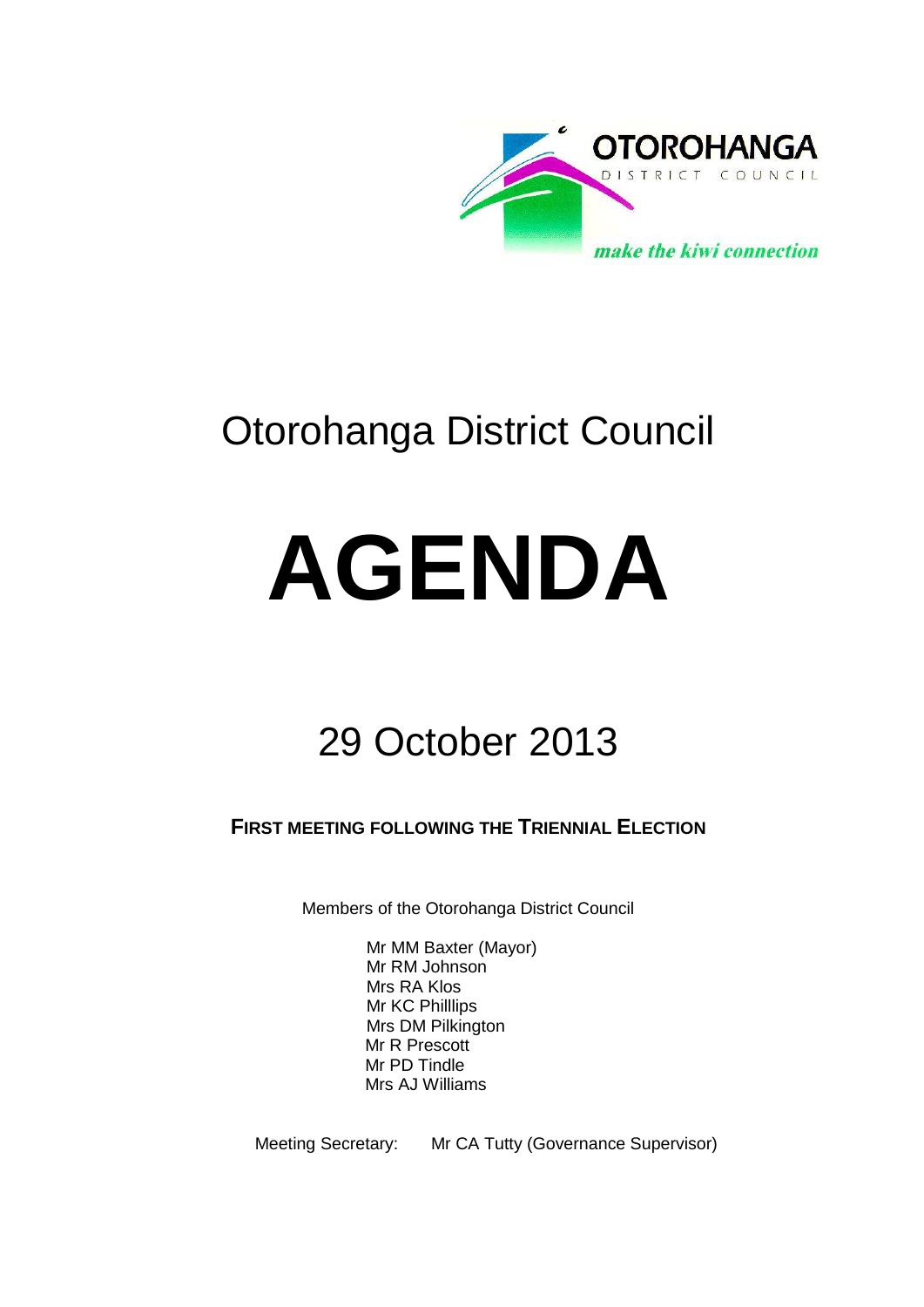#### **OTOROHANGA DISTRICT COUNCIL**

29 October 2013

Notice is hereby given that an ordinary meeting of the Otorohanga District Council will be held in the Council Chambers, Maniapoto St, Otorohanga on Tuesday 29 October 2013 commencing at 10.00am.

21 October 2013

#### **DC Clibbery CHIEF EXECUTIVE**

| <b>AGENDA</b> |
|---------------|
|               |

#### **ORDER OF BUSINESS:**

| <b>PRECIS</b>                                                                    | <b>PAGE</b>    |
|----------------------------------------------------------------------------------|----------------|
|                                                                                  | 1              |
| <b>IN ATTENDANCE</b>                                                             | 1              |
|                                                                                  | 1              |
| <b>OPENING PRAYER</b>                                                            | 1              |
| <b>ITEMS TO BE CONSIDERED IN GENERAL BUSINESS</b>                                | 1              |
| CONFIRMATION OF MINUTES - 8 OCTOBER 2013                                         | 1              |
|                                                                                  | 1              |
| DECLARATIONS BY MAYOR & COUNCILLORS                                              | 1              |
| APPOINTMENT OF DEPUTY MAYOR                                                      | $\overline{2}$ |
| <b>MAYOR &amp; COUNCILLORS GENERAL EXPLANATION</b>                               | 3              |
| APPOINTMENTS TO OTOROHANGA COMMUNITY BOARD                                       | 21             |
| APPOINTMENT TO KAWHIA COMMUNITY BOARD                                            | 22             |
| DELEGATIONS FROM OTOROHANGA DISTRICT COUNCIL                                     | 23             |
| APPOINTMENTS TO ORGANISATIONS & COMMITTEES                                       | 25             |
| ODC PROPOSED SCHEDULE OF ORDINARY MEETING DATES<br>NOVEMBER 2013 - DECEMBER 2014 | 27             |
| DISTRICT LIBRARIANS REPORT FOR JULY TO SEPTEMBER 2013                            | 30             |
| PLANNING REPORT FOR JULY TO SEPTEMBER 2013                                       | 33             |
| DISTRICT BUILDING CONTROL OFFICERS REPORT FOR 1 JULY TO 30                       | 35             |
|                                                                                  |                |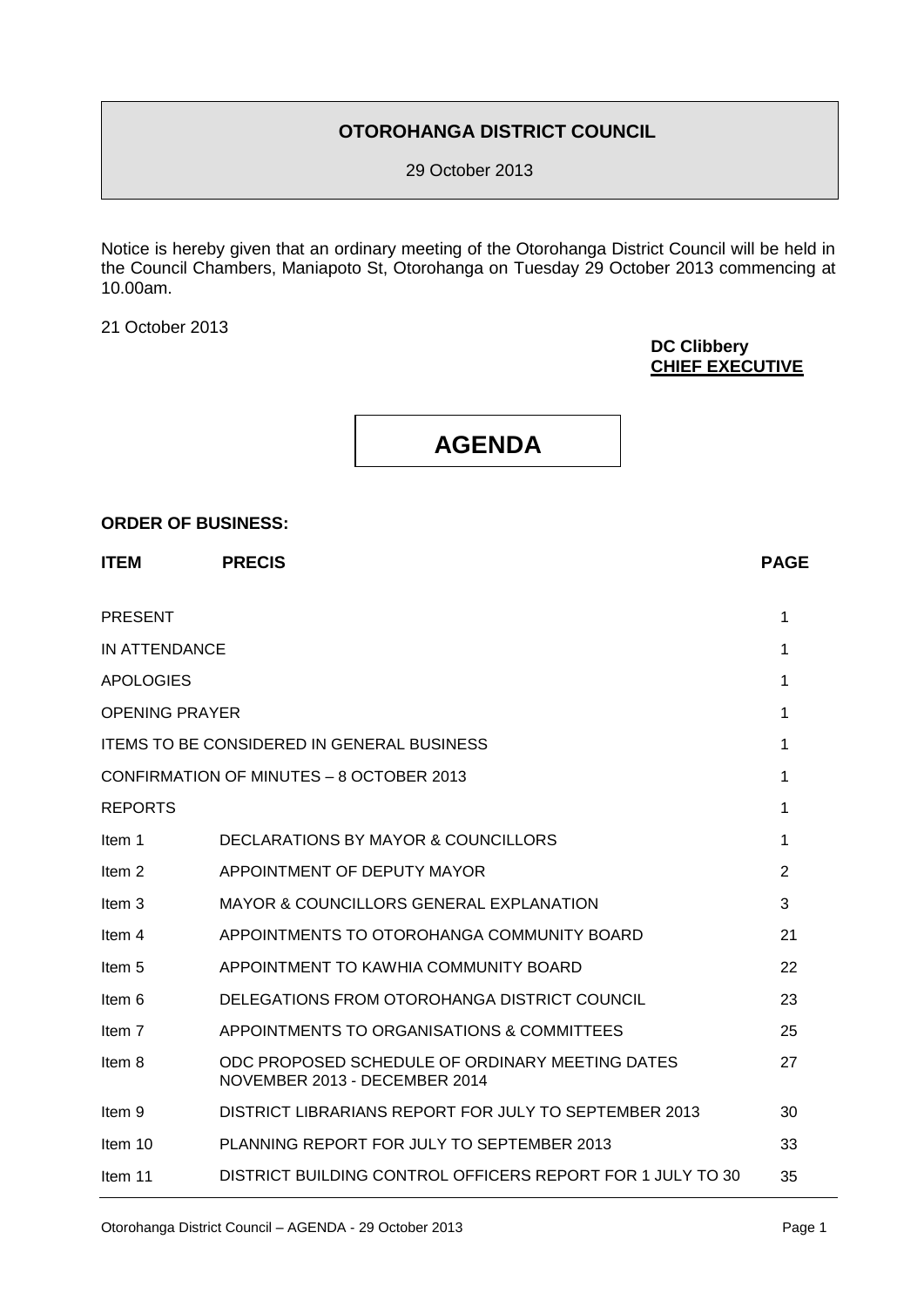| SEPTEMBER 2013                           |    |
|------------------------------------------|----|
| REVIEW OF WATER SERVICES BYLAW 2007      | 39 |
| ODC MATTERS REFERRED FROM 8 OCTOBER 2013 | 46 |
|                                          | 46 |
|                                          |    |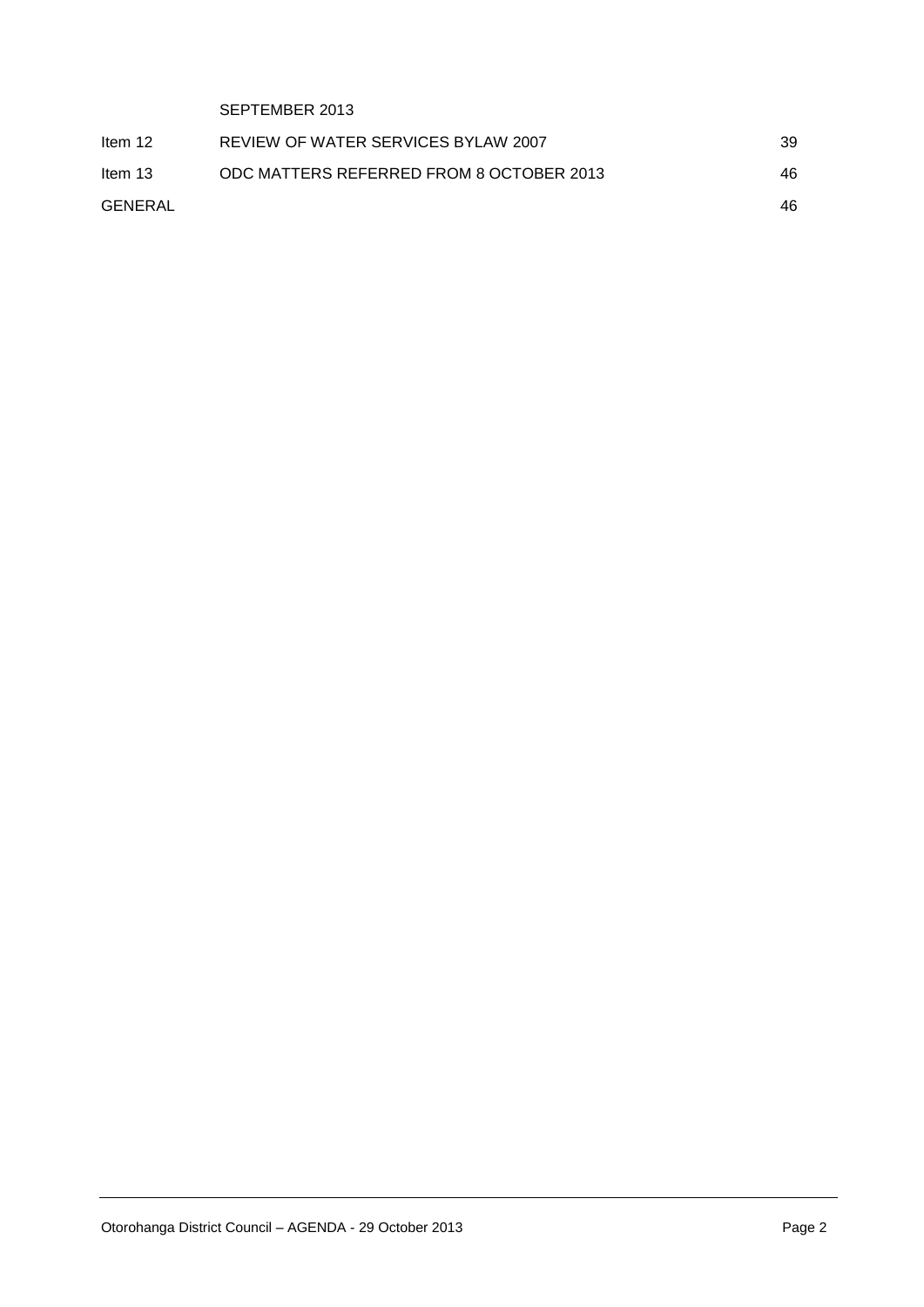**PRESENT**

**IN ATTENDANCE**

**APOLOGIES**

**OPENING PRAYER**

**ITEMS TO BE CONSIDERED IN GENERAL BUSINESS**

**CONFIRMATION OF MINUTES – 8 OCTOBER 2013**

**REPORTS**

**Item 1 DECLARATIONS BY MAYOR & COUNCILLORS**

**To: His Worship the Mayor and Councillors Otorohanga District Council**

**From: Chief Executive**

**Date: 29 October 2013** 

#### **Report Discussion**

Declarations will take the form below:

#### **Declaration by Mayor or Councillor**

"I, AB, declare that I will faithfully and impartially, and according to the best of my skill and judgment, execute and perform, in the best interests of [*region or district*], the powers, authorities, and duties vested in, or imposed upon, me as [*mayor or Councillor*] of the [*local authority*] by virtue of the Local Government Act 2002, the Local Government Official Information and Meetings Act 1987, or any other Act

Dated at [*place*] this [*number*] day of [*month*] [*year*]

Signature:

Signed in the presence of:

CD, [*mayor or chairperson or member or chief executive of local authority*]".

#### **1. DECLARATION BY MAYOR**

Oral and written declarations to be made by His Worship the Mayor pursuant to Clause 14 of Schedule 7 of the Local Government Act 2002.

Mayor to assume Chair.

#### **2. DECLARATIONS BY COUNCILLORS**

Oral and written declarations to be made by each Councillor pursuant to Clause 14 of Schedule 7 of the Local Government Act 2002.

#### **DC Clibbery CHIEF EXECUTIVE**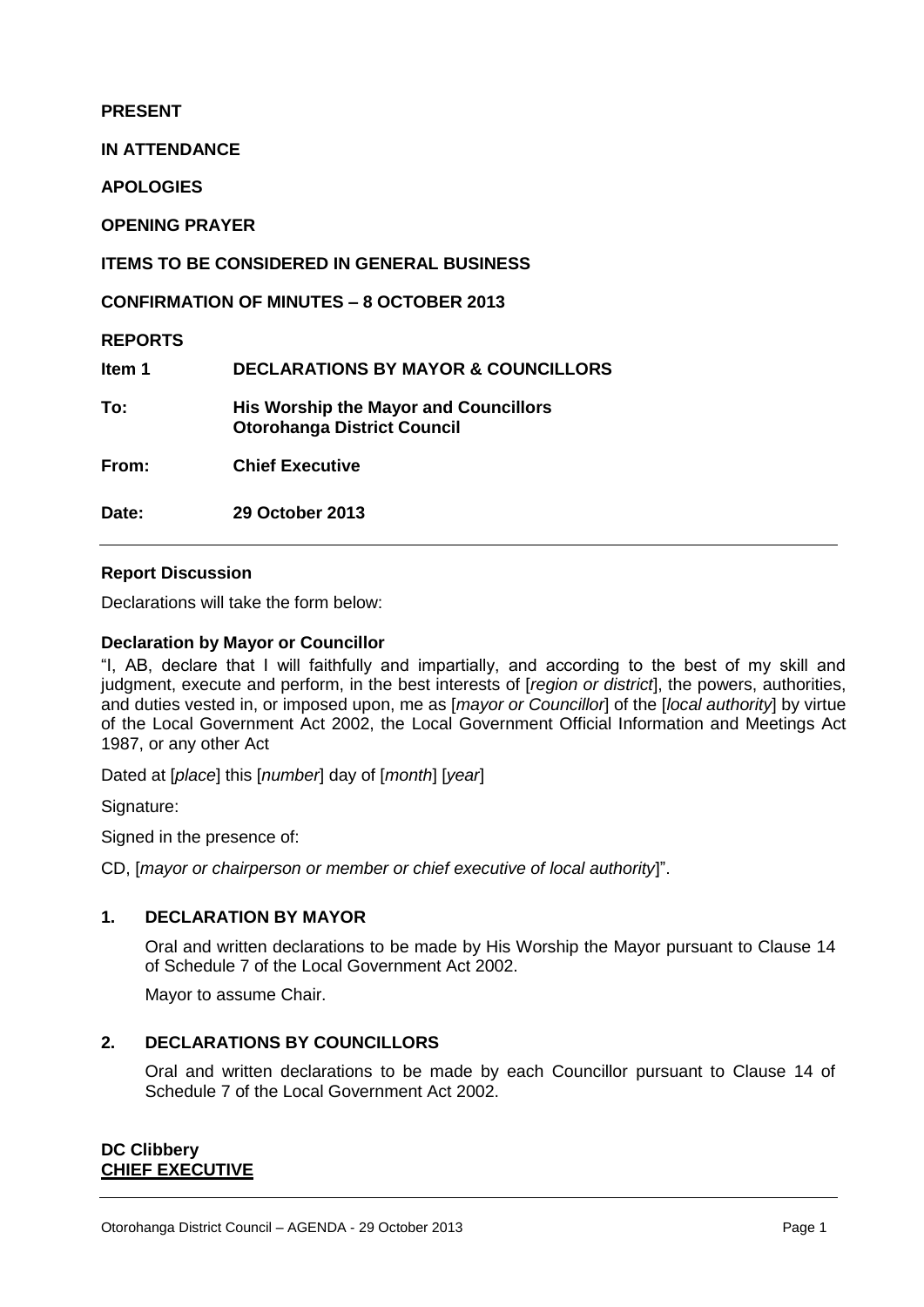| Subject: | <b>APPOINTMENT OF DEPUTY MAYOR</b>                                                 |
|----------|------------------------------------------------------------------------------------|
| To:      | <b>His Worship the Mayor and Councillors</b><br><b>Otorohanga District Council</b> |
| From:    | <b>Chief Executive</b>                                                             |
| Date:    | 29 October 2013                                                                    |

#### **Executive Summary**

Clause 17 of Schedule 7 to the Local Government Act 2002 requires Council to appoint one member to be Deputy Mayor.

#### **Staff Recommendation**

That the report be received.

#### **Report Discussion**

Clause 17 of Schedule 7 to the Local Government Act 2002 requires that every Council shall appoint a Deputy Mayor.

Section 41A of the 2012 amendment to the LGA has given the Mayor the power to directly appoint the Deputy Mayor.

Otorohanga District Council's Mayor has exercised this power, and appointed Deborah Mary Pilkington as Deputy Mayor.

Since this appointment is an executive decision of the Mayor alone, no supporting resolution of Council is considered to be required. This report serves only as a formal record of the appointment.

**DC Clibbery CHIEF EXECUTIVE**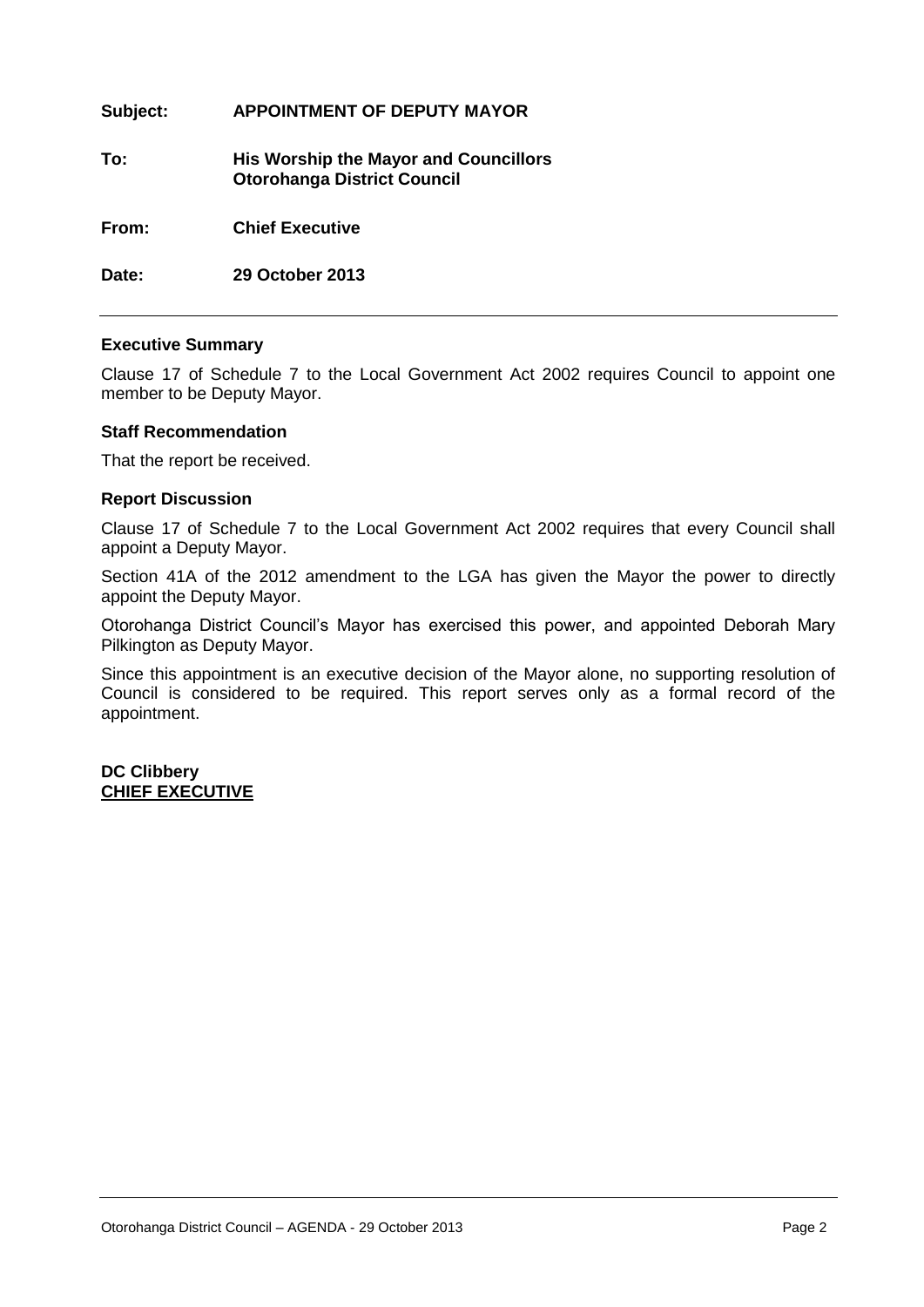**Item 3 MAYOR & COUNCILLORS GENERAL EXPLANATION**

**To: His Worship the Mayor and Councillors Otorohanga District Council**

**From: Chief Executive**

**Date: 29 October 2013** 

#### **Report Discussion**

A general explanation to be given of the:

- a. A General Explanation to Elected Members, including
	- i. Local Government Official Information and Meetings Act 1987;
	- ii. Local Authorities (Members Interests) Act 1968;
	- iii. Crimes Act 1961, Sections 99, 105 and 105A;
	- iv. Secret Commissions Act 1910;
	- v. Securities Act 1978;
- b. The Otorohanga District Council Code of Conduct;
- c. The role and employment of the Chief Executive.
- d. Standing Orders adopted by Council NZS9202.2003
- e. Key documents and processes of Council

#### **DC Clibbery CHIEF EXECUTIVE**

#### **Attachments**

- a. General Explanation to Elected Members
- b. Code of Conduct
- c. Role and employment of Chief Executive
- d. Standing Orders and meeting process issues
- e. Key Documents and Processes of Council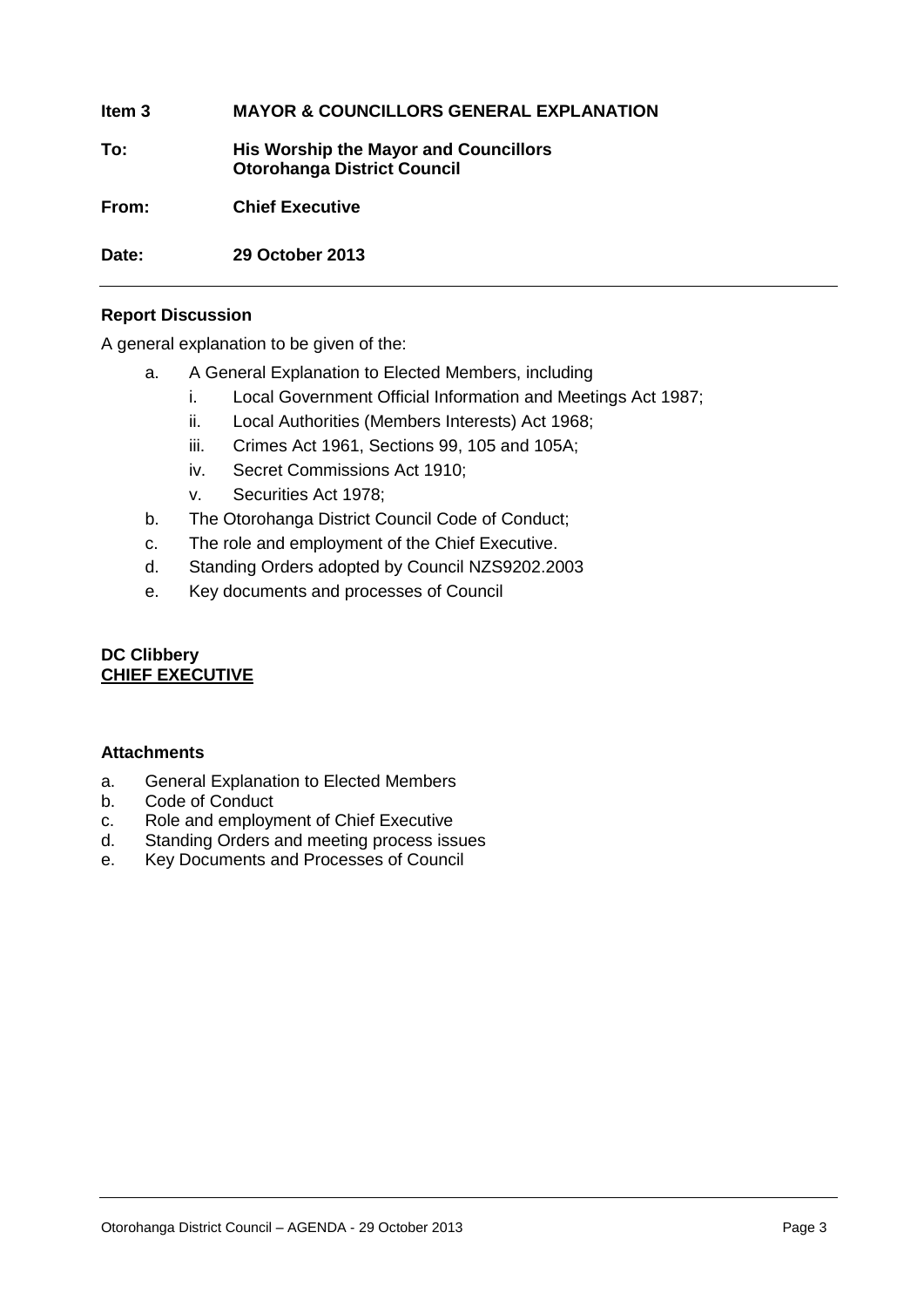### **GENERAL EXPLANATION TO ELECTED MEMBERS OF CERTAIN STATUTES**

#### **Local Government Official Information and Meetings Act 1987**

This Act was passed in 1987 to provide for the availability to the public of official information held by local authorities to promote the open and public transaction of business at meetings of local authorities, to provide access to such information, and to protect official information to the extent consistent with the public interest and the preservation of personal privacy.

The general principle is that information held by local authorities is to be made available unless there is a good reason for withholding it. Good reason for withholding such information exists where the giving of the information would be likely to prejudice the maintenance of the law, and the right to a fair trial, or to endanger the safety of any person, or where it is necessary to:

- protect privacy of natural persons:
- protect trade secrets or the commercial position of the person who supplied or is the subject of the information;
- avoid serious offence to tikanga Maori, or to avoid disclosure of the location of waahi tapu, in the case of various applications under the Resource Management Act 1991;
- protect information which is the subject of an obligation of confidence;
- avoid prejudice to measures protecting the health or safety of members of the public;
- maintain the effective conduct of public affairs through the free and frank expression of opinions, or through the protection of members, officers, and employees of any local authority from improper pressure or harassment;
- maintain legal professional privilege;
- enable any local authority holding the information to carry out, without prejudice or disadvantage, commercial activities;
- enable any local authority holding the information to carry on, without prejudice or disadvantage, negotiations;
- prevent the disclosure or use of official information for improper gain or improper advantage.

Any person may request information to be made available, and the decision must generally be made within twenty working days. A refusal to provide information may be appealed against to the Ombudsman. The Ombudsman's recommendation becomes binding unless the local authority decides otherwise.

It is also the duty of every local authority to publish and annually update a list of information about itself, its committees, its management structure, functions, meetings, documents, policy manuals and bylaws.

Meetings are to be publicly notified, and are to be open to the public unless there is a good reason for withholding information. Agendas are to be made available. The minutes of any meeting (not being a meeting or part of a meeting from which the public was excluded) are to be available for inspection by the public.

The Act also prescribes a procedure for obtaining detailed information about land (a Land Information Memorandum).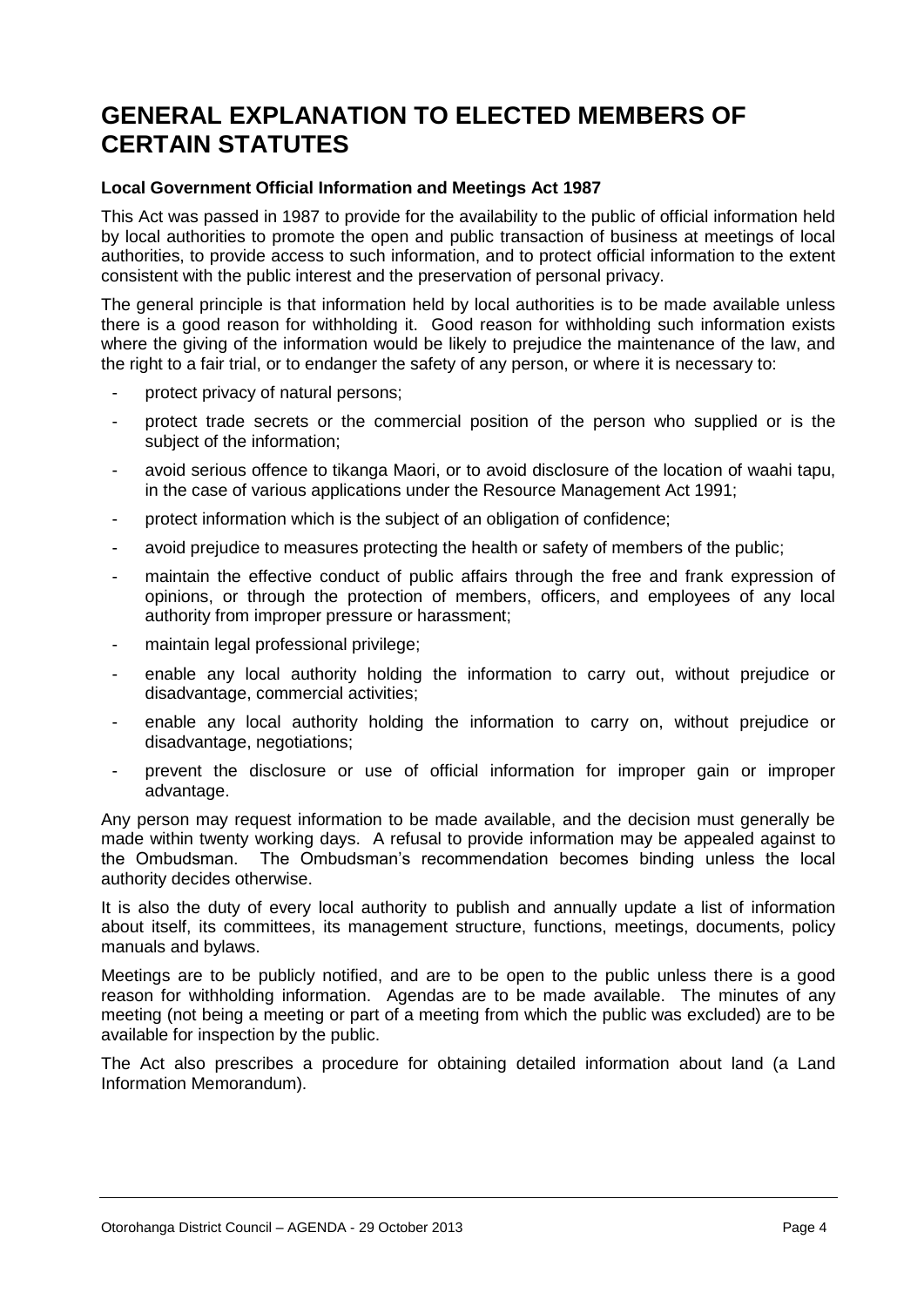#### **Local Authorities (Members Interests) Act 1968**

Any member of a local authority is not to vote on or take part in the discussion of any matter where that person has a direct or indirect pecuniary interest.

Where an incorporated company has a pecuniary interest in any matter before a local authority, a member of the local authority is deemed to have a pecuniary interest if:

- that person or his or her spouse own 10% or more of the capital of the company; or
- the member or his or her spouse is a member of the company, and either of them is the general manager (similar positions in a controlling company have the same effect);

There are various exceptions to this rule, including the following matters:

- any payment to a member where it is legally payable and the amount has already been fixed;
- any contract of insurance insuring members against personal accident;
- an election or appointment of a member to any office;
- a formal resolution to seal or complete a contract in accordance with a resolution already adopted;
- matters relating to a district scheme under the Resource Management Act;
- schemes under the Soil Conservation and Rivers Act;
- matters under the Public Works Act:

Any breach of the rule is an offence, which may be punished, a fine not exceeding \$100.00.

This Act also provides that no person is to be elected as a member of a local authority or appointed to be a committee if he or she has contracts with the local authority exceeding \$25,000.00 per annum.

#### **Crimes Act 1961**

It is a crime for any official to accept, or offer to accept any bribe for himself or herself or any other person in respect of any Act done or omitted by that person in an official capacity.

It is also a crime for any official to corruptly use information acquired in his official capacity to obtain, directly or indirectly, any pecuniary advantage.

These crimes carry a maximum sentence of seven years imprisonment, and so are seriously regarded.

A bribe is defined as meaning "any money, valuable consideration, office, or employment, or any benefit, whether direct or indirect:.

It is also a crime for any one to offer a bribe with intent to influence any official. The maximum sentence for this crime is three years imprisonment.

#### **Secret Commissions Act 1910**

It is also a criminal offence to give or receive, or solicit any gift or consideration of any kind as an inducement or reward for doing or forbearing to do anything on behalf of a principal.

For the purposes of this Act, a member of a local authority is its agent. This Act applies equally to officers and members of local authorities. The maximum penalty is two years imprisonment or a fine not exceeding \$1,000.00.

#### **Securities Act 1978**

This statute regulates the offering of any securities (which includes a wide range of investments) to the public. Offers to the public must generally be in the form of a prospectus with prescribed information.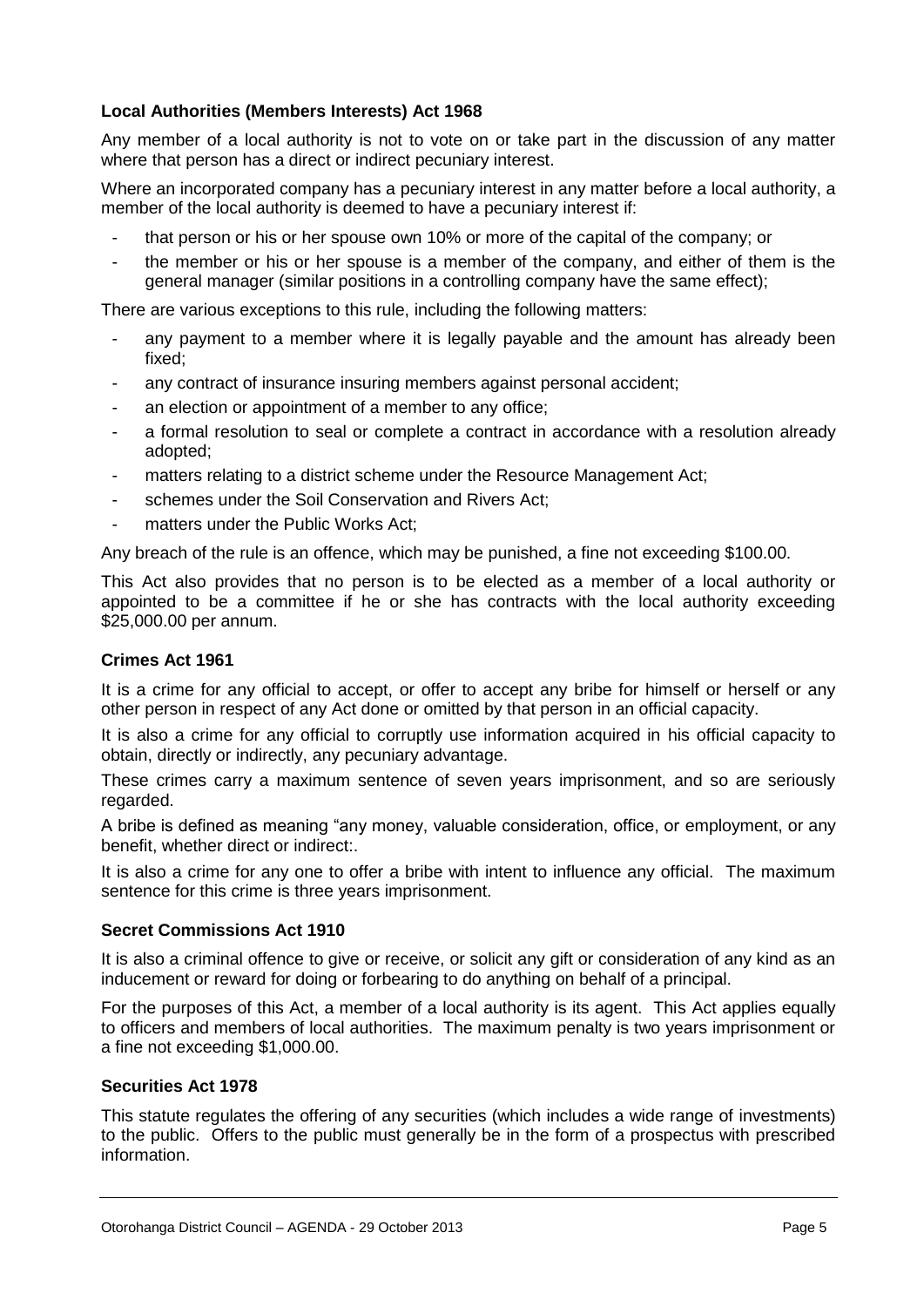

# ELECTED MEMBERS CODE OF **CONDUCT**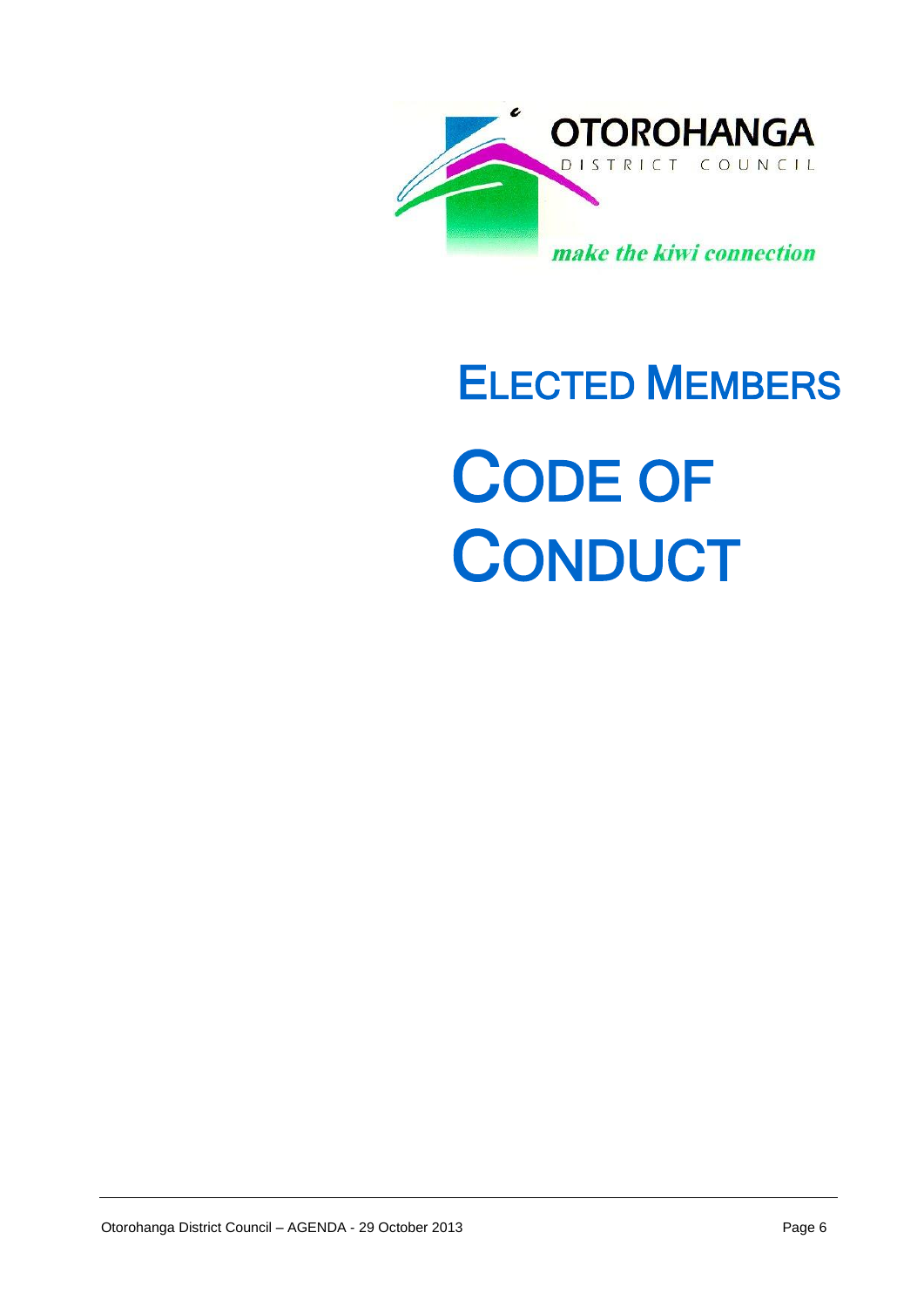#### **PART ONE: INTRODUCTION**

Schedule 7 of the Local Government Act 2002 (the Act) requires each local authority to adopt a Code of Conduct. Once adopted, all elected members are required to comply with the code.

This Code of Conduct provides guidance on the standards of behaviour that are expected from the Mayor and elected members of the Otorohanga District Council. The code applies to elected members in their dealings with:

- each other:
- the Chief Executive;
- all staff employed by the Chief Executive on behalf of the Council;
- the media: and
- the general public.

This code also applies to members of the Otorohanga and Kawhia Community Boards.

The objective of the code is to enhance:

- the effectiveness of the Council as the autonomous local authority with statutory responsibilities for the good local government of the Otorohanga District;
- the credibility and accountability of the Council within its community; and
- mutual trust, respect and tolerance between the elected members as a group and between the elected members and management.

This Code of Conduct seeks to achieve its objectives by recording:

- an agreed statement of roles and responsibilities (recorded in Part Two of this code);
- agreed general principles of conduct (recorded in Part Three of this code); and
- specific codes of conduct applying to particular circumstances or matters (also recorded in Part Three of this code).

Elected members are primarily accountable to the electors of the district through the democratic process. However members must note that the Auditor-General may hold them to account for unlawful actions or expenditure or for breaches of the Local Authorities (Members' Interests) Act 1968.

The Code of Conduct that follows is based on the following general principles of good governance:

- $\checkmark$  Public Interest: Members should serve only the interests of the district as a whole and should never improperly confer an advantage or disadvantage on any one person.
- $\checkmark$  Honesty and Integrity: Members should not place themselves in situations where their honesty and integrity may be questioned, should not behave improperly and should on all occasions avoid the appearance of such behaviour.
- $\checkmark$  Objectivity: Members should make decisions on merit including making appointments, awarding contracts, or recommending individuals for rewards or benefits. Elected members should also note that, once elected, their primary duty is to the interests of the entire district, not the ward that elected them.
- $\checkmark$  Accountability: Members should be accountable to the public for their actions and the manner in which they carry out their responsibilities, and should cooperate fully and honestly with the scrutiny appropriate to their particular office.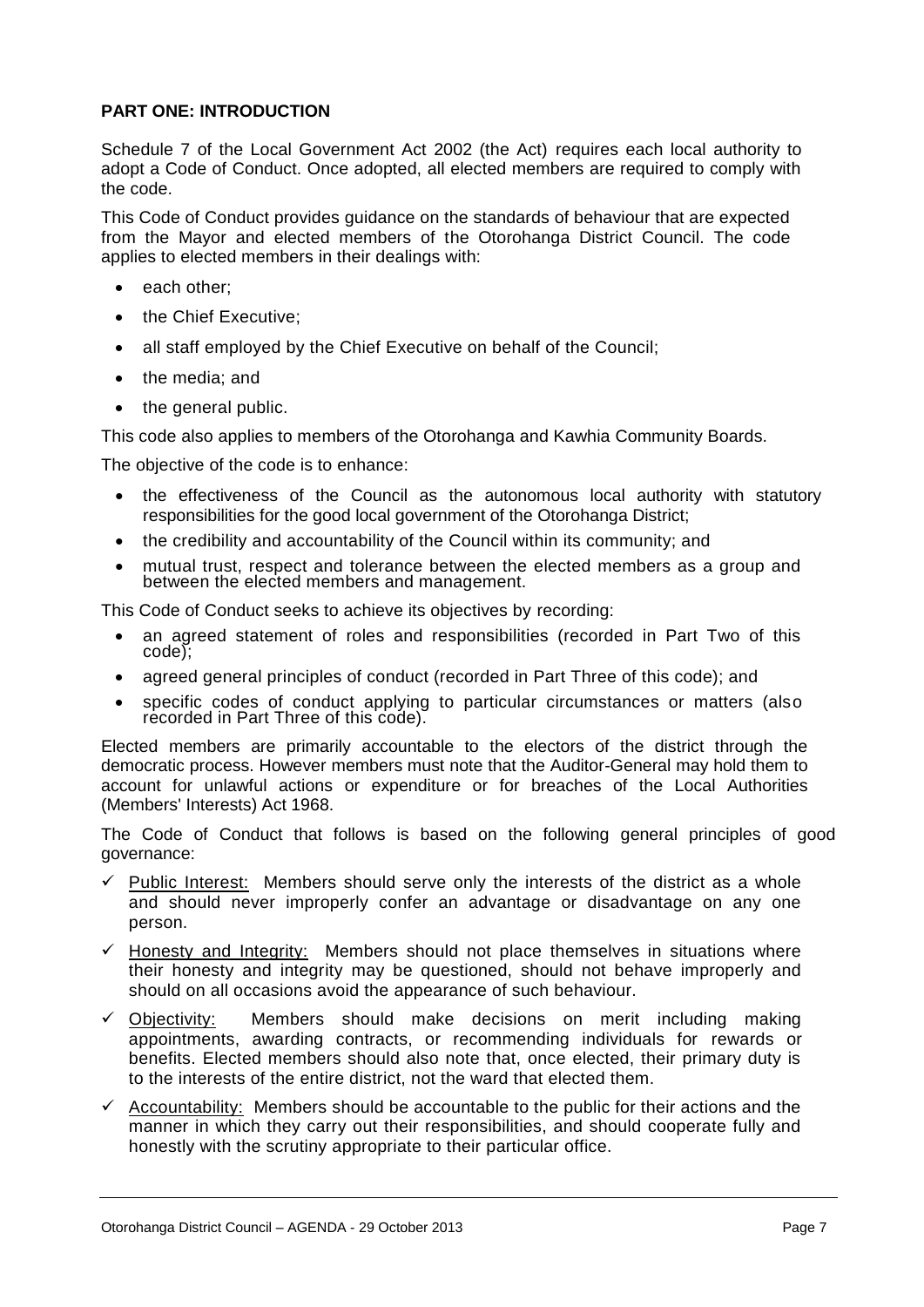- $\checkmark$  Openness: Members should be as open as possible about their actions and those of the Council, and should be prepared to justify their actions.
- $\checkmark$  Personal Judgement: Members can and will take account of the views of others, but should reach their own conclusions on the issues before them, and act in accordance with those conclusions.
- $\checkmark$  Respect for Others: Members should promote equality by not discriminating unlawfully against any person and by treating people with respect, regardless of their race, age, religion, gender, sexual orientation or any disability. They should respect the impartiality and integrity of Council staff.
- $\checkmark$  Duty to Uphold the Law: Members should uphold the law, and on all occasions act in accordance with the trust the public places in them.
- $\checkmark$  Stewardship: Members must ensure that the Council uses resources prudently and for lawful purposes, and that the Council maintains sufficient resources to meet its statutory obligations.
- $\checkmark$  Leadership: Members should promote and support these proposals by example, and should always endeavour to act in the best interests of the community.

#### **PART TWO: ROLES AND RESPONSIBILITIES**

This part of the code describes the roles and responsibilities of elected members, the additional roles of the Mayor and Deputy Mayor, and the role of the Chief Executive.

#### **Elected Members**

Elected members, acting as the Council, are responsible for:

- the development and adoption of Council policy;
- monitoring the performance of the Council against its stated objectives and policies;
- prudent stewardship of Council resources;
- employment of the Chief Executive;
- representing the interests of the residents and ratepayers of the Otorohanga District Council.

Unless otherwise provided in the Local Government Act 2002 or in standing orders, the Council can only act by majority decisions at meetings. Each member has one vote. No individual member (including the Mayor) has authority to act on behalf of the Council, unless the Council has expressly delegated such authority.

#### **Mayor**

The Mayor is elected by the district as a whole and as one of the elected members shares the same responsibilities as other members of Council. The Mayor also has the following roles:

- Presiding member at Council meetings. The Mayor is responsible for ensuring the orderly conduct of business during meetings (as determined in standing orders);
- Advocating on behalf of the community. This role may involve promoting the community and representing its interests. Such advocacy will be most effective where it is carried out with the knowledge and support of the Council;
- Acting as ceremonial head of Council;
- Providing leadership and feedback to other elected members; and the people of the **District**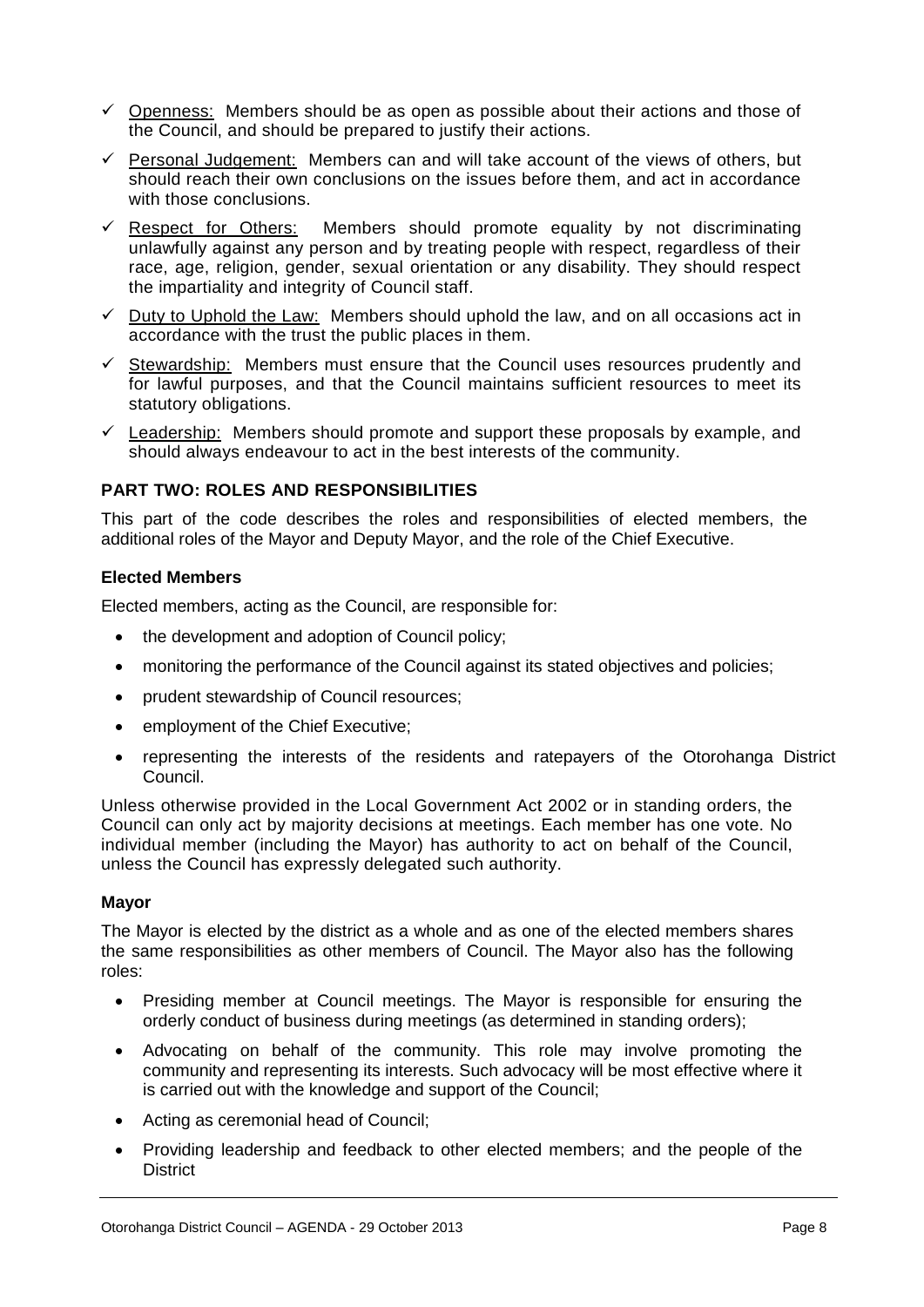As a Justice of the Peace (while the Mayor holds office).

The Mayor is a is a member of each committee of a territorial authority.

The 2012 amendment to the Local Government Act have given Mayors the following additional powers:

- To appoint the Deputy Mayor
- To establish committees of Council and appoint the chairs of such committees
- To lead the development of the territorial authority's plans (including the long-term plan and the annual plan), policies, and budgets for consideration by the members of the territorial authority

The Mayor must follow the same rules as other elected members regarding making public statements and committing the Council to particular courses of action, unless acting in accordance with the rules for media contact on behalf of the Council under a delegation of authority from the Council.

#### **Deputy Mayor**

The Deputy Mayor exercises the same roles as other elected members, but if the Mayor is absent or incapacitated the Deputy Mayor must assume all of the Mayor's responsibilities and duties, and may exercise the powers of the Mayor (as summarised above, but excluding those added by the 2012 amendment). The Deputy Mayor may be removed from office by resolution of Council.

The Deputy Mayor may be appointed by the Mayor or (if the Mayor declines to make such an appointment) elected by the members of Council, at the first meeting of the Council.

#### **Chief Executive**

The Chief Executive is appointed by the Council in accordance with Section 42 of the Local Government Act 2002. The Chief Executive is responsible for implementing and managing the Council's policies and objectives within the budgetary constraints established by the Council. In terms of section 42 of the Act, the responsibilities of the Chief Executive are:

- Implementing the decisions of the Council;
- Providing advice to the Council and community boards:
- Ensuring that all of the responsibilities, duties and powers delegated to the Chief Executive or to any person employed by the Chief Executive, or imposed or conferred by any Act, regulation or bylaw are properly performed or exercised;
- Managing the activities of the local authority effectively and efficiently;
- Maintaining systems to enable effective planning and accurate reporting of the financial and service performance of the local authority;
- Providing leadership for the staff of the local authority; and
- Employing staff on behalf of the local authority (including negotiation of the terms of employment for the staff of the local authority) in accordance with any remuneration and employment policy.

Under section 42 of the Local Government Act 2002 the Chief Executive employs all other staff on behalf of the local authority.

The Chief Executive can be appointed by Council for a term of not more than 5 years. The position of Chief Executive must be advertised at the end of the term, but subject to a satisfactory review of the Chief Executive's performance undertaken not less than 6 months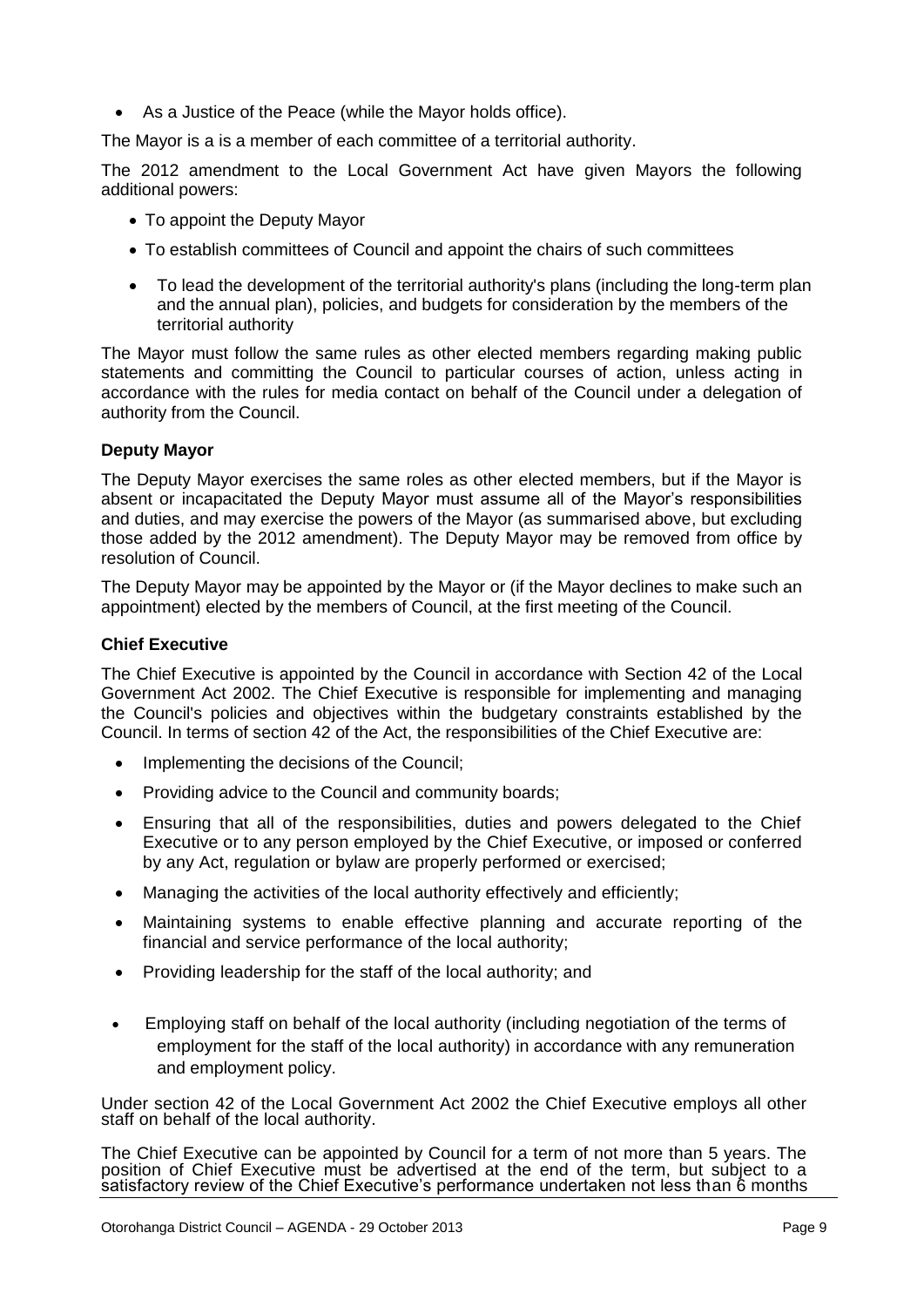before the end of that term a further single employment term of not more than 2 years may be granted without advertising.

Council's current Chief Executive was appointed to a 4 year term that ends on 30 June 2015. It will therefore be necessary for Council to give consideration to future employment of a Chief Executive in early 2015.

#### **PART THREE: RELATIONSHIPS AND BEHAVIOURS**

This part of the code sets out the Council's agreed standards of behaviour. Some of the matters described in this part of the Code reflect other legislation such as the Local Authorities (Members' Interests) Act 1968. The majority of the Code is material that the Council has decided to include of its own initiative.

#### **Relationships with Other Members**

Successful teamwork is a critical element in the success of any democratically elected organisation. No team will be effective unless mutual respect exists between members. With this in mind elected members will conduct their dealings with each other in ways that:

- maintain public confidence in the office to which they have been elected;
- are open and honest;
- focus on issues rather than personalities; and
- avoid aggressive, offensive or abusive conduct.

#### **Relationships with Staff**

The effective performance of Council also requires a high level of cooperation and mutual respect between elected members and staff. To ensure that level of cooperation and trust is maintained, elected members will:

- recognise that the Chief Executive is the employer (on behalf of Council) of all Council employees, and as such only the Chief Executive may hire, dismiss, instruct or censure an employee;
- make themselves aware of the obligations that the Council and the Chief Executive have as employers and observe those requirements at all times;
- treat all employees with courtesy and respect (including the avoidance of aggressive, offensive or abusive conduct towards employees);
- observe any guidelines that the Chief Executive puts in place regarding contact with employees;
- not do anything which compromises, or could be seen as compromising, the impartiality of an employee;
- avoid publicly criticising any employee in any way, but especially in ways that reflect on the competence and integrity of the employee; and
- raise concerns about employees only with the Chief Executive, and concerns about the Chief Executive only with the Mayor or the Chief Executive Performance Review Committee.

Elected members should be aware that failure to observe this portion of the Code of Conduct could compromise the Council's obligations to act as a good employer and may expose the Council to civil litigation and audit sanctions.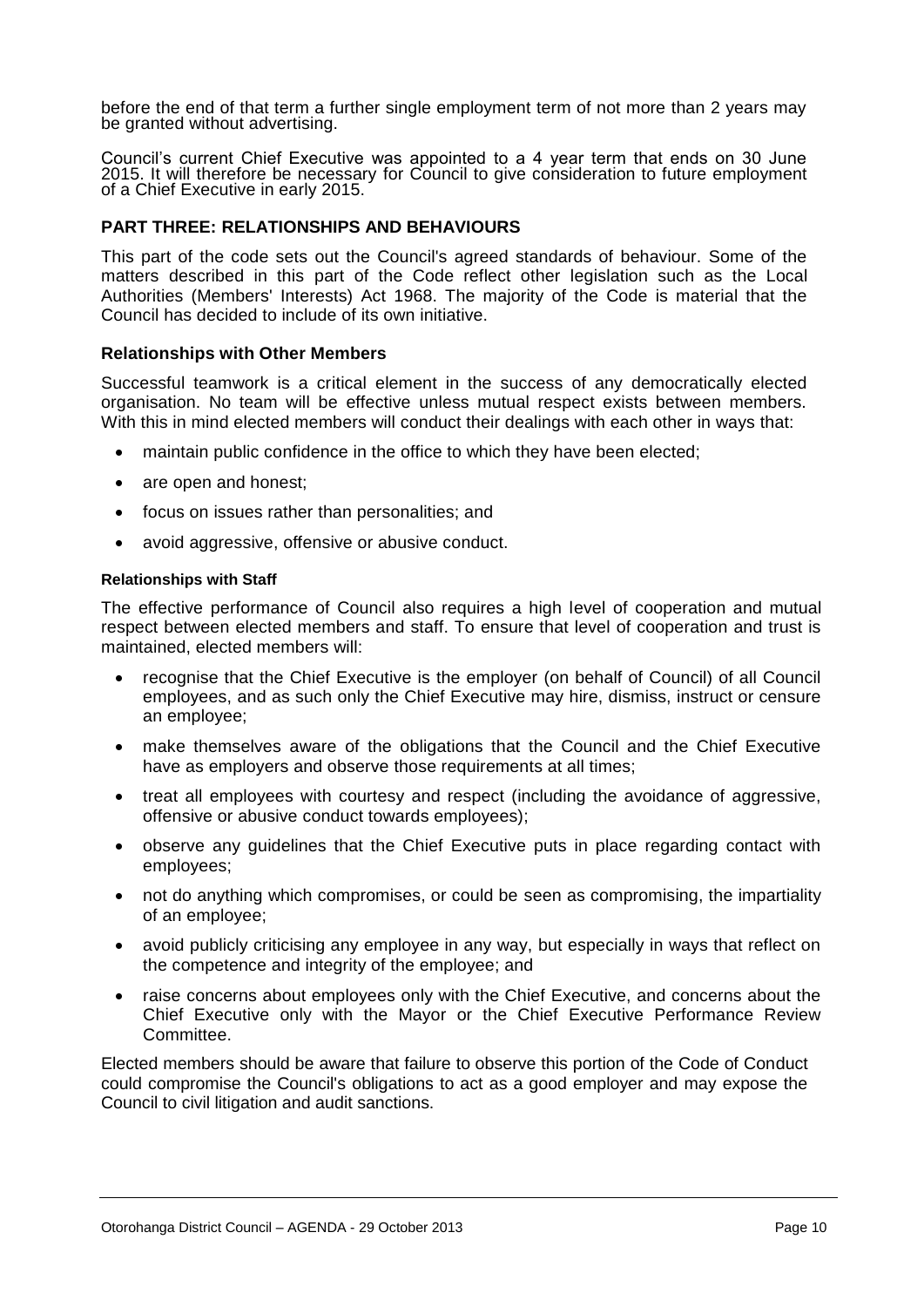#### **Relationships with the Community**

Effective Council decision-making depends on productive relationships between elected members and the community at large.

Members should ensure that individual citizens are accorded respect in their dealings with the Council, have their concerns listened to, and deliberated on in accordance with the requirements of the Act

Members should act in a manner that encourages and values community involvement in local democracy.

#### **Contact with the Media**

The media plays an important part in local democracy. In order to fulfil this role the media needs access to accurate and timely information about the affairs of Council. From time to time individual members will be approached to comment on a particular issue either on behalf of Council, or as an elected member in their own right. This part of the code deals with the rights and duties of Councillors when speaking to the media on behalf of Council, or in their own right.

The following rules apply for media contact on *behalf of Council:*

- The Mayor is the first point of contact for the official view on any issue. Where the Mayor is absent, any matters will be referred to the Deputy Mayor. The Chief Executive Officer may be the first point of contact for general information.
- The Mayor may refer any matter to the Chief Executive for their comment.
- No other member may comment on behalf of Council without having first obtained the approval of the Mayor.

Elected members are free to express a *personal* view in the media, at any time, provided the following rules are observed:

- Media comments must not state or imply that they represent the views of Council.
- Where an elected member is making a statement that is contrary to a Council decision or Council policy, the member must not state or imply that his or her statements represent a majority view.
- Media comments must observe the other requirements of the Code of Conduct, e.g. not disclose confidential information, or compromise the impartiality or integrity of staff.

#### **Confidential Information**

In the course of their duties members will occasionally receive information that may need to be treated as confidential. This will generally be information that is either commercially sensitive or is personal to a particular individual or organisation.

Elected members must not use or disclose confidential information for any purpose other than the purpose for which the information was supplied to the elected member.

Elected members should be aware that failure to observe these provisions could impede the performance of Council by inhibiting information flows and undermining public confidence in the Council. Failure to observe these provisions may also expose Council to prosecution under the Privacy Act 1993 and/or civil litigation.

#### **Conflicts of Interest**

Elected members must be careful that they maintain a clear separation between their personal interests and their duties as an elected member. This is to ensure that people who fill positions of authority carry on their duties free from bias (whether real or perceived). Members therefore need to familiarise themselves with the provisions of the Local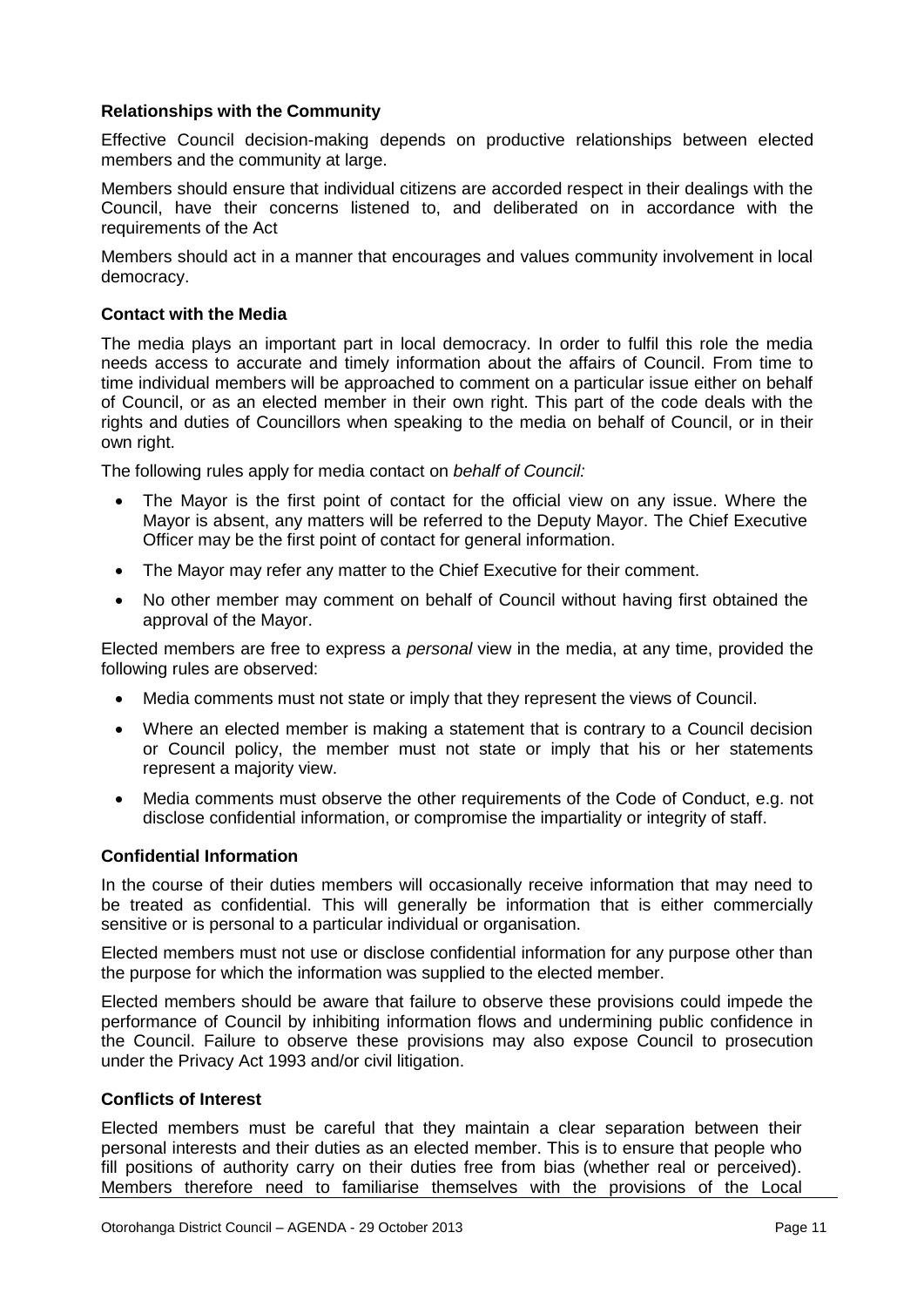Authorities (Members' Interests) Act 1968 which concerns financial interests, and with other legal requirements concerning non-financial conflicts of interest.

The Act provides that an elected member is disqualified from office, or from election to office, if that member is concerned or interested in contracts under which payments made by or on behalf of the local authority exceed \$25,000 in any financial year.

Additionally, elected members are prohibited from participating in any Council discussion or vote on any matter in which they have a pecuniary interest, other than an interest in common with the general public. The same rules also apply where the member's spouse contracts with the authority or has a pecuniary interest. Members must declare their interests at Council meetings where matters in which the have a pecuniary interest arise.

Members shall annually make a general declaration of interest as soon as practicable after becoming aware of any such interests. These declarations are recorded in a register of interests maintained by Council. The declaration must notify the Council of the nature and extent of any interest, including:

- any employment, trade or profession carried on by the member or the member's spouse for profit or gain;
- any company, trust, partnership etc for which the member or their spouse is a director, partner, trustee or beneficiary;
- the address of any land in which the member has a beneficial interest and which is in the Otorohanga District;
- the address of any land where the landlord is the Otorohanga District Council and:
	- o the member or their spouse is a tenant, or
	- $\circ$  the land is tenanted by a firm in which the member or spouse is a partner, or a company of which the member or spouse is a director, or a trust of which the member or spouse is a trustee or beneficiary;
- any other matters which the public might reasonably regard as likely to influence the member's actions during the course of their duties as a member.

If the member is in any doubt as to whether or not a particular course of action (including a decision to take no action) raises a conflict of interest, then the member should seek guidance from the Chief Executive *immediately.*

Members may also contact the Audit Office for guidance as to whether that member has a pecuniary interest. If there is a pecuniary interest, the member may seek an exemption to allow that member to participate or vote on a particular issue in which they may have a pecuniary interest. The latter must be done before the discussion or vote. The Chief Executive must also seek approval from the Audit Office for contractual payments to members, their spouses or their companies that exceed the \$25,000 annual limit.

Failure to observe the requirements of the Local Authorities (Members' Interests) Act 1968 could potentially invalidate the particular decision made, or the action taken, by Council. Failure to observe these requirements could also leave the elected member open to prosecution under the Local Authorities (Members' Interests) Act 1968. In the event of a conviction elected members can be ousted from office.

#### **Standing Orders**

Elected members must adhere to any standing orders adopted by Council under the Local Government Act 2002. These standing orders are subject to the same legal requirements as a Code of Conduct with regard to their adoption and amendment.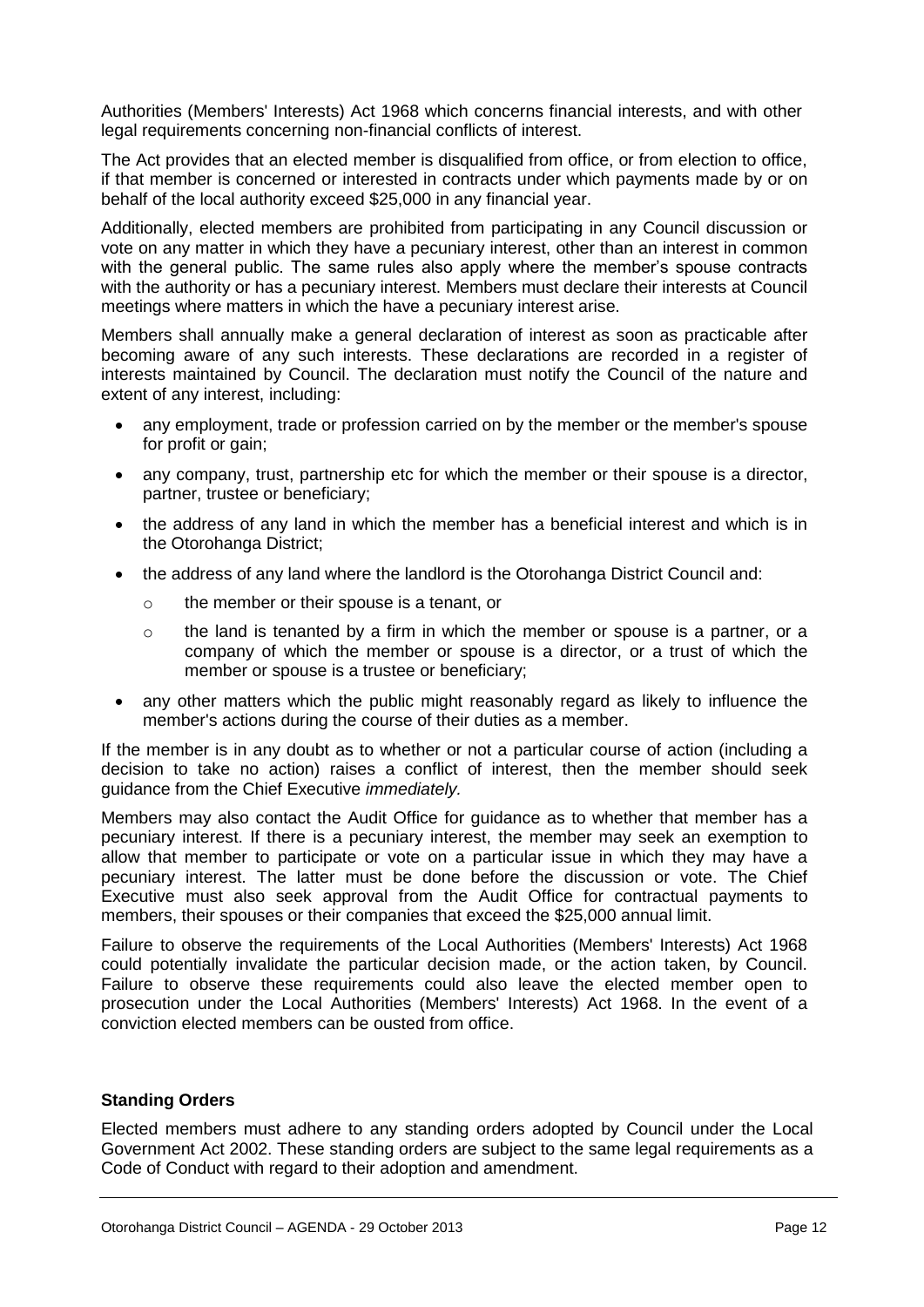#### **Ethics**

Otorohanga District Council seeks to promote the highest standards of ethical conduct amongst its elected members. Accordingly, elected members will:

- Claim only for legitimate expenses as laid down by any determination of the Remuneration. Authority then in force, and any lawful policy of Council developed in accordance with that determination.
- Not influence, or attempt to influence, any Council employee to take actions that may benefit the member, or the member's family or business interests.
- Not use Council resources for personal business (including campaigning).
- Not solicit, demand, or request any gift, reward or benefit by virtue of their position.
- Notify the Chief Executive if any gifts are accepted.
- Where a gift to the value of **\$500** or more is offered to a member, immediately disclose this to the Chief Executive for inclusion in the publicly available register of interests.

#### **Disqualification of Members from Office**

Elected members are automatically disqualified from office if they are convicted of a criminal offence punishable by two or more years imprisonment, if they cease lose their status as an elector or if they have been found to have breached certain sections of the Local Authorities (Members' Interests) Act 1968.

Under the Local Government Act 2002, local authorities, when adopting a Code of Conduct, must consider whether or not they will require members to declare whether they are an undischarged bankrupt. This Council believes that bankruptcy does raise questions about the soundness of a person's financial management skills and their judgment in general. The Council therefore requires elected members who are declared bankrupt to notify the Chief Executive as soon as practicable after being declared bankrupt.

#### **PART FOUR: COMPLIANCE AND REVIEW**

This part deals with ensuring that elected members adhere to the Code of Conduct and mechanisms for the review of the Code of Conduct.

#### **Compliance**

Elected members are bound to comply with the provisions of this Code of Conduct (Local Government Act 2002, Schedule 7, section 15(4)).

Members are also bound by the Local Government Act 2002, the Local Authorities (Members' Interests) Act 1968, the Local Government Official Information and Meetings Act 1987, the Secret Commissions Act 1910, the Crimes Act 1961 and the Securities Act 1978. The Chief Executive will ensure that an explanation of these Acts is made at the first meeting after each triennial election and that copies of these Acts are freely available to elected members. Short explanations of the obligations that each of these has with respect to conduct of elected members is attached in the Appendix to this code.

Compliance will be monitored by a Conduct Review Committee, comprising of the Mayor, Deputy Mayor and Councillor. This committee will be constituted at the first meeting after the triennial elections.

All alleged breaches of the code will be reported to the above committee. Any allegation of a breach of a Code of Conduct must be in writing, make a specific allegation of a breach of the Code of Conduct, and provide corroborating evidence.

The committee will investigate the alleged breach and prepare a report for the consideration of Council. Before beginning any investigation, the committee will notify the elected member(s) in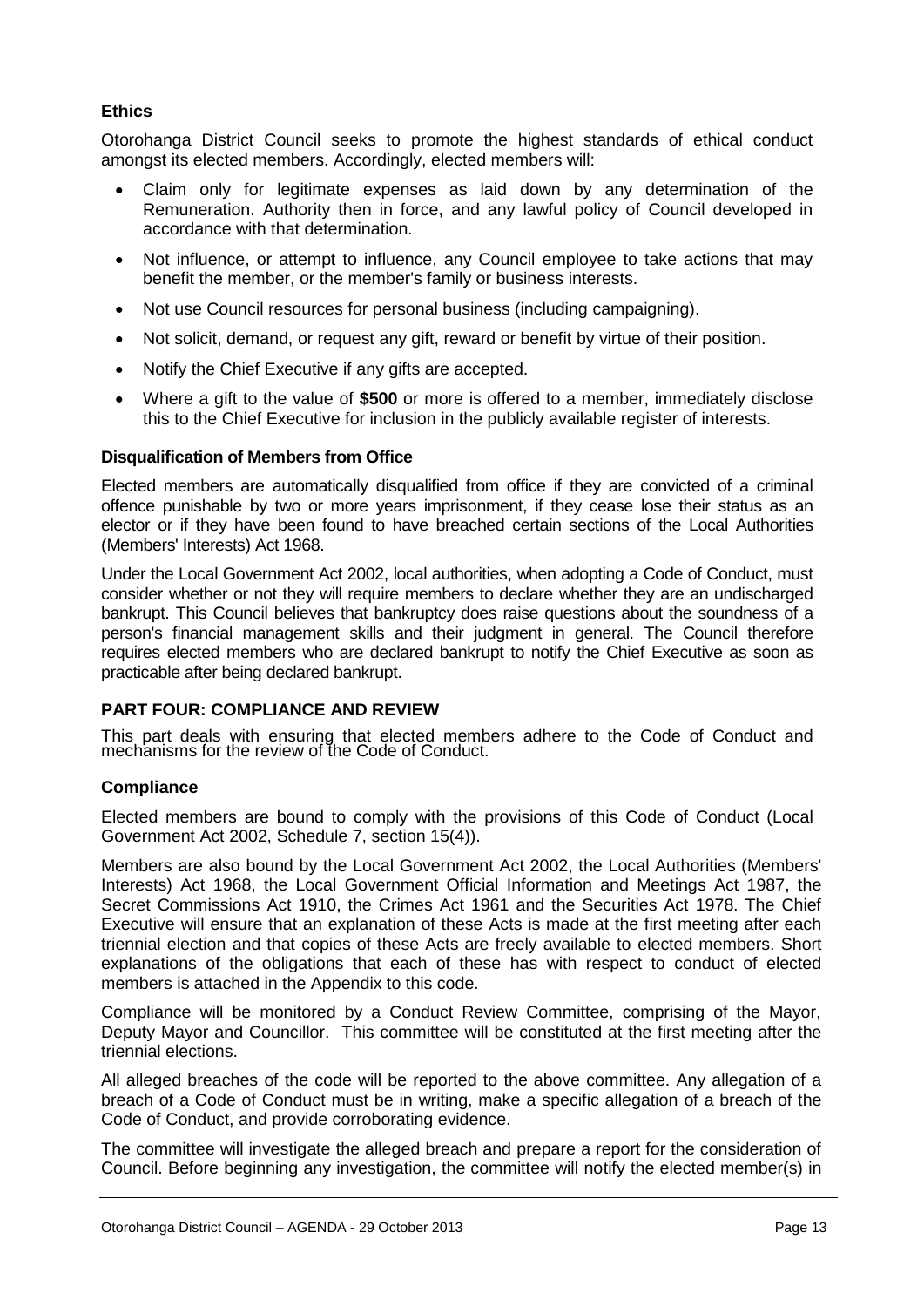writing of the complaint and explain when and how they will get the opportunity to put their version of events.

The Council will consider the report in open meeting of Council, except where the alleged breach relates to the misuse of confidential information or could impinge on the privacy of a member of staff or of the general public.

#### **Responses to Breaches of the Code**

The exact nature of the action the Council may take depends on the nature of the breach and whether there are statutory provisions dealing with the breach.

Where there are statutory provisions:

- breaches relating to members' interests render members liable for prosecution by the Auditor-General under the Local Authority (Member's Interests) Act 1968.
- breaches which result in the Council suffering financial loss or damage may be reported on by the Auditor-General under the Local Government Act 2002, which may result in the member having to make good the loss or damage.
- breaches relating to the commission of a criminal offence may leave the elected member liable for criminal prosecution.

In these cases the Council may refer an issue to the relevant body, any member of the public may make a complaint, or the body itself may take action of its own initiative.

Where there are no statutory provisions, the Council may take the following action:

- censure;
- removal of the elected member from Council committees and/or other representative bodies;
- dismissal of the elected member from the position as Deputy Mayor.

A decision to apply one or more of these actions requires a Council resolution to that effect.

#### **Review**

Once adopted, a Code of Conduct continues in force until amended by the Council. The code can be amended at any time but cannot be revoked unless the Council replaces it with another code. Once adopted, amendments to the Code of Conduct require a resolution supported by 75 per cent or more of the members of the Council present.

Council will formally review the code as soon as practicable after the beginning of each triennium.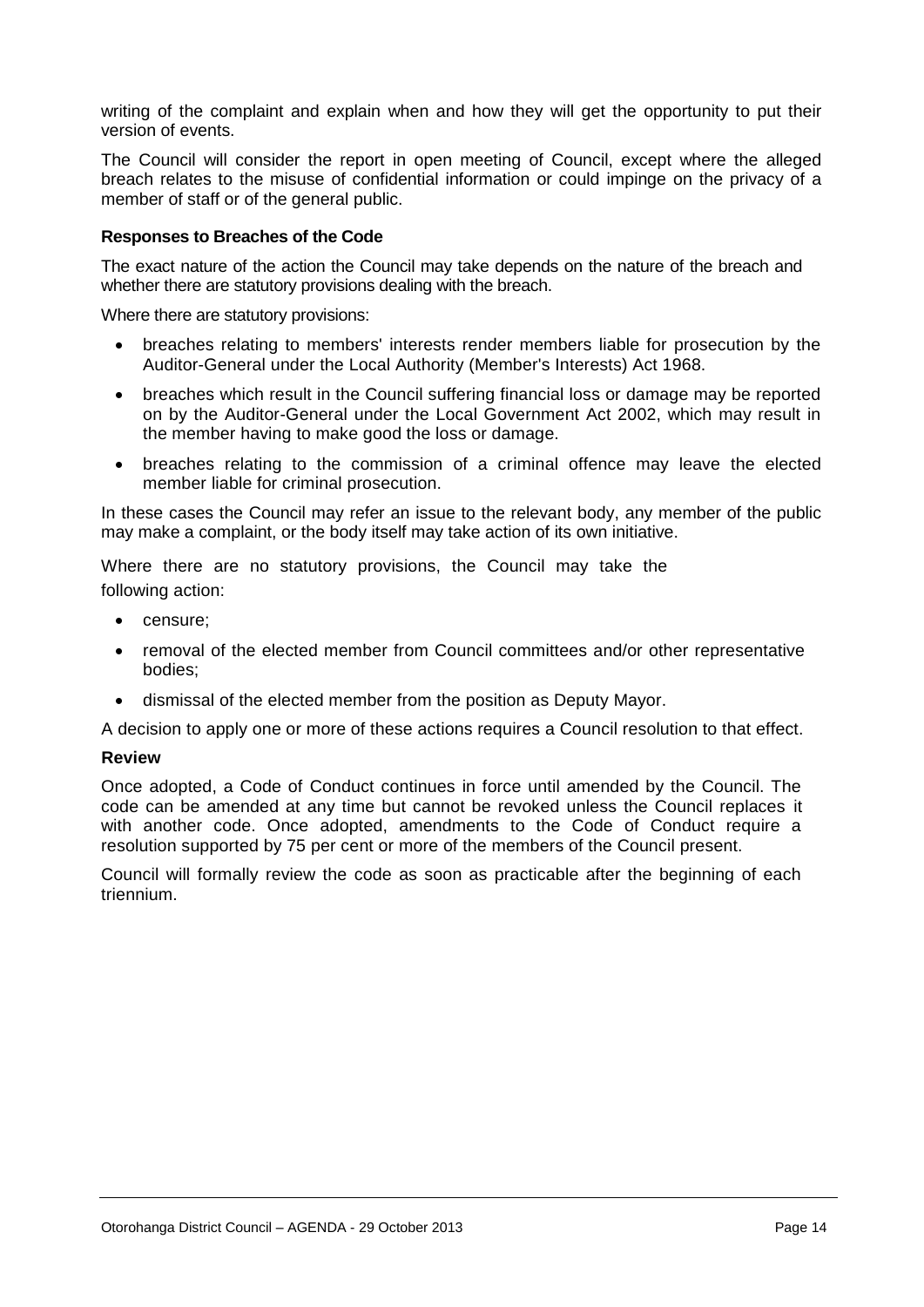#### **APPENDIX TO THE CODE: LEGISLATION BEARING ON THE ROLE AND CONDUCT OF ELECTED MEMBERS**

This is a summary of the legislation requirements that have some bearing on the duties and conduct of elected members.

#### **Local Authority (Members' Interests) Act 1968**

This Act regulates situations where a members' personal interests impinge, or could be seen as impinging, on their duties as an elected member.

The Act provides that an elected member is disqualified from office if that member is concerned or interested in contracts under which payments made by or on behalf of the local authority exceed \$25,000 in any financial year.

Additionally, elected members are prohibited from participating in any Council discussion or voting on any matter in which they have a pecuniary interest, other than an interest in common with the general public. The same rules also apply where the member's spouse contracts with the authority or has a pecuniary interest.

Members may contact the Audit Office for guidance as to whether that member has a pecuniary interest, and if so, may seek an exemption to allow them to participate or vote on a particular issue. The latter must be done before the discussion or vote. The Chief Executive must also seek approval from the Audit Office for contractual payments to members, their spouses or their companies that exceed the \$25,000 annual limit.

Failure to observe these requirements could leave the elected member open to prosecution under the Local Authority (Members' Interests) Act 1968. In the event of a conviction elected members can be ousted from office.

#### **Local Government Official Information and Meetings Act 1987**

The Local Government Official Information and Meetings Act 1987 sets out a list of meeting procedures and requirements. Of particular importance for the roles and conduct of elected members is the fact that the chair has the responsibility to maintain order at meetings, but all elected members should accept a personal responsibility to maintain acceptable standards of address and debate. No elected member should:

- create a disturbance or a distraction while another elected member is speaking;
- be disrespectful when they refer to each other or other people; or
- use offensive language about the Council, other elected members, any employee of the Council or any member of the public.

#### **Secret Commissions Act 1910**

Under this Act it is unlawful for an elected member (or officer) to advise anyone to enter into a contract with a third person and receive a gift or reward from that third person as a result, or to present false receipts to Council.

If convicted of any offence under this Act a person can be imprisoned for up to 2 years, or fined up to \$1000, or both. A conviction would trigger the ouster provisions of the Local Government Act 2002.

#### **Crimes Act 1961**

Under this Act it is unlawful for an elected member (or officer) to:

 accept or solicit for themselves (or anyone else) any gift or reward for acting or not acting in relation to the business of Council; or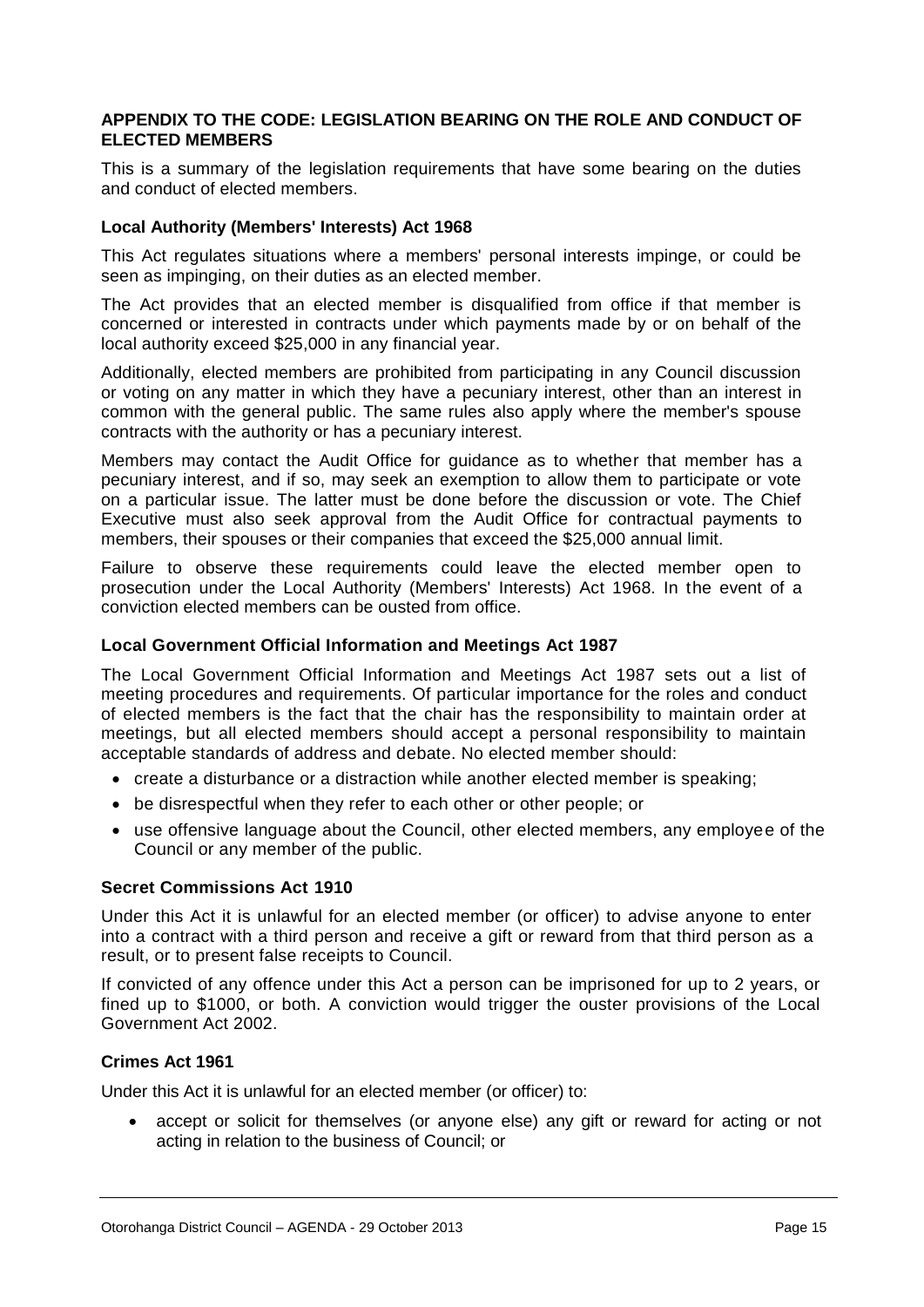use information gained in the course of their duties for their, or another persons, monetary gain or advantage.

These offences are punishable by a term of imprisonment of 7 years or more. Elected members convicted of these offences will also be automatically ousted from office.

#### **Securities Act 1978**

The Securities Act 1978 essentially places elected members in the same position as company directors whenever Council offers stock to the public. Elected members may be personally liable if investment documents such as a prospectus contain untrue statements and may be liable for criminal prosecution if the requirements of the Act are not met.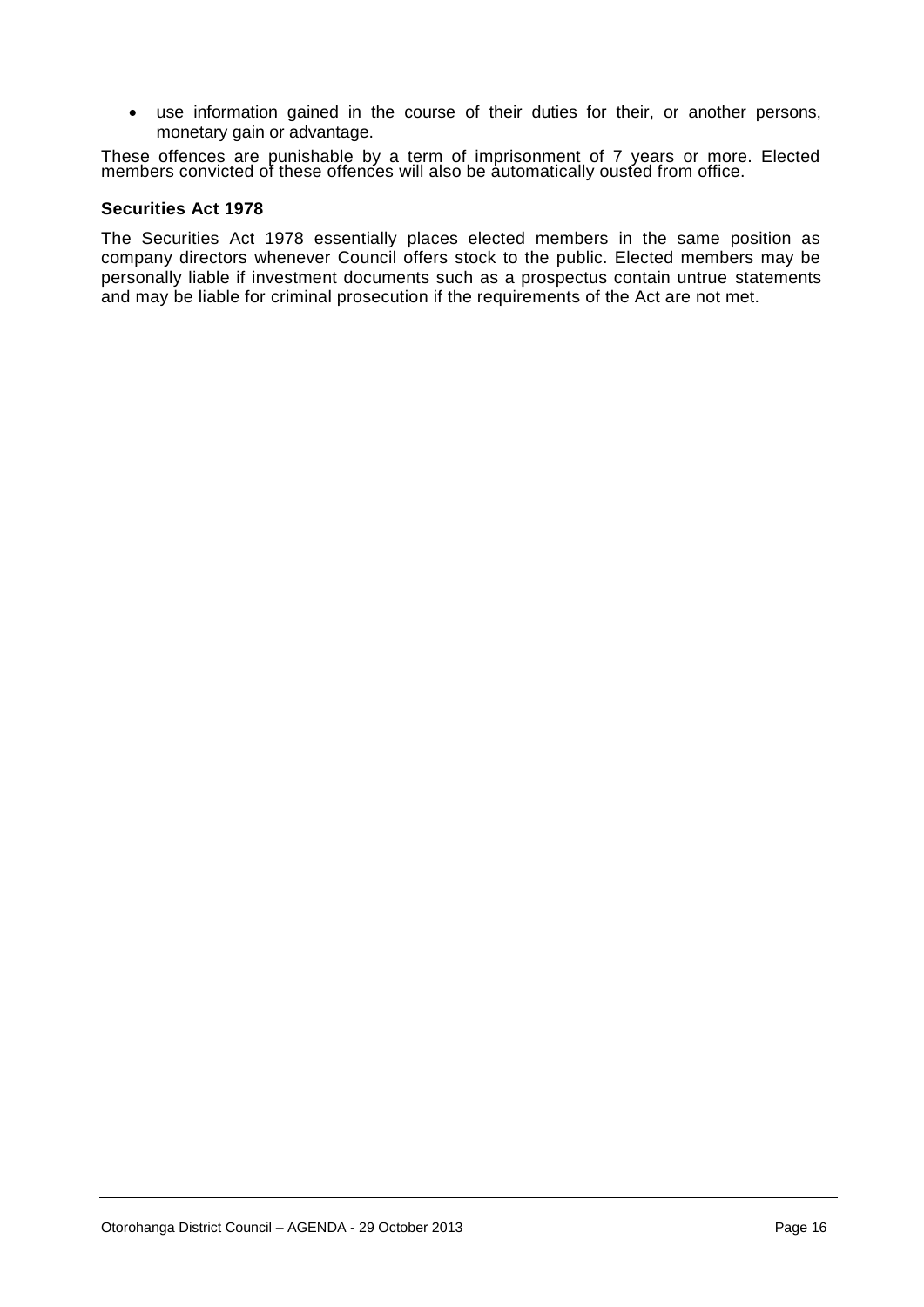#### **STANDING ORDERS AND MEETING PROCESS ISSUES**

Council's Standing Orders describe the rules for how meetings of Council, Community Boards, Committees and Sub-Committees are conducted. At the meeting of Council on 29 January 2008, Council resolved as follows:

That the New Zealand Standard Model Standing Orders NZS 9202:2003 as amended at 1 March 2006 are adopted as the Council's Standing Orders, as from 1 March 2008, and shall apply to all meetings of the Council, its committees and sub-committees, and Community Boards subject to Cl. 2.5.1 (2) (b) and 3.14.2 (b) of the model being amended as follows  $-$ 

*"in the case of equality of votes the Chairperson has the casting vote"*

Whilst the Standing Orders provide a formal structure that can be called upon where necessary, in practice, and in the interests of effective decision making, meetings of Council and the other elected bodies are typically conducted in a less formal, but nevertheless well controlled manner.

In recent times the following key guidelines have also been adopted by Council and the Boards in relation to meeting issues:

- Agendas for meetings will be sent out to members no earlier than 7 days prior to the meeting. Should the preparation of the agenda be late (which will be avoided if at all possible) then a copy of the agenda will be emailed to members where possible.
- Members are to read the meeting agenda prior to the meeting and should they have any significant issues or questions regarding the content of the report, then these should be raised with the relevant staff member(s) prior to the meeting.
- The existing standing orders set a time limit of 6 hours for the duration of all formal meetings, but a limit of 2 hours is proposed for Community Board meetings though the Chairman or Mayor may extend the time beyond this by means of a formal resolution.
- No time limit is placed on speakers at a meeting however the Chair is to be aware of the discussion and to ensure members stay with the topic being discussed, and that the discussion is effectively managed towards reaching a decision or other appropriate conclusion.
- A guideline time limit for staff presentations of reports at formal meetings shall be 5 minutes (based on the assumption that members have read the report) but presentations of around 10 minutes may be satisfactory where the issue under discussion is complex. Presentations in excess of 15 minutes are generally unacceptable, and matters requiring such extended staff presentations should instead be presented in workshop or committee situations.
- A resolution during the public part of a formal meeting shall be required to introduce any major items to be dealt with by resolution, if they are not on the agenda. The presiding member must give reason why the item is not on the agenda and why discussion cannot be delayed until the next meeting.
- A request for a deputation or presentation at a meeting must be lodged with the Chief Executive at least two working days before a meeting, and be approved by the presiding member. Not more than two members of a deputation may address the meeting - limit of 10 minutes in total.
- There is an expectation that matters brought up by members in general business are appropriate in that they do not relate to personal matters, or matters that might otherwise have been better resolved with staff outside of the meeting.
- A detailed minute taking style, which records the discussion underlying decisions, will be maintained.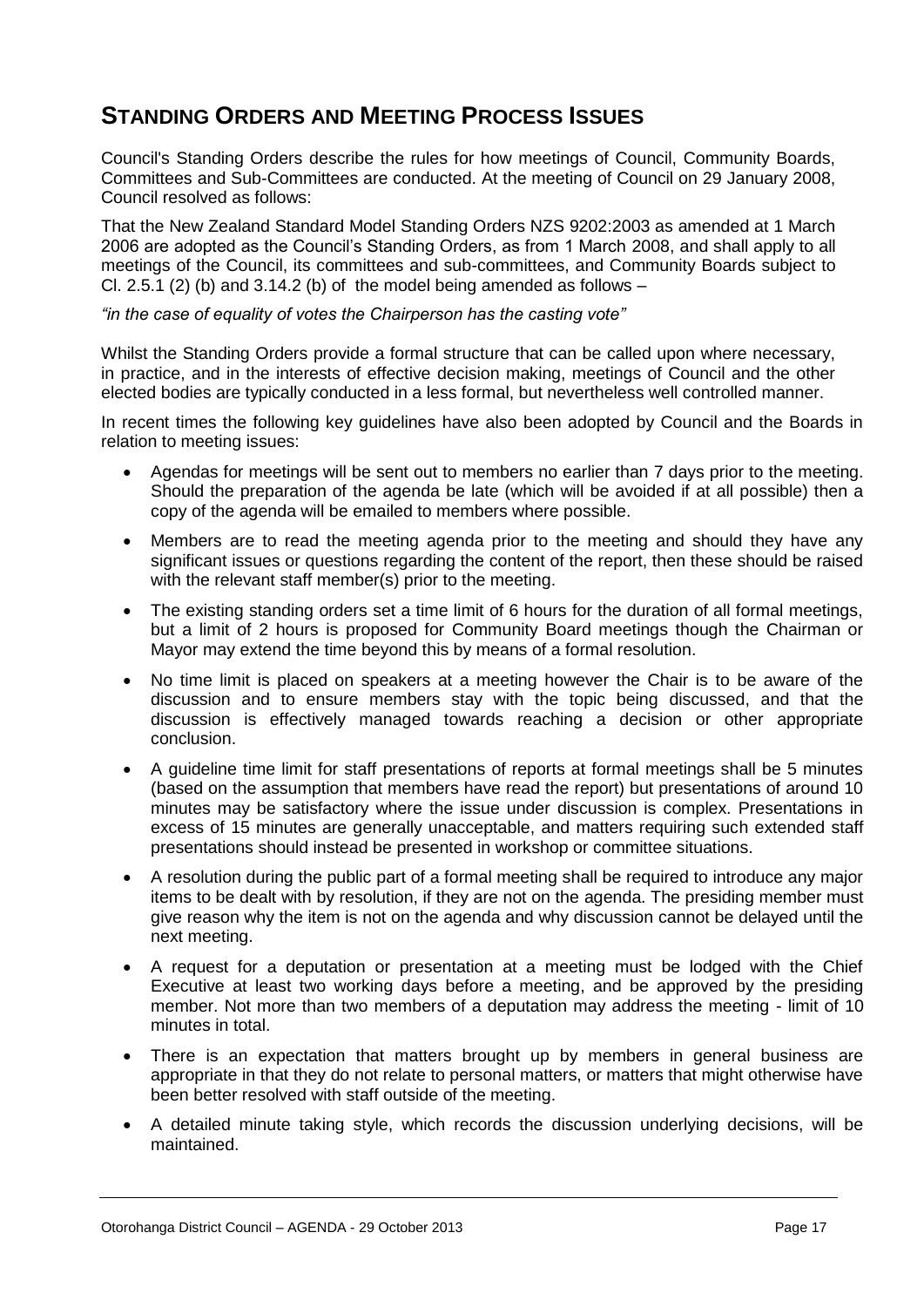#### **KEY DOCUMENTS AND PROCESSES OF COUNCIL**

The following is a summary of existing Council documents or processes with which Councillors are likely to be engaged:

#### **Long Term Plan (LTP)**

This is the most significant document of Council. The LTP covers at least 10 years and identifies desired community outcomes - the things the community considers are important for its wellbeing describes Council's intended contribution to those outcomes - the activities the local authority will engage in (and why) and how those activities will be funded. The LTP is reviewed and prepared every three years.

The LTP is subject to public consultation and an extensive (and expensive) audit process. The LTP must meet a broad range of requirements imposed by the Local Government Act and auditor interpretation of that Act, that are intended to promote effectiveness, accountability and transparency in local government. It also includes a number of technically detailed policies that Council is required to adopt.

Unfortunately the extent and prescriptive nature of these requirements makes the LTP a substantial - for ODC more than 300 page - document that is very difficult for the casual reader to digest. Councils are also required to produce a summary of the full LTP document, which is intended to be more accessible for the general public.

The current LTP is in effect from the Period between July 2012 and June 2015. The process to review the LTP is ongoing, but is likely to substantially accelerate during the 12 to 15 months before June 2015.

#### **Annual Plan**

The Annual Plan is a document which is prepared in each of the years between LTPs. It sets out the budget for the year, and the sources of funding for the year. It would normally be expected that the annual plan follows the relevant year in the LTP relatively closely.

Issues in respect of the 'reader friendliness' of this document are similar to those for the LTP. The annual plan is completed in the last quarter of the financial year.

#### **Annual Report**

The annual report is an annual statement to the community of what was spent and the progress that was made over the year toward the outcomes identified in the Long-Term Plan and Annual Plan. The annual report is typically completed in September.

#### **District Plan**

The District Plan provides objectives, policies and methods to achieve management of the effects cause by the use and development of natural and physical resources, in order to carry out the purpose of the Resource Management Act 1991 (RMA), which is to ensure sustainable management of natural and physical resources while avoiding, remedying or mitigating adverse environmental effects and providing for the well being of communities.

District plans are required to be reviewed every 10 years. The associated review process is a substantial exercise requiring extensive information gathering and consultation with potentially affected parties.

Council's first District Plan under the RMA was made operative in 1999, and a process to review the Plan commenced in late 2006. A new Proposed District Plan was released in September 2010, and submissions on this proposed plan are currently being received. It is envisaged that a new plan will become operative in 2012.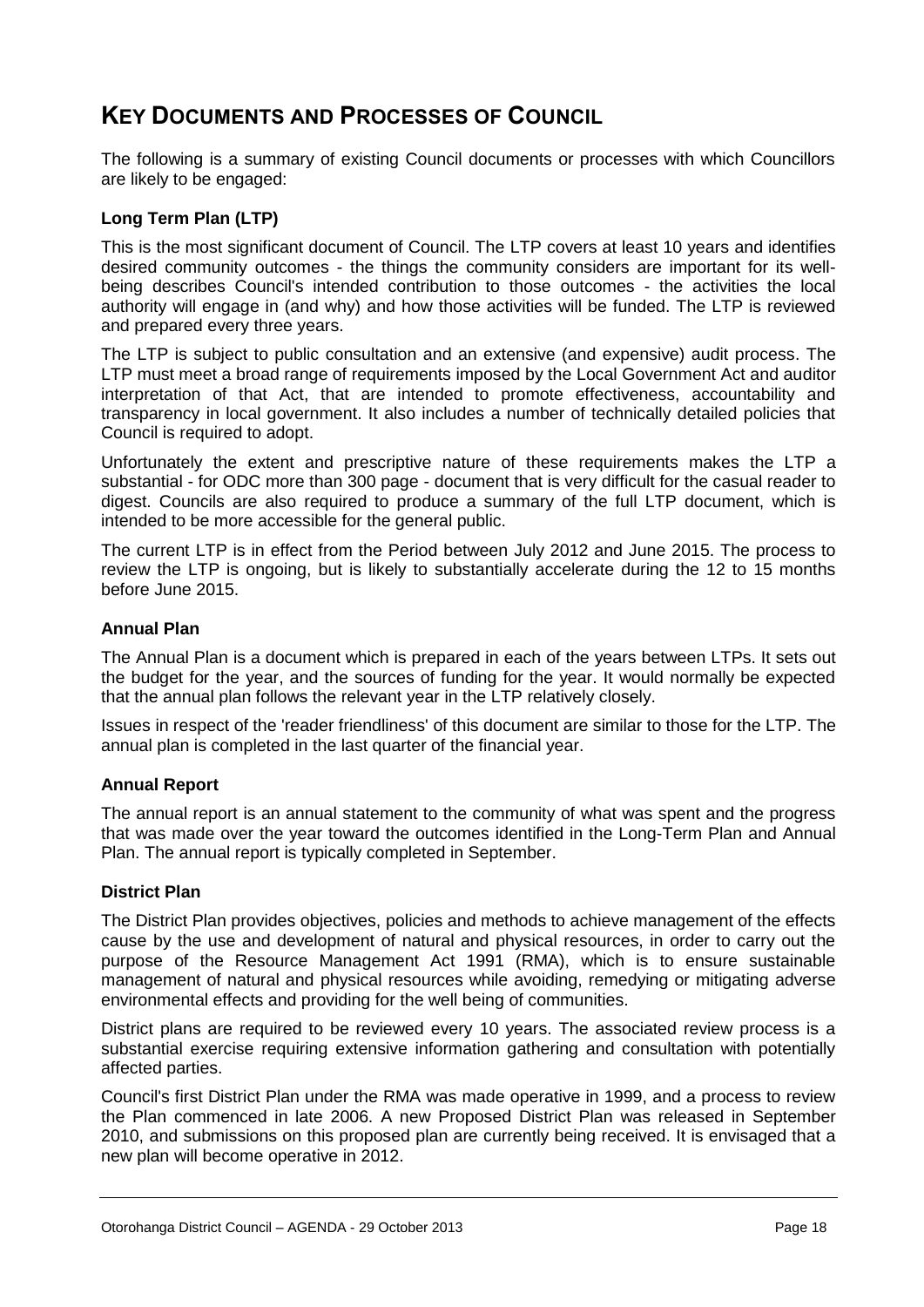#### **Asset Management Plans (AMPs)**

Technical documents which underpin the LTP by identifying the physical assets required by the LTP activities, and indicating how these assets will be provided, renewed, maintained, managed and funded to provide the target levels of service, taking account of potential changes in demand for these activities and level of service expectations.

There is currently no legal obligation for local authorities to have AMP's but it is considered good practice to have such plans for the major activities of Council.

ODC currently maintains AMPs for its Roading and Water Services (water supply, wastewater, stormwater and flood protection) activities. These documents are updated as required, but with particular emphasis on updating prior to LTP review.

#### **Solid Waste Management Plan**

Outlines how Council will conduct activities to manage solid waste within the District, including waste disposal, recycling and re-use activities. Updating requirements are as for the Asset Management Plans.

#### **Governance Statement**

Outlines how Council makes decisions and promotes local democracy. Describes how Council communicates, cooperates and consults with the District's residents.

Is required to be updated within 6 months after each triennial election. An updated document will therefore be presented to Council in the near future.

#### **Policy and Delegations Manual**

This document has two purposes, these being:

- 1. To list and provide some description of the policies the policies adopted by Council.
- 2. To outline how responsibilities, duties or powers are delegated by Council to specific staff or committees on its behalf. For practical reasons it is appropriate for Council to delegate its authority to act in relation to many matters to the staff of Council.

The Policy and Delegations manual is revised from time to time to reflect changes in policy, organisational structure and associated procedures. All changes to the manual require the formal approval of Council.

#### **Bylaws**

Bylaws are locally applicable regulations that are made by Council for the following purposes.

- Protecting the public from nuisance
- Protecting, promoting and maintaining public health and safety
- Minimising the potential for offensive behaviour in public places

Otorohanga District Council has a small number of Bylaws, which include:

- Trade Waste Bylaw 2000
- Traffic Bylaw 2005
- Dog Control Bylaw 2004
- Stock Movement Bylaw 2006
- Liquor Bylaw 2007
- Water Services Bylaw 2007
- Stock Keeping Bylaw 2009

Bylaws must be periodically reviewed to assess if they are still appropriate. Council's bylaws are subject to an initial review after 5 years, and a 10 year review cycle thereafter. The Stock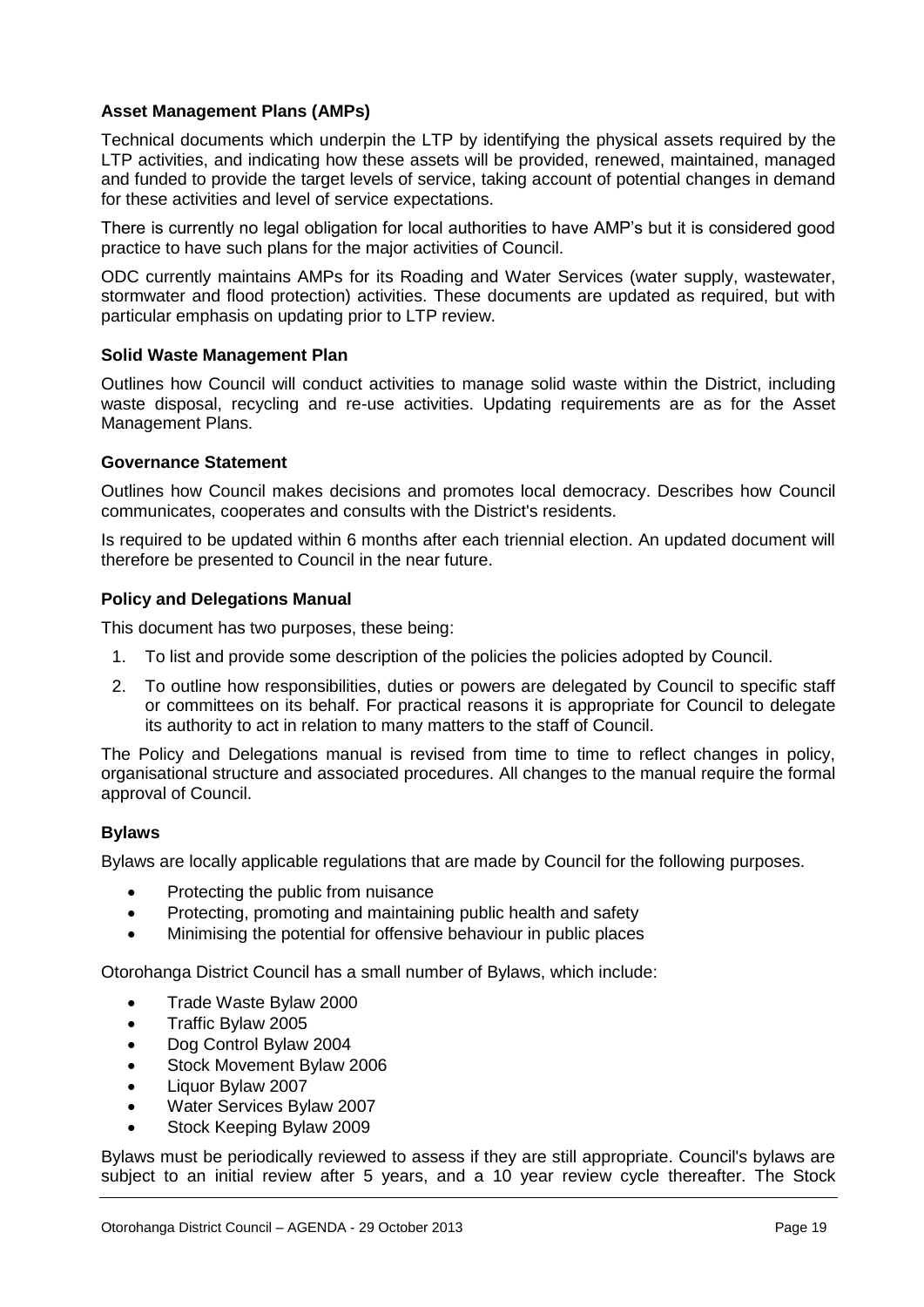Movement and Water Services Bylaws are currently overdue for review, and these reviews will commence now.

#### **Budget Estimates**

A budget estimates process is conducted each year (with Council involvement typically in February or March) to set budgets for the forthcoming financial year, and to revise (where appropriate) budgets for the following 9 years, to create a 10 year set of budget estimates that will align with the LTP and Annual Plan.

The budget estimates process will establish rates levels for the following year.

#### **Manual of Tenders & Purchasing Procedures**

This outlines the processes to be followed by council in respect of contracts and other purchases of goods or services.

#### **Management Accounts**

Management accounts indicate the current financial position of Council, its year to date expenditure on its various activities, and associated revenues. Management accounts are prepared on a quarterly basis.

#### **Funding Policy Review**

This is a process to identify the most appropriate means by which each of the activities (or services) of Council will be funded. Within this process questions asked include:

- How are the benefits of the activity distributed between particular 'private' service users and the general public public?
- How directly should costs be attributed?
- To what extent should costs be met by a particular community?
- Will a funding model based on the assessed distribution of benefits create unacceptable unfairness or inequity?
- To what extent should general rates, targeted rates or uniform annual charges be incorporated in a funding 'mix'?

This process is carried out three yearly in conjunction with the LTP.

Council's current practice is to conduct such reviews in accordance with a three step process that was originally (but is no longer) a statutory requirement.

In the first step of this process a set of economic principles are established that link funding mechanisms to the groups or individuals that benefit from a service. In the second stage Council has the opportunity to apply a number of considerations to this process to ensure the decisions that are made are fair and equitable. The final stage of the process selects the funding tool that most efficiently and effectively achieves the desired allocation

#### **Representation Review**

The form of elected representation within the District (including definitions of wards and communities and any subdivisions thereof and associated levels of representation) must be reviewed for every second triennial election.

This process is conducted by Council but is subject to public consultation, and was last completed in October 2012 in preparation for the 2013 triennial elections. It is possible that a further representation review may need to be carried out prior to 2016 triennial election if the results of the recent census show that ward populations are significantly different to the population estimates on which the 2012 review was based.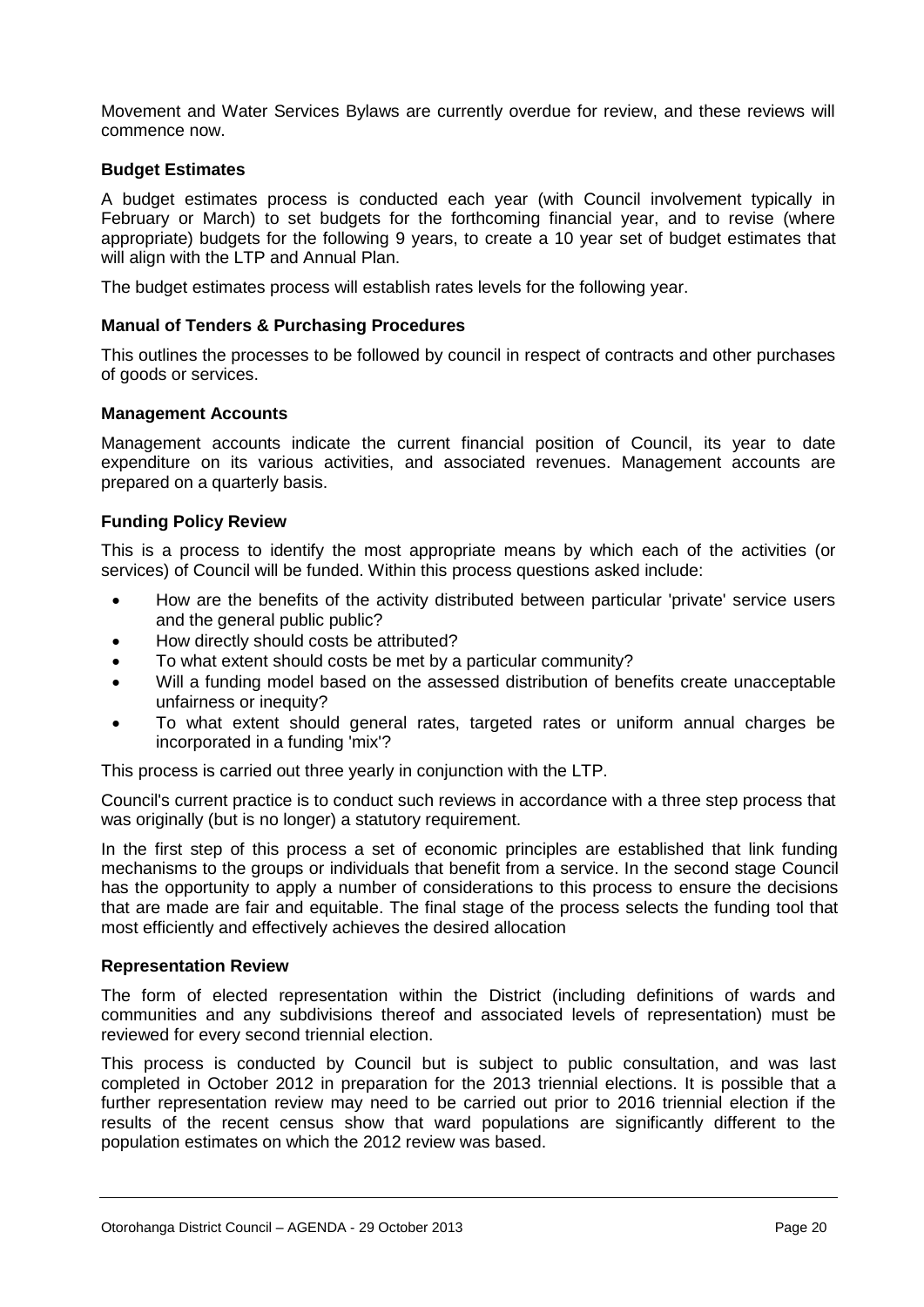| ltem 4 | APPOINTMENTS TO OTOROHANGA COMMUNITY BOARD                                         |
|--------|------------------------------------------------------------------------------------|
| To:    | <b>His Worship the Mayor and Councillors</b><br><b>Otorohanga District Council</b> |
| From:  | <b>Chief Executive</b>                                                             |
| Date:  | 29 October 2013                                                                    |

#### **Executive Summary**

Section 19F of the Local Electoral Act 2001 authorises Council to appoint Councillors to Community Boards.

#### **Staff Recommendation**

It is recommended that:

Pursuant to Section 19F of the Local Electoral Act 2001 Philip Daryl Tindle and Robert James Prescott be appointed to the Otorohanga Community Board.

#### **Report Discussion**

The Act also requires that the appointees be Ward Members from the Ward in which the Community is located.

**DC Clibbery CHIEF EXECUTIVE**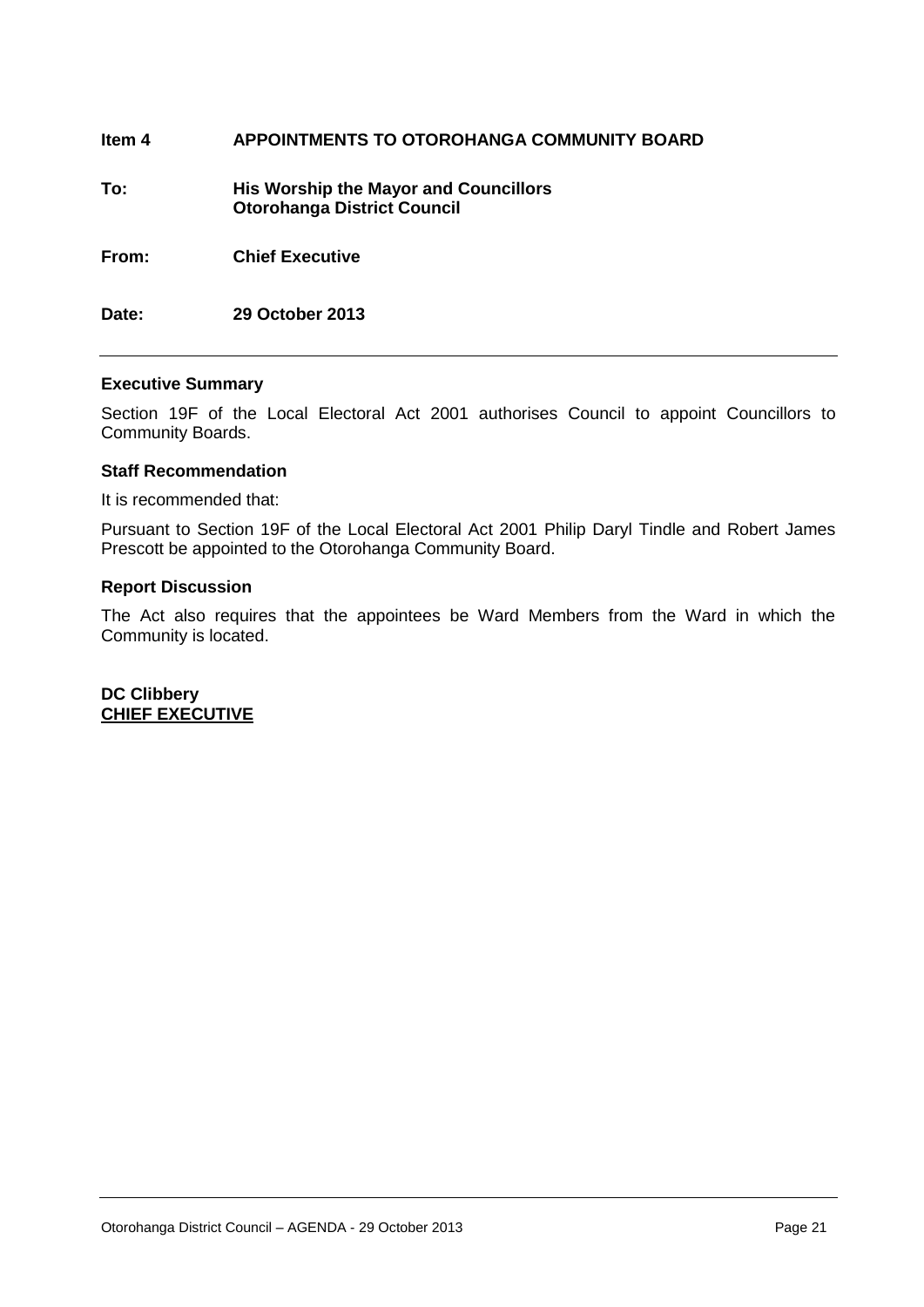#### **Item 5 APPOINTMENT TO KAWHIA COMMUNITY BOARD**

**To: His Worship the Mayor and Councillors Otorohanga District Council**

**From: Chief Executive**

**Date: 29 October 2013** 

#### **Executive Summary**

Section 19F of the Local Electoral Act 2001 authorises Council to appoint Councillors to Community Boards.

#### **Staff Recommendation**

It is recommended that:

Pursuant to Section 19F of the Local Electoral Act 2001 Deborah Mary Pilkington be appointed to the Kawhia Community Board.

#### **Report Discussion**

The Act also requires that the appointees be Ward Members from the Ward in which the Community is located.

**DC Clibbery CHIEF EXECUTIVE**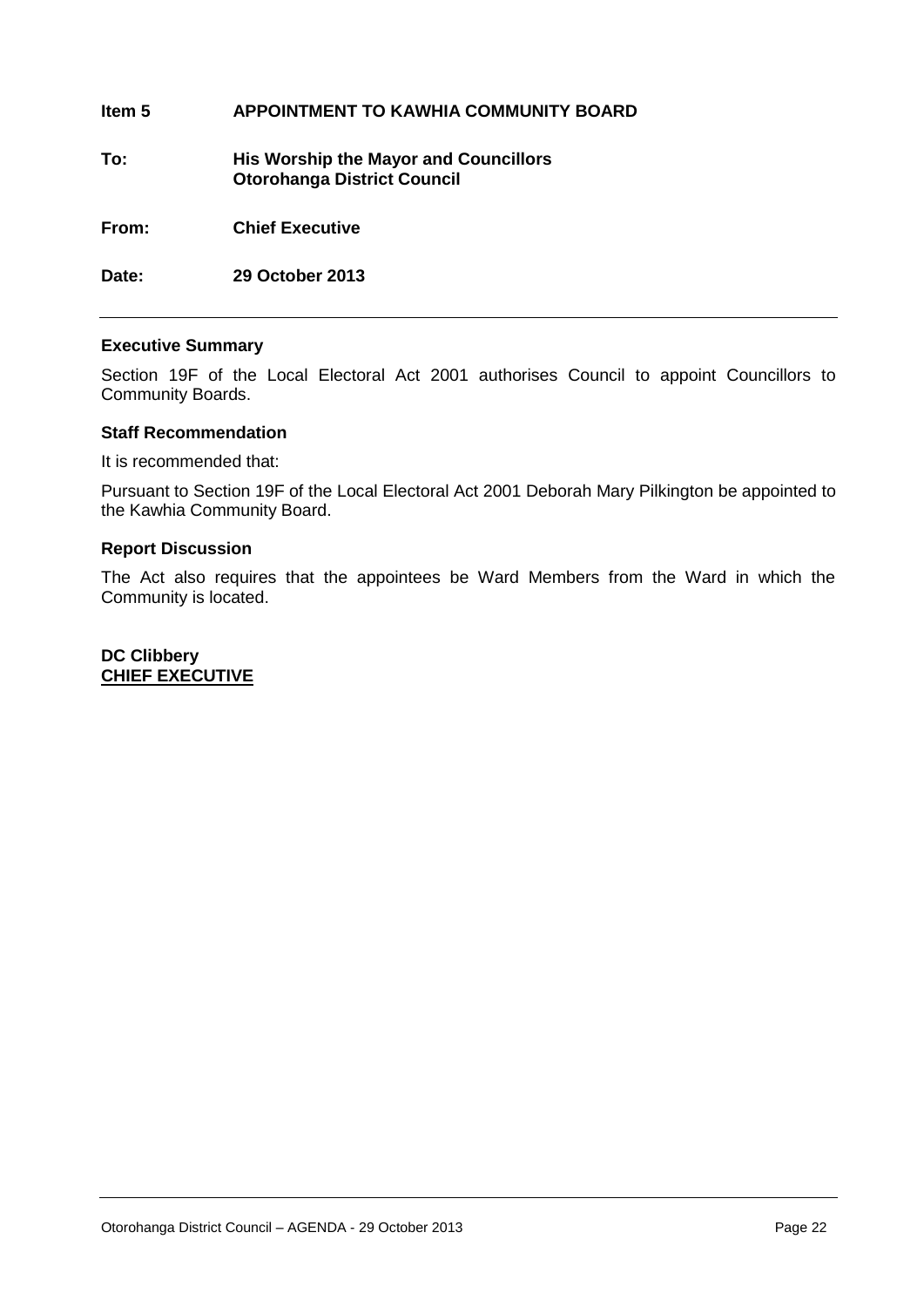| ltem 6 | DELEGATIONS FROM OTOROHANGA DISTRICT COUNCIL                              |
|--------|---------------------------------------------------------------------------|
| To:    | His Worship the Mayor & Councillors<br><b>Otorohanga District Council</b> |
| From:  | <b>Chief Executive</b>                                                    |
| Date:  | 29 October 2013                                                           |

#### **Executive Summary**

Council is required to delegate specific responsibilities to the Community Boards.

#### **Staff Recommendation**

It is recommended that:

Pursuant to Clause 32 of Schedule Seven to the Local Government Act 2002 the Otorohanga District Council hereby delegates to the Otorohanga and Kawhia Community Boards, in respect of their community, all of Council's functions, duties and powers relating to:

- Refuse collection and disposal; and
- Water supply operation and maintenance; and
- Sewerage treatment and reticulation; and
- Flood protection; and
- Storm water drainage; and
- Swimming Pools; and
- Security patrols; and
- Housing for the elderly; and
- Community property; and
- Medical centres.

The above delegations are subject to the following conditions:

- 1. The respective Community Account not going into a financial deficit situation without the prior approval of Council.
- 2. Full allowance having been made for any proposed expenditure in the estimates approved by Council.
- 3. Compliance with relevant policies or directions specified by Council.

#### **Report Discussion**

#### **Introduction**

The role of Community Boards is stated in Section 52 of the Local Government Act 2002, as follows:

- a. Represent, and act as an advocate for the interests of its Community; and
- b. Consider and report on all matters referred to it by the Territorial Authority, or any matter of interest or concern to the Community Board; and
- c. Maintain an overview of services provided by the Territorial Authority within the Community; and
- d. Prepare an annual submission to the Territorial Authority for expenditure within the Community; and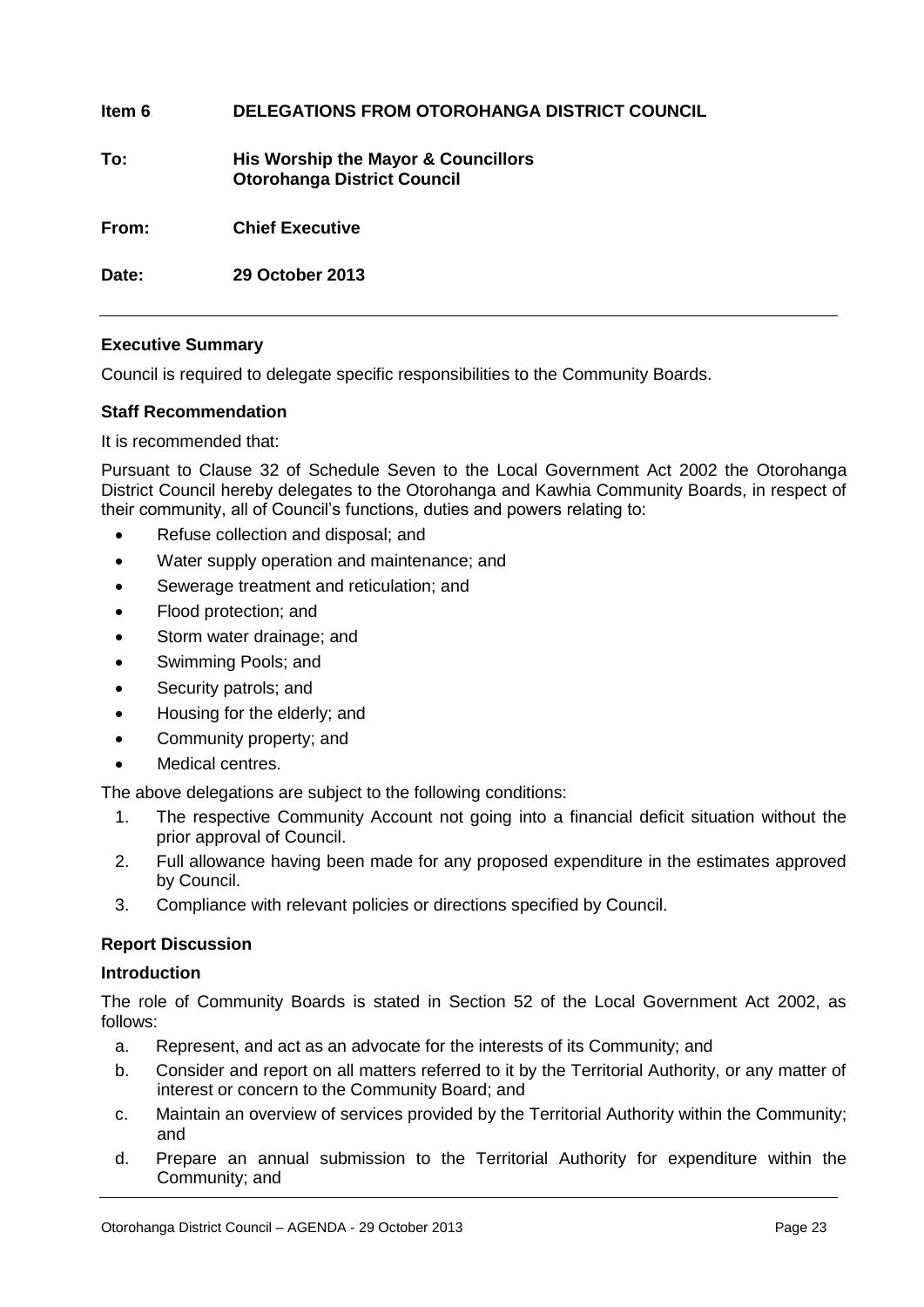- e. Communicate with Community organisations and special interest groups within the Community; and
- f. Undertake any other responsibilities that are delegated to it by the Territorial Authority.

A Community Board is not a Committee of Council, but only has the powers that are delegated to it by the Council. A Community Board may not acquire, hold, or dispose of property; appoint, suspend, or remove staff; make a rate; make a bylaw; borrow money, or purchase or dispose of assets, other than in accordance with the Long Term Plan; adopt a Long Term Plan, Annual Plan, or Annual Report; appoint a Chief Executive; or adopt policies required to be adopted and consulted on under this Act in association with the Long Term Plan or developed for the purpose of the local Governance Statement.

#### **Functions and Duties of Community Boards**

Otorohanga District Council is very unusual amongst local authorities in that it has made very high levels to delegations to its Community Boards, which in effect give those Boards very significant control over the delivery of Council services in their communities.

This contrasts with the situation in many other Councils where Community Boards function as conduits for communication between their communities and Council, but have little authority to make decisions.

The presented recommendation represents a continuation of the previous practice of Council to give extensive delegations to the Boards.

**DC Clibbery CHIEF EXECUTIVE**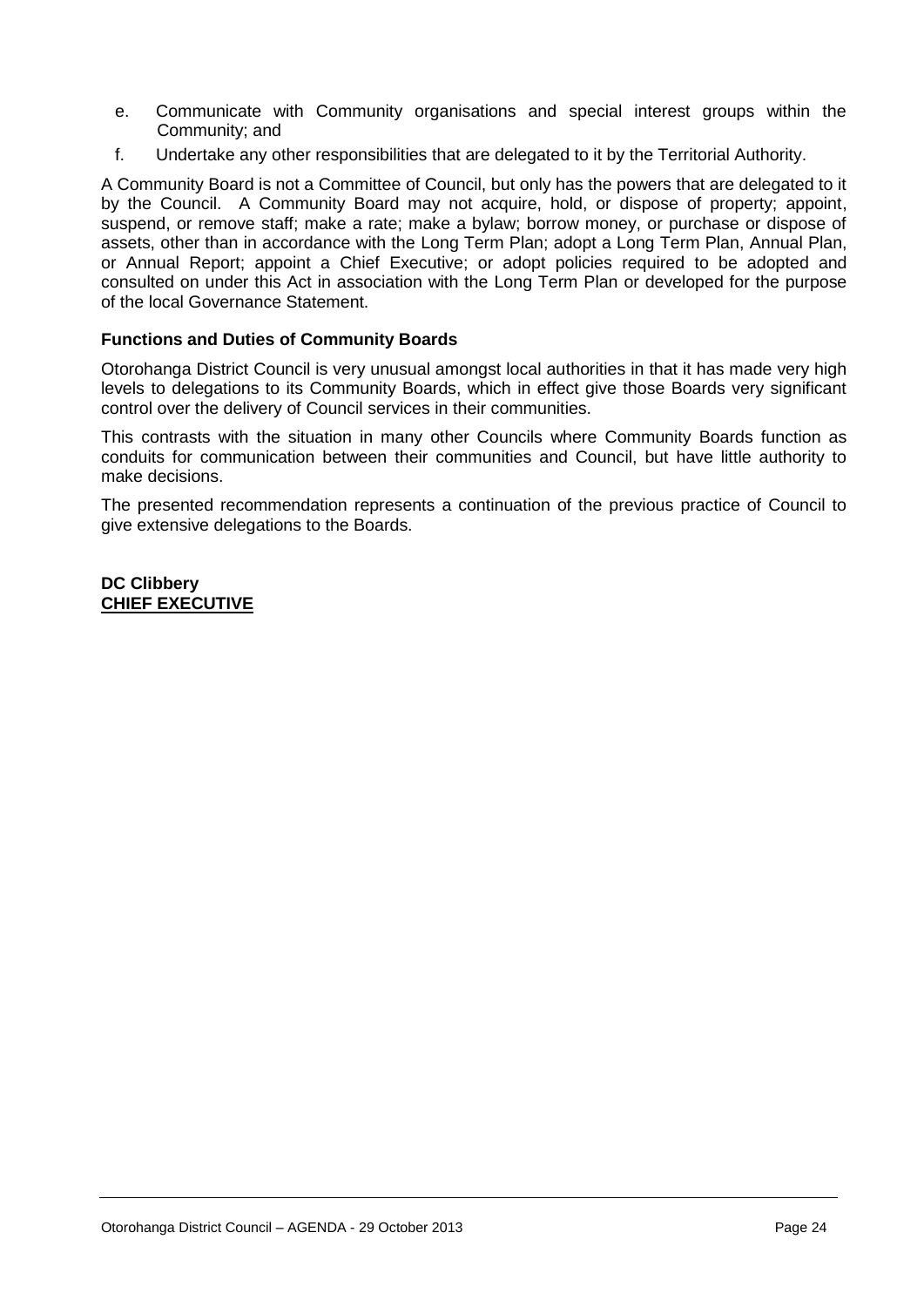| ltem 7 | <b>APPOINTMENTS TO ORGANISATIONS &amp; COMMITTEES</b>                              |
|--------|------------------------------------------------------------------------------------|
| To:    | <b>His Worship the Mayor and Councillors</b><br><b>Otorohanga District Council</b> |
| From:  | <b>Chief Executive</b>                                                             |
| Date:  | 29 October 2013                                                                    |
|        |                                                                                    |

#### **Executive Summary**

Decisions are required regarding the establishment of internal decision-making bodies of Council and also the appointments to those bodies and various other external committees and organisations.

#### **Staff Recommendation**

It is recommended that the following appointments be made to

- 1. That Dave Williams be deemed to have been elected as the fourth elected member of the Otorohanga Community Board.
- 2. Organisations and Committees -

| a. | <b>Conduct Review Committee</b>                                              | Mayor, Deputy Mayor and a Member                                    |  |
|----|------------------------------------------------------------------------------|---------------------------------------------------------------------|--|
| b. | <b>Chief Executive's Review/Remuneration</b><br>Committee                    | Deputy-Mayor<br>plus<br>Mayor,<br>one<br>Councillor.                |  |
| c. | <b>Hearings Committee</b>                                                    | Ward<br>Mayor,<br>Deputy-Mayor,<br>Councillor(s).                   |  |
| d. | Sport NZ - Rural Travel Fund                                                 | Mayor, one Councillor, Sport Waikato<br>Representative              |  |
| е. | <b>Creative Communities New Zealand</b>                                      | Three Elected Members, four Community<br>representatives            |  |
| f. | Housing for the Elderly Committee:<br>(Otorohanga Community Board Committee) | <b>Two Members</b>                                                  |  |
| g. | Local Government New Zealand - Zone 2                                        | Delegate and an Alternate                                           |  |
| h. | Otorohanga District Development Board                                        | One Member                                                          |  |
| i. | Environment Waikato - Regional Transport<br>Committee                        | Delegate and an Alternate                                           |  |
| j. | Waikato Regional Airport Company Limited                                     | Mayor                                                               |  |
| k. | Waikeria Prison / Community Liaison Group One Member                         |                                                                     |  |
| I. | <b>Beattie Community Trust</b>                                               | One Member                                                          |  |
| m. | Waikato Civil Defence & Emergency<br><b>Management Joint Committee</b>       | Mayor (Delegate), two Elected<br>Members (First & Second Alternate) |  |
| n. | Waipa Catchment Liaison Sub-committee                                        | One Member                                                          |  |
| 0. | Rural Water Supply Committees (Arohena,<br>Ranginui, Tihiroa, Waipa)         | <b>Ward Member</b>                                                  |  |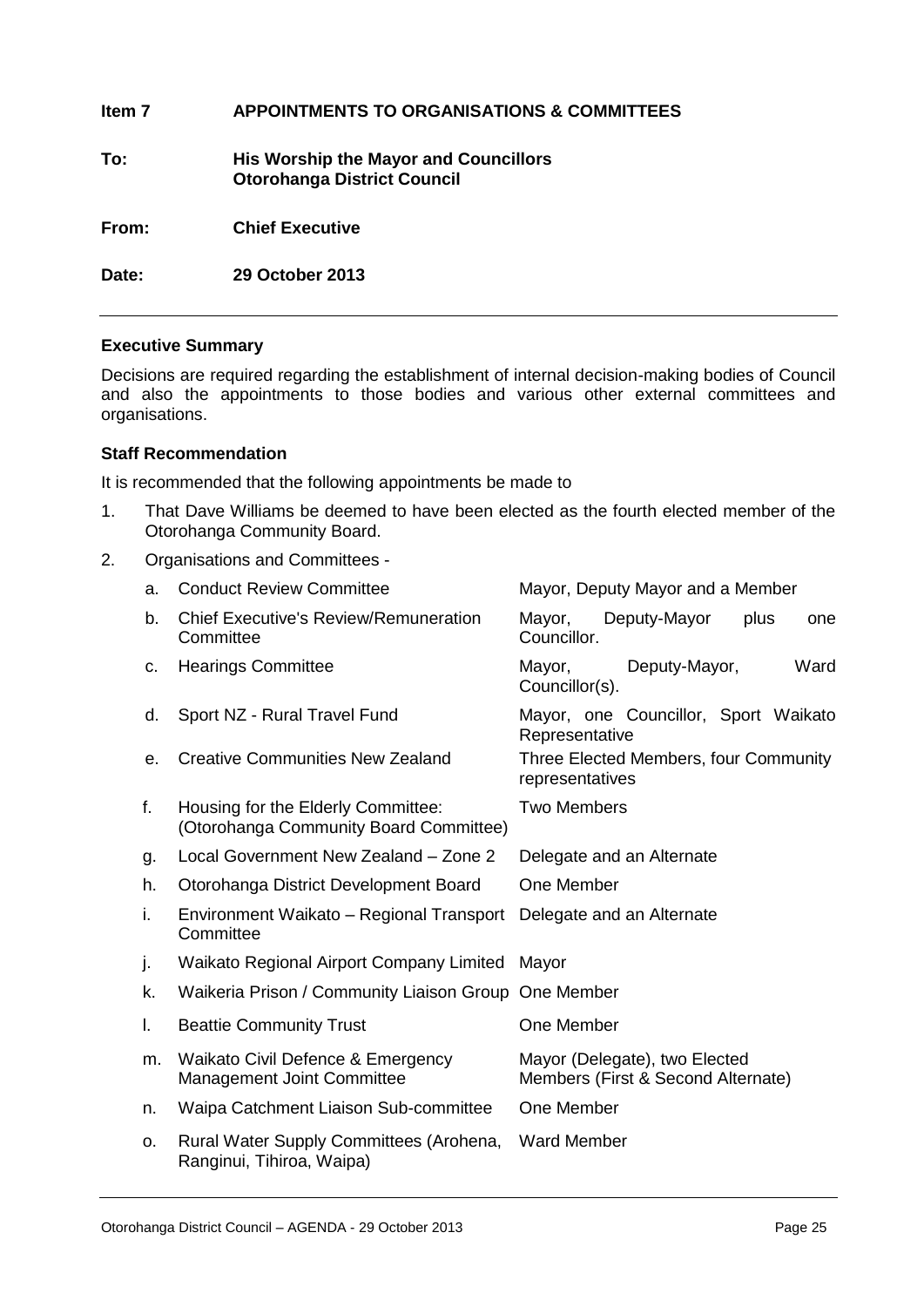| D. | <b>Council Youth Advocate</b>                   | One Member or another approved<br>person |
|----|-------------------------------------------------|------------------------------------------|
| q. | North King country Development Trust            | Mayor                                    |
| r. | <b>Waikato Regional Policy Statement</b>        |                                          |
|    | <b>Combined Council's Joint Working Party</b>   | One Member                               |
| S. | Upper Waikato River Settlement Joint            | Mayor                                    |
|    | Management Agreement (Raukawa Iwi)              |                                          |
|    | Weing Diver Cettlement, Joint Menagement, Mover |                                          |

t. Waipa River Settlement Joint Management Mayor Agreement (Maniapoto Iwi)

#### **Discussion**

Clause 41A of the Local Government Act ('LGA') 2002 (introduced through the 2012 amendment) allows the Mayor to establish such committees, sub-committees, joint committees or other subordinate decision-making bodies of Council as he or she considers appropriate, and appoint the Chairs of those committees which are entirely under the control of Council (which excludes Community Boards).

Alternatively, if the Mayor chooses not to exercise the powers under clause 41A, Council may collectively determine which internal decision making bodies are established, and the Chairs of those bodies, in accordance with clause 30 of Schedule 7 of the LGA.

Furthermore the Council may, in accordance with Clause 50B of the LGA, appoint members to Community Boards, in addition to those elected to these bodies.

It has been the previous practice of Council to appoint the ward Councillors for the Otorohanga and Kawhia Communities as members of the respective Community Boards. This year one of the Otorohanga Ward Councillors (Phil Tindle) was also successful in the election for one of the four elected places on the Otorohanga Community Board. In such a case the previous practice has been to consider the fifth highest polling candidate for the Board to also be elected, so that the total number of Board members is maintained. In this case the fifth highest polling candidate is Dave Williams, and hence it is proposed that he is deemed to be elected to the Board.

#### **DC Clibbery CHIEF EXECUTIVE**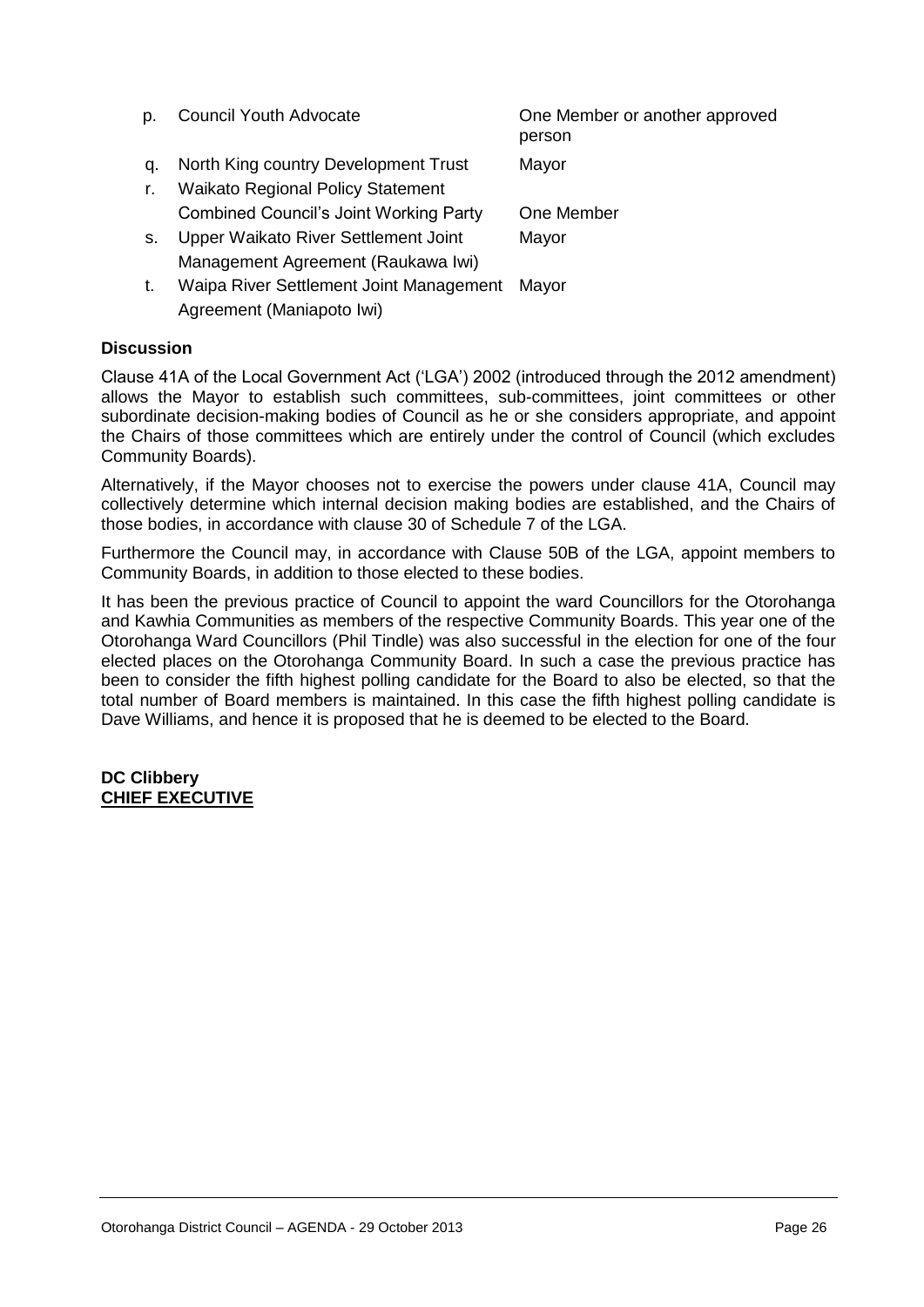| Item 8 | ODC PROPOSED SCHEDULE OF ORDINARY MEETING DATES<br>NOVEMBER 2013 - DECEMBER 2014   |
|--------|------------------------------------------------------------------------------------|
| To:    | <b>His Worship the Mayor and Councillors</b><br><b>Otorohanga District Council</b> |
| From:  | <b>Chief Executive</b>                                                             |
| Date:  | 29 October 2013                                                                    |

#### **Executive Summary**

Proposed Schedule of Ordinary Meeting Dates for the period November 2013 - December 2014 are listed below.

#### **Staff Recommendation**

It is recommended that:

One of the presented schedules of dates for ordinary meetings of Otorohanga District Council for the period November 2013 to December 2014, with any required amendments, be approved in accordance with Clause 19 of the Seventh Schedule of the Local Government Act 2002.

#### **Report Discussion**

Since 2000 Council has conducted its ordinary meetings on Tuesdays every third week. Prior to this meetings were held every second week.

The current frequency of routine meetings of Council is relatively high. Two or three years ago an informal survey was conducted of council meeting intervals. This indicated that nearly all councils have ordinary meetings at not less than 4-weekly intervals, and some councils have intervals of 6 weeks, though the councils with the much longer intervals often also make extensive use of internal committees.

In recent times ODC has been operating in a 'business as usual' mode, with a resultant reduction of the volume of decisions required by Council. Many minor matters that were in the past (ie pre 2000) referred to Council are now managed by staff under authority delegated to them.

That Council has made unusually broad delegations to the two Community Boards also undoubtedly has an effect in reducing the volume of business that might otherwise be handled by Council.

The net result of this is that during the last term of Council some meeting agendas were not very full. Over the past 18 months the average 'working' duration of formal Council meetings (excluding workshops) has been just under three hours, with a few meetings little more than an hour long. Though workshops are often conducted following meetings, the total length of the 'working day' is still seldom longer than 5 hours (including lunch but excluding travel).

This has raised the question of whether the frequency of council meetings should be reduced, perhaps to 4-weekly intervals.

Based on the recent volume of Council business such an increase of meeting intervals would extend the average 'working day' for ordinary meetings by about 1 hour.

The advantages of increasing the intervals between meetings are believed to include the following: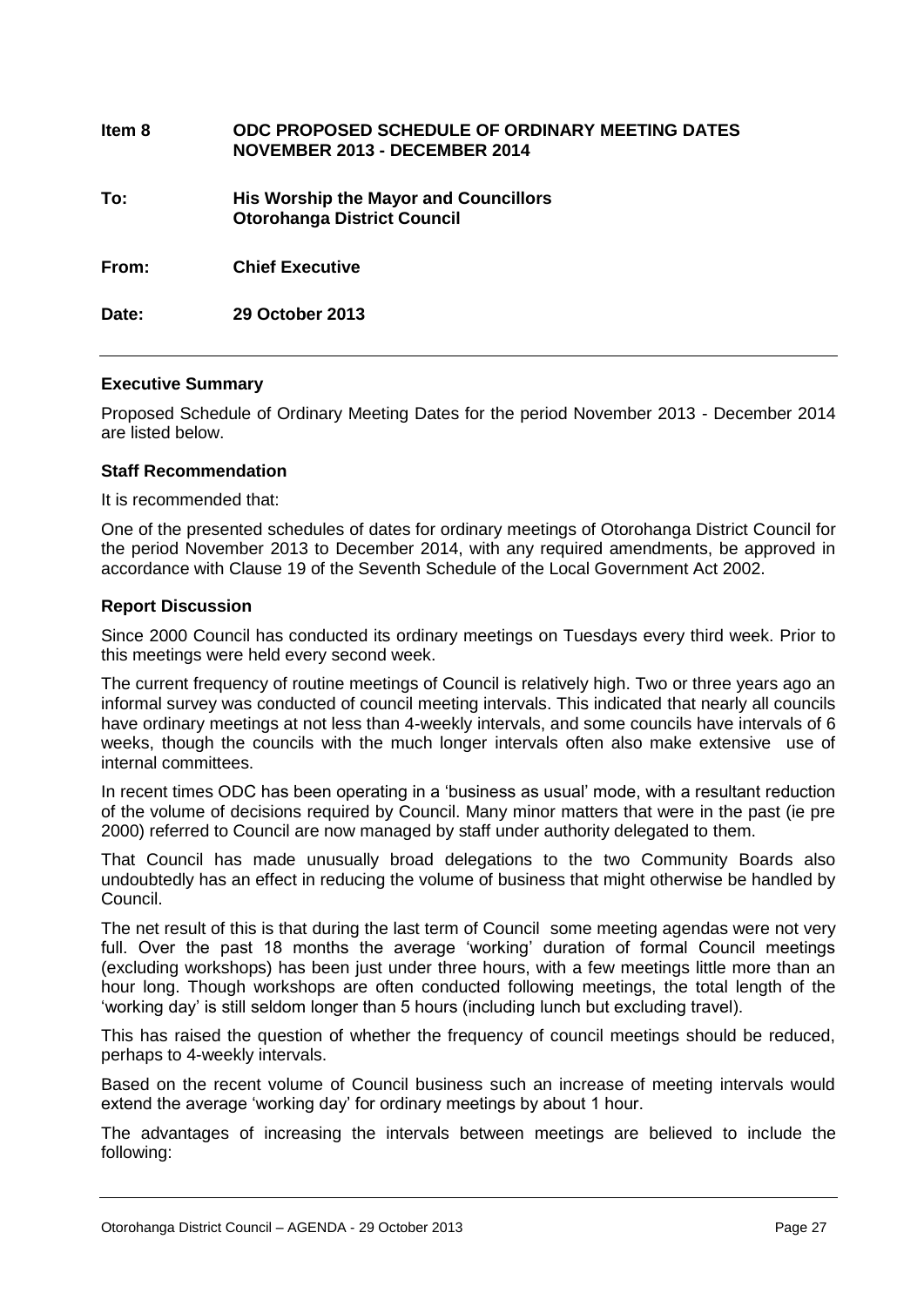- Reduced administrative effort. Each meeting requires effort to be invested in some 'fixed' tasks such as preparing and distributing the agenda and producing and checking minutes. By reducing the number of meetings the overall volume of this work will also be reduced. With the current three week cycle there is also often little effective gap between the end of the work around one meeting (production of final minutes etc) and the start of preparation for the next meeting. This near constant involvement in meeting related activity sometimes makes it difficult for staff who are not exclusively devoted to governance support to effectively undertake their other duties.
- Reduced time commitments for Councillors, particularly those councillors residing in the more remote areas, who have significant travelling times.
- May contribute towards effective conduct of meetings; a full agenda is likely to encourage prompt and efficient progress through the business.

There are not expected to be many significant disadvantages associated with a slight increase of meeting intervals, but one that may arise is extended periods between the stages of consultative processes, such as those conducted under section 83 of the Local Government Act., which require a consultation period of not less than 1 month.

In a case where a month long consultation period is initiated immediately after a Council meeting, it is currently possible, with 3 week meeting intervals to bring the results of that consultation back to Council within 6 weeks, whereas under 4 weekly meeting intervals a further delay of 2 weeks will be created.

Many Councils with longer routine meeting intervals do however have occasional additional meetings included in their schedules, for matters such as the development and adoption of the annual plan and report, to overcome the types of delays described above.

Waitomo District Council takes such an approach, with routine monthly meetings that were, during the last year, augmented by three other meetings for particular purposes.

Attached are two potential schedules of meetings, one based on 3 week intervals and the other on 4 week intervals, for Council's consideration.

Pursuant to Clause 19 of the Seventh Schedule to the Local Government Act 2002, I hereby give notice of the time and date for the ordinary meetings of the Otorohanga District Council on a **3 weekly** schedule -

| 19 November 201                       | 17 June 2014 (Annual Plan, if required) |
|---------------------------------------|-----------------------------------------|
| 10 December 2013                      | 8 July 2014                             |
| 21 January 2014                       | 29 July 2014                            |
| 11 February 2014                      | 19 August 2014                          |
| 4 March 2014                          | 9 September 2014                        |
| 25 March 2014 (Estimates Workshop)    | 30 September 2014                       |
| 15 April 2014 (Draft Annual Plan)     | 21 October 2014                         |
| 6 May 2014                            | 11 November 2014                        |
| 27 May 2014 (Adopt Draft Annual Plan) | 2 December 2014                         |

TIME: **10.00am**

VENUE: Council Chambers

Pursuant to Clause 19 of the Seventh Schedule to the Local Government Act 2002, I hereby give notice of the time and date for the ordinary meetings of the Otorohanga District Council on a **4 weekly** schedule -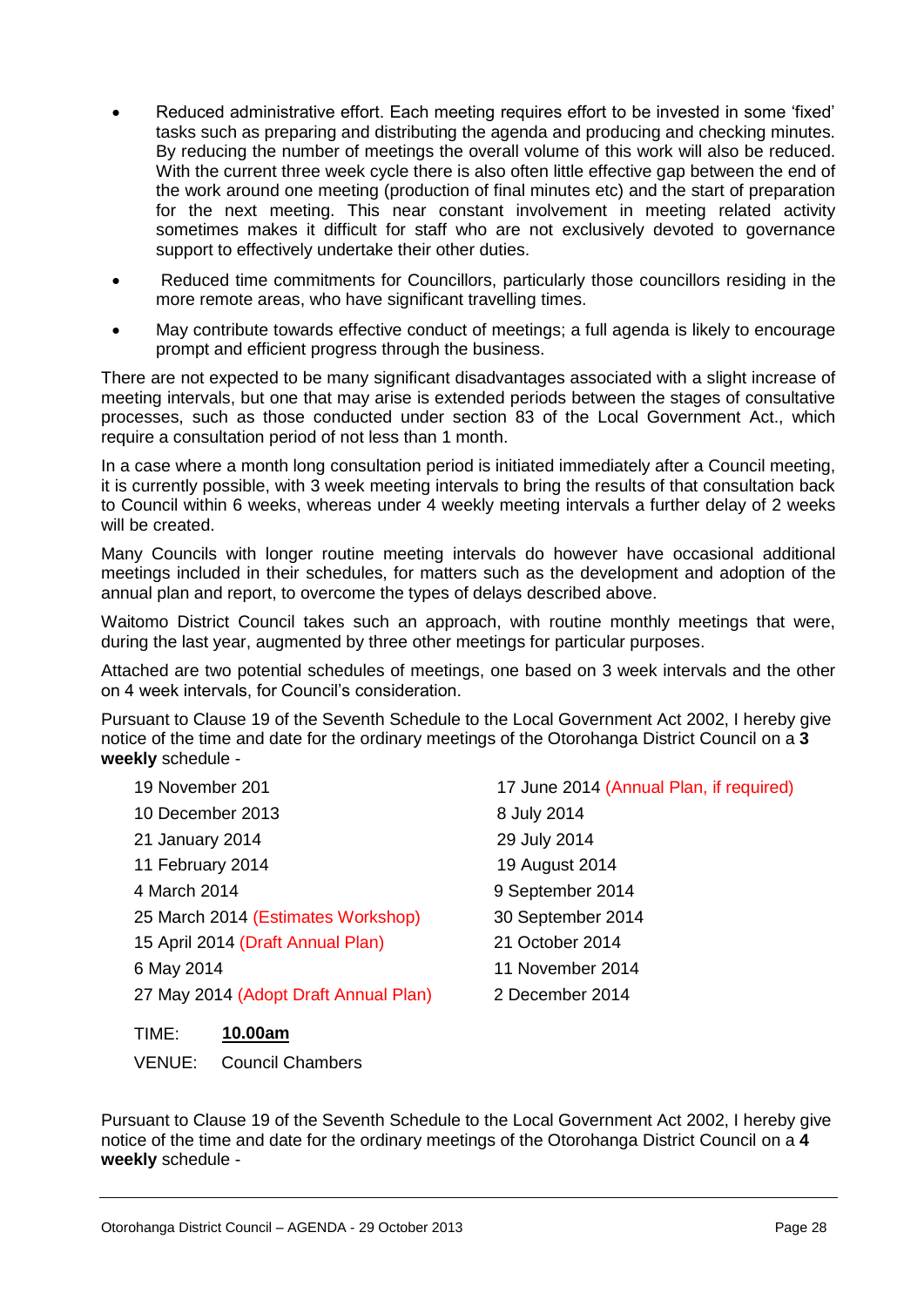17 December 2013 15 July 2014

21 January 2014 19 August 2014

18 March 2014 (Estimates Workshop) 21 October 2014

15 April 2014 (Draft Annual Plan) 18 November 2014

TIME: **10.00am**

VENUE: Council Chambers

**DC Clibbery CHIEF EXECUTIVE**

- 19 November 2013 17 June 2014 (Adopt Draft Annual Plan) 18 February 2014 16 September 2014
- 20 May 2014 16 December 2014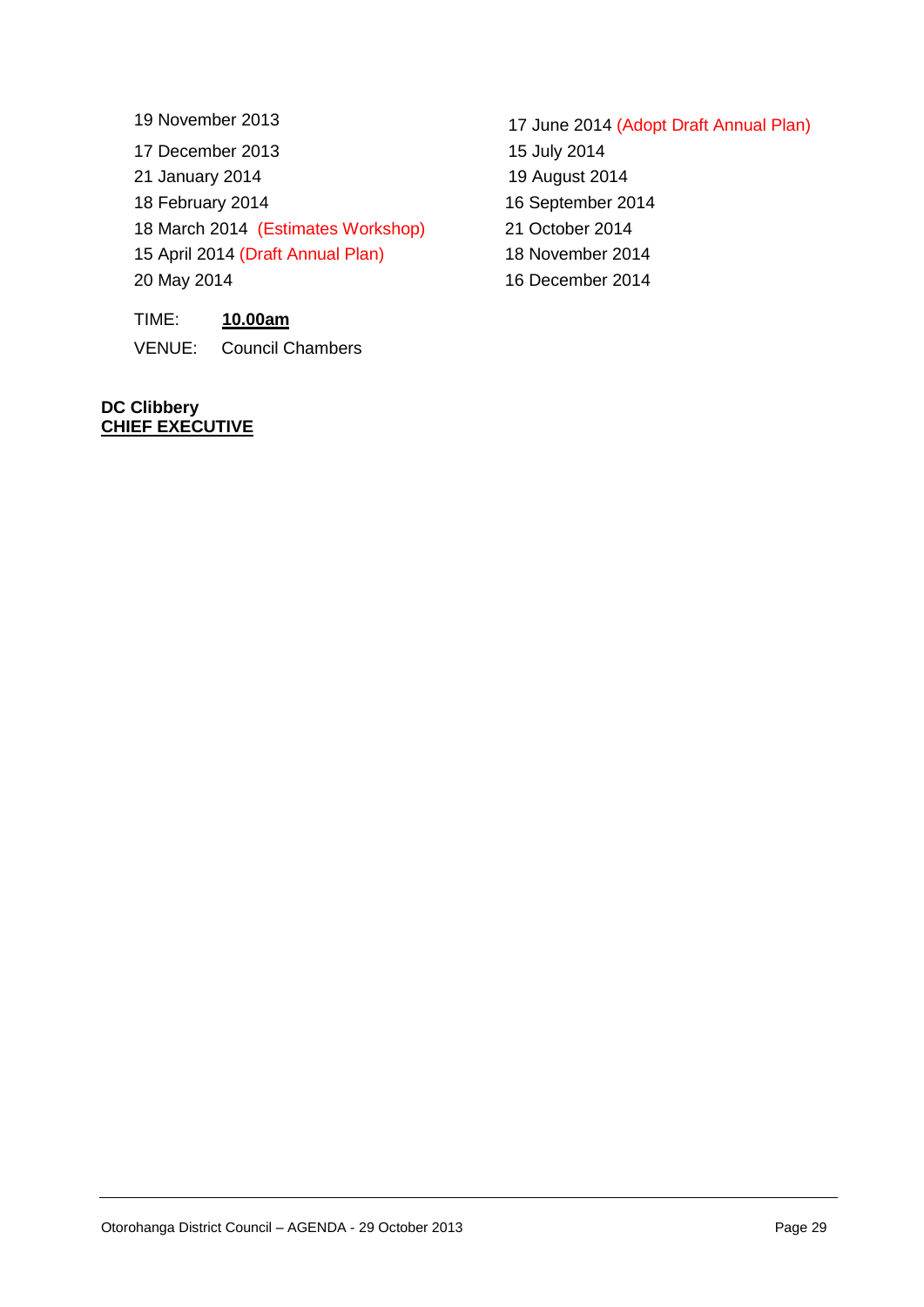#### **Item 9 DISTRICT LIBRARIANS REPORT FOR JULY TO SEPTEMBER 2013**

**To: His Worship the Mayor & Councillors Otorohanga District Council**

**From: District Librarian**

**Date: 29 October 2013**

#### **Relevant Community Outcomes**

- Ensure services and facilities meet the needs of the Community
- Foster an involved and engaged Community

#### **Executive Summary**

Library staff have been working on two new initiatives over the past quarter: Wriggle & Rhyme and Turn the Page. Staff from both the public and college libraries attended a Children and Teens' conference in Rotorua. A very popular puppet theatre performance for children was held during the October school holidays.

#### **Staff Recommendation**

It is recommended that:

That the District Librarian's Quarterly report for the period July to September 2013 be received.

#### **Report Discussion**

#### **Wriggle & Rhyme**

Our Wriggle & Rhyme music and movement sessions have been held on Friday mornings in the Library throughout Term Three. Library staff who are presenting the programme have found it to be a very rewarding experience – participant numbers have varied between six and sixteen young children each week, with accompanying caregivers.

Jennifer Todd-Howard, the new Under Five Advisor for Sport Waikato, visited our library on 20 September to evaluate the presentation. She offered advice on aspects of the presentation that could be improved during Term Four.

Library staff have been pleased to welcome new parents into the library to join in this programme – which hopefully provides them with a positive introduction to the services we offer.

Weekly Wriggle & Rhyme sessions will be held on Friday mornings throughout Term Four.

#### **"Turn the Page" to Mental Health & Wellness Project**

Along with personnel from the Otorohanga Support House, I attended the launch function for this project at WINTEC on 27 September.

Public libraries in the Waikato region have worked with Progress to Health in Hamilton on this mental health and wellness initiative. Collections of recommended books are now available in our libraries, to be used as a self-help resource for people experiencing mild to moderate mental health issues, their friends, family and whanau.

We will continue to work with Progress to Health and local social and health service providers to promote usage of the resources, with the aim of helping to remove the stigma surrounding mental illness in our communities.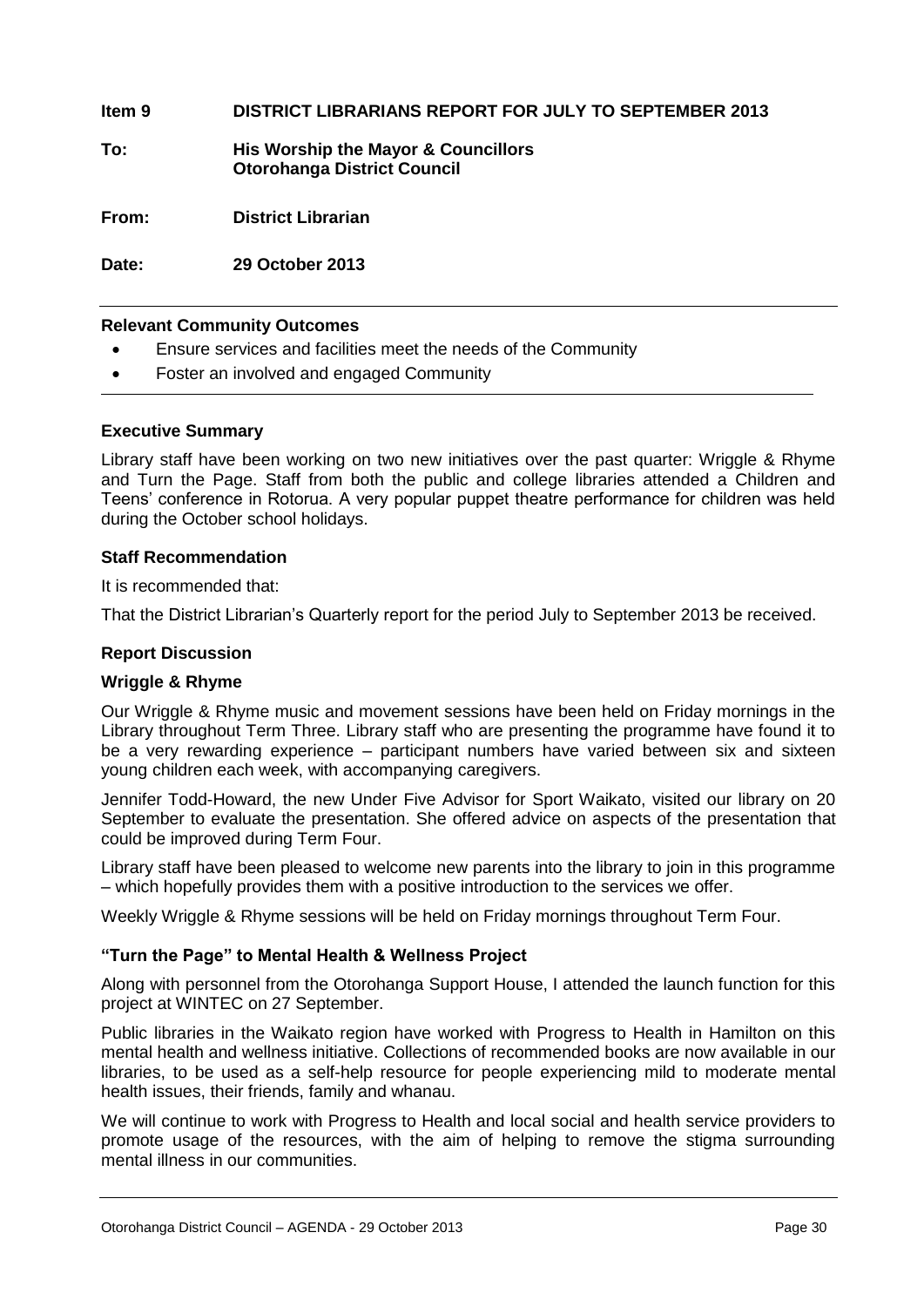#### **Toro Pikopiko Puppetry**

On Tuesday 8 October, Toro Pikopiko Puppet Theatre held a performance for local children at the St John's Ambulance Hall.

The puppet theatre attracted a large turnout (around 70 children, plus parents, grandparents and early-childhood teachers). We were pleased to welcome groups from Hopscotch Preschool and Annie's Early Learning centre.

An interactive, bilingual hour included a performance of "Apo the Greedy Taniwha", had the audience on their feet participating in a lively "Numba Haka", and concluded with a literacythemed story, "The Letterheads".

Several of the early childhood teachers commented that they were very appreciative of the Council sponsoring Toro Pikopiko's visit to Otorohanga.

#### **Children & Teen Librarians' Conference, Rotorua**

Library Assistant Sheila Pulham attended this conference at Rotorua on 1 and 2 August, together with Maree Bublitz from the Otorohanga College Library.

Highlights of the conference included presentations by Australian children's authors Mem Fox and Isobelle Carmody, and a talk by Celia Lashlie. Sheila enjoyed workshops on various topics, including designing online library spaces and strengthening relationships between libraries, schools and whanau, Groups discussed the reading with dogs initiative at Flaxmere Library, the Teen Odyssey programme at Tokoroa Library and the Any Questions/Many Answers service. Participants viewed a video presentation from teens who had been interviewed about their opinions of libraries.

Sheila found the conference to be very well organised, and felt that the opportunities provided for networking and exchanging ideas were extremely worthwhile. A closer relationship was fostered between the two Otorohanga librarians and this may lead to greater co-operation on a number of projects to help advance literacy in our community.

#### **Library Usage Statistics**

|                                 | 2013/14 | 2012/13 | <b>Notes</b>      |
|---------------------------------|---------|---------|-------------------|
| <b>Physical Visits</b>          | 13,862  | 14.294  | Decrease of 3.0%  |
| <b>Materials Issued</b>         | 4092    | 4000    | Increase of 2.3%  |
| <b>Digital Downloads</b>        | 137     | 33      | Increase of 315%  |
| <b>Computer Sessions (APNK)</b> | 2,444   | 2.760   | Decrease of 11.4% |
| <b>Wifi Sessions</b>            | 2.212   | 1.350   | Increase of 63.9% |
| Membership registrations        | 75      | 72      |                   |

*Otorohanga Library – (July to September 2013)*

*Kawhia Library – (July to September 2013)*

|                          | 2013/14 | 2012/13 | <b>Notes</b>             |
|--------------------------|---------|---------|--------------------------|
| Materials Issued         | 562     | 678     | Decrease of 17.1%        |
| Computer sessions (APNK) | 108     | 84      | Increase of 28.6%        |
| Wifi sessions            | 253     |         | available<br>Wifi<br>not |
|                          |         |         | 2012/13                  |
| Membership registrations |         |         |                          |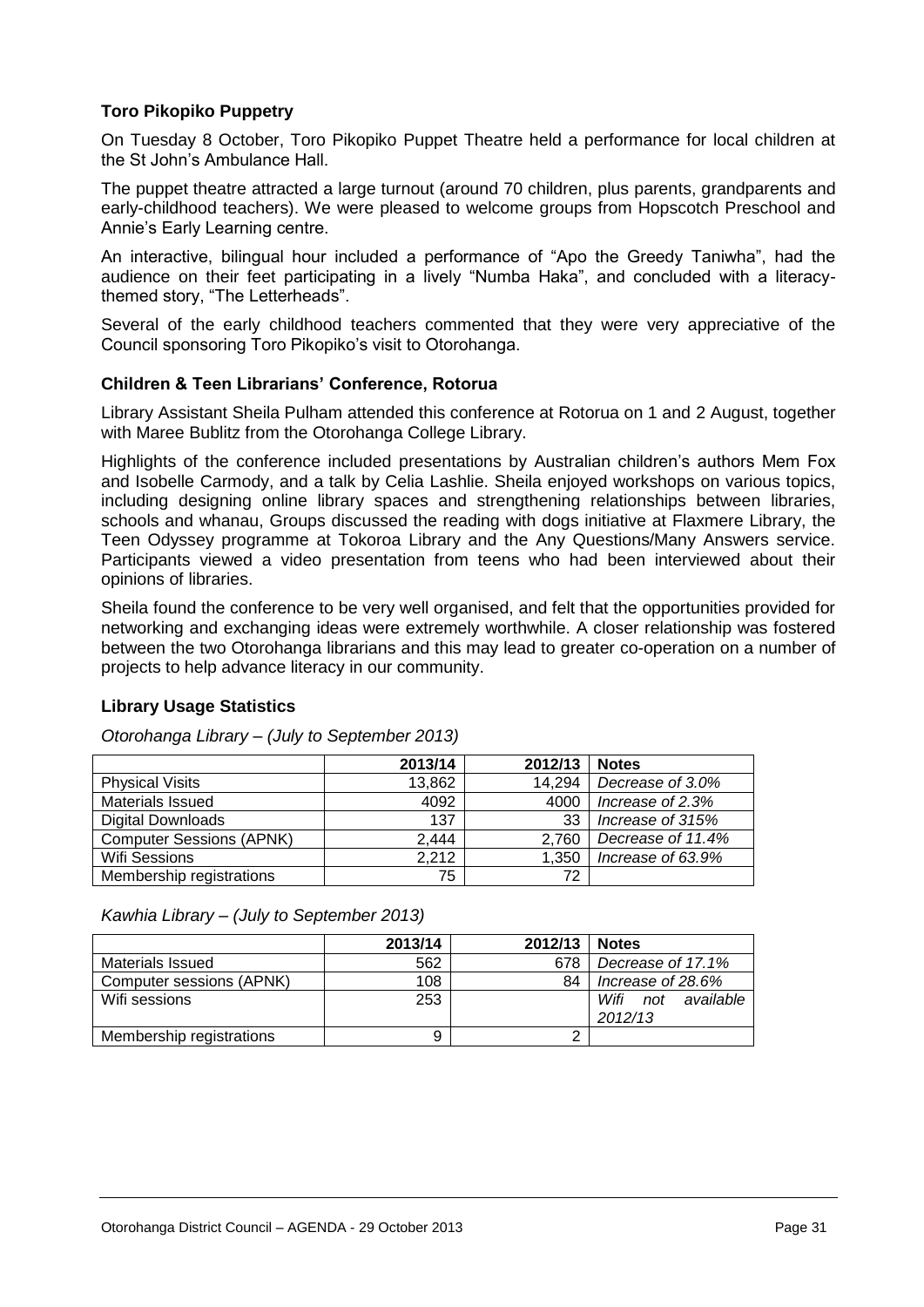| Revenue Statistics: 1 July 2013 to 30 September 2013 |                              |  |                                         |
|------------------------------------------------------|------------------------------|--|-----------------------------------------|
|                                                      | <b>YTD</b><br><b>Actuals</b> |  | <b>YTD</b><br><b>Actuals</b><br>2012/13 |
| Library                                              |                              |  |                                         |
| Other Income                                         |                              |  |                                         |
| 375723670. Interloans                                | $-76.00$                     |  | $-190.00$                               |
| 375723671. Videos                                    | $-456.50$                    |  | $-317.00$                               |
| 375723672. Kawhia                                    | 0.00                         |  | $-90.80$                                |
| 375723673. New Rental Fiction                        | $-253.00$                    |  | $-305.00$                               |
| 375723674. CD's                                      | 0.00                         |  | 0.00                                    |
| 375723676. Reserves                                  | $-80.30$                     |  | $-76.00$                                |
| 375723677. Sale of Books                             | $-272.61$                    |  | -483.82                                 |
| 375723678. Lost Books                                | $-114.82$                    |  | $-70.46$                                |
| 375723679. Fines (Overdues)                          | $-1,009.94$                  |  | $-1,297.95$                             |
| 375723680. Photocopies                               | $-515.80$                    |  | $-387.30$                               |
| 375723681. Membership Cards                          | $-265.70$                    |  | -458.33                                 |
| 375723682. Internet                                  | $-5.22$                      |  | 0.00                                    |
| 375723683. Magazines                                 | $-62.21$                     |  | $-83.54$                                |
| 375723684. Fax                                       | $-26.00$                     |  | $-36.00$                                |
| 375723721. Sundry                                    | 0.00                         |  | 0.00                                    |
| 375723757. Donations                                 | $-6.00$                      |  | $-25.00$                                |
| <b>Other Income</b>                                  | $-3,144.10$                  |  | $-3,821.20$                             |

**Sarah Osborne DISTRICT LIBRARIAN**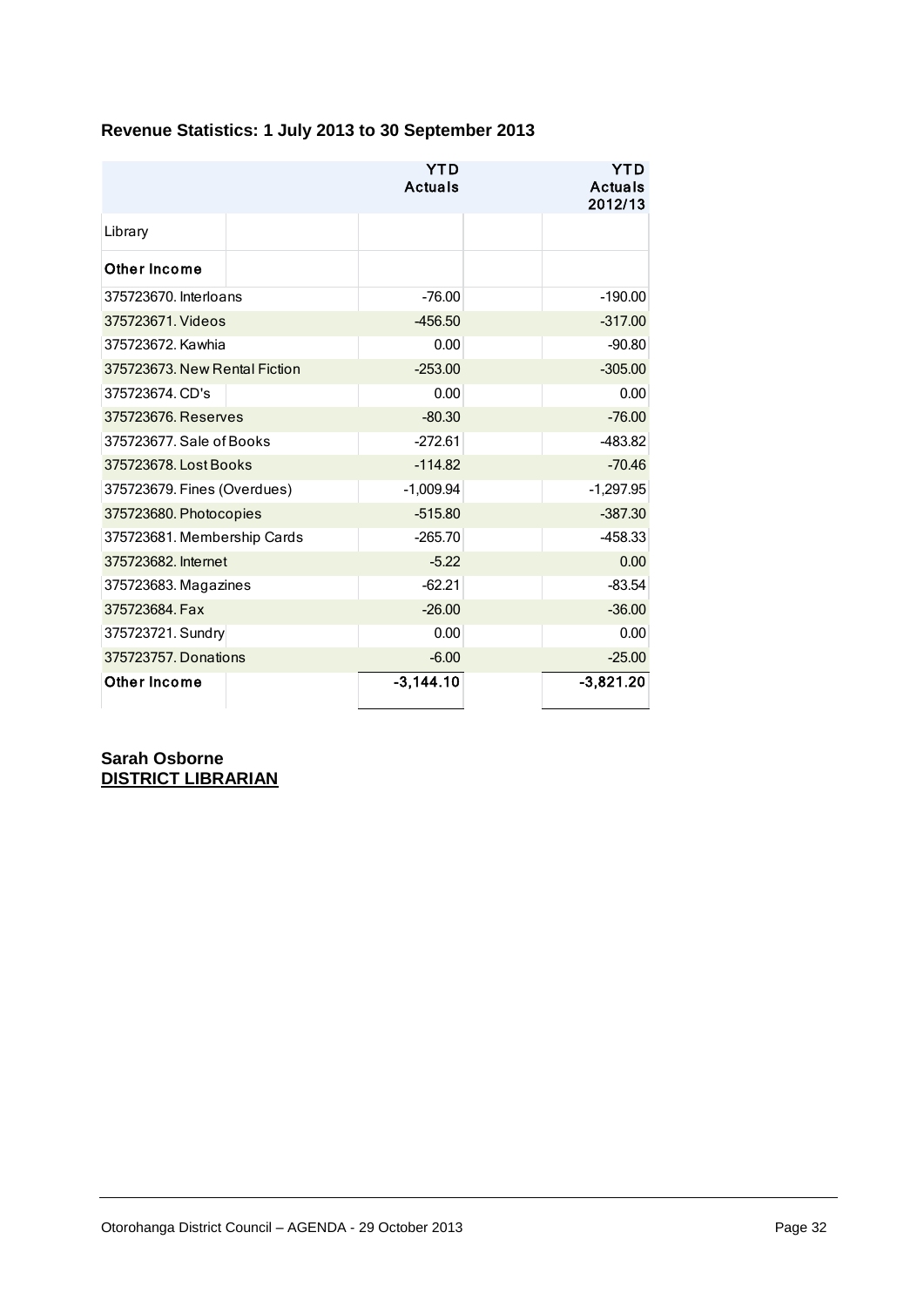**Item 10 PLANNING REPORT FOR JULY TO SEPTEMBER 2013**

**To: His Worship the Mayor & Councillors Otorohanga District Council**

**From: Environmental Services Manager**

**Date: 29 October 2013**

#### **Relevant Community Outcomes**

- Manage the natural and physical environment in a sustainable manner
- Protect the special character of our harbours and their catchments
- Recognise the importance of the Districts rural character

#### **Executive Summary**

Reporting on Resource Consents granted under Delegated Authority for the period 1 July to 30 September 2013.

#### **Staff Recommendation**

It is recommended that:

The Planning Report for July to September 2013 be received.

#### **Report Discussion**

During this quarter 11 consents (7 Landuse, 4 Subdivision) were granted under Delegated Authority as set out in the table below. These approvals compare with 17 consents (9 Land Use, 8 Subdivision) granted in the same period last year.

#### **Decisions by Ward**

|              | <b>Land Use</b> | <b>Subdivision</b> |
|--------------|-----------------|--------------------|
| Wharepuhunga |                 |                    |
| Kio Kio      |                 |                    |
| Waipa        |                 |                    |
| Tihiroa      |                 |                    |
| Otorohanga   |                 |                    |
| Kawhia       |                 |                    |
| <b>Total</b> |                 |                    |

#### **AR Loe ENVIRONMENTAL SERVICES MANAGER**

#### **Attachments**

a. Consents issued under Delegated Authority July to September 2013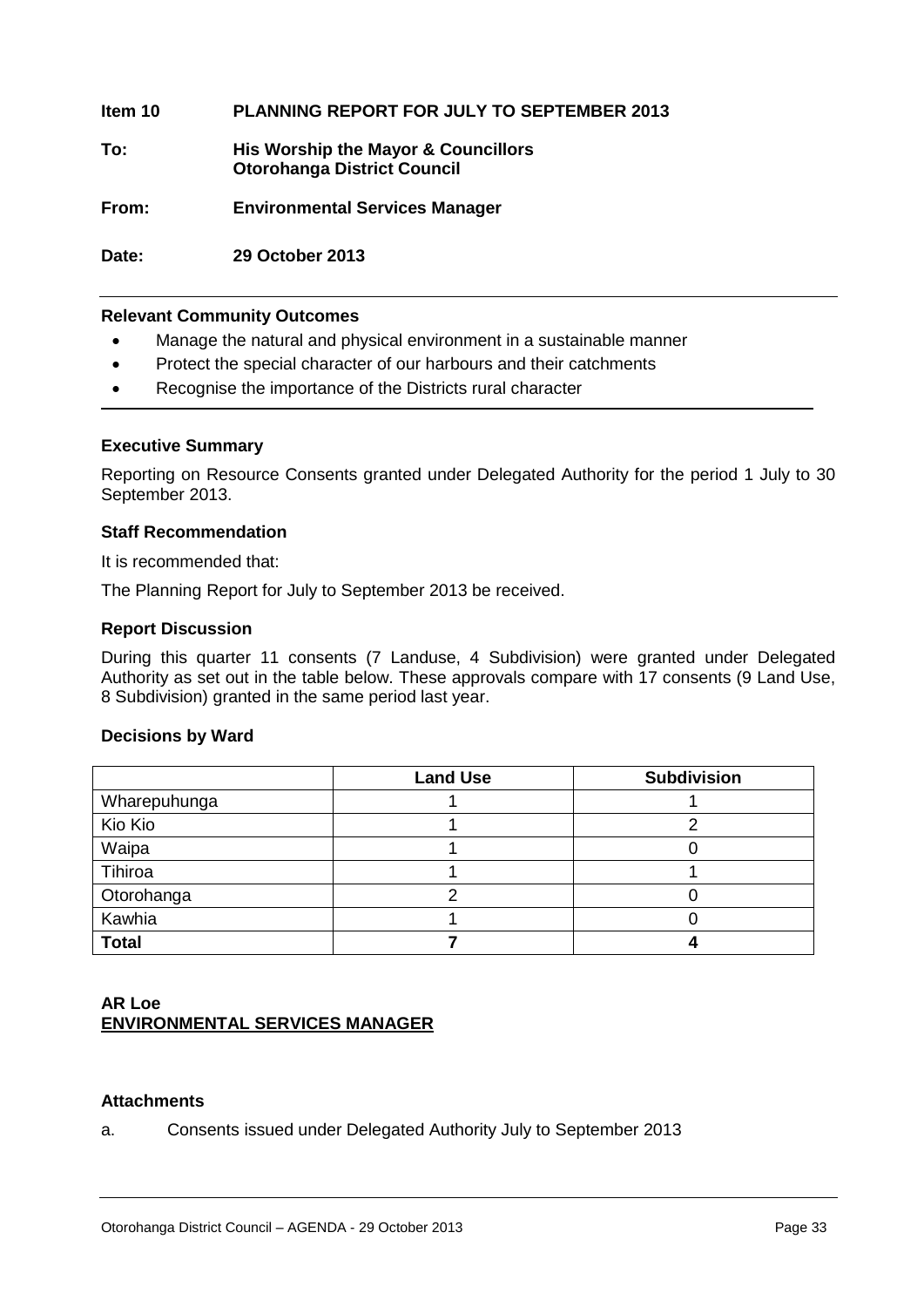MagiQ OTOROHANGA DISTRICT COUNCIL Run Time 16/10/13 14:21 Page 1 Resource Consent Decisions - 1/07/13 to 30/09/13 No Applicant/Location/Proposal 0/S Decision --------------------------------------------------------------------------- [130022](http://ncs-unix.otodc.govt.nz/cgi-bin/reg/rg6ep?130022) Thomson Pastoral Limited 3/07/13 248 Awatane Road Earthworks to establish Dairy Shed, Feed Pad and Effluent Ponds [130030](http://ncs-unix.otodc.govt.nz/cgi-bin/reg/rg6ep?130030) Chevron New Zealand Charles Control Chevron New Zealand Charles Control Chevron Chevron Chevron Chevron  $\sqrt{25/07/13}$  2 Progress Drive Remove and replace fuel storage systems [130014](http://ncs-unix.otodc.govt.nz/cgi-bin/reg/rg6ep?130014) Whitehall Fruitpackers and the control of the BRS GDA 30/08/13 194 Te Kawa Road Frost Fan for Protection of Kiwifruit [130032](http://ncs-unix.otodc.govt.nz/cgi-bin/reg/rg6ep?130032) Cazjal Farm Limited LU ARL GDA 4/09/13 506 Ngaroma Road Earthworks for farm tracks and bridge [130033](http://ncs-unix.otodc.govt.nz/cgi-bin/reg/rg6ep?130033) J Ogilvie LU PRS GDA  $\frac{1}{4/09/13}$  480 Lawton Drive Building alterations within the high hazard risk area at Aotea. [130041](http://ncs-unix.otodc.govt.nz/cgi-bin/reg/rg6ep?130041) Otorohanga District Council LU ARL GDA 12/09/13 Waipa Esplanade Outline Plan Waiver for Stopbank Improvement Works [130038](http://ncs-unix.otodc.govt.nz/cgi-bin/reg/rg6ep?130038) Vodafone New Zealand Limited LU GDA 20/09/13 92 Paewhenua Road The installation and operation of a telecommunications facility consisting of a 25m high monopole mast and ---- Total for L 7 --------------------------------------------------------------------------- [130028](http://ncs-unix.otodc.govt.nz/cgi-bin/reg/rg6ep?130028) Pegazuz Limited 11/07/13 115 Mangaorongo Road s125 and s127 variation to RM080021 [130031](http://ncs-unix.otodc.govt.nz/cgi-bin/reg/rg6ep?130031) Reeve Agri Ltd SB PRS GDA 31/07/13 224 Haurua Road Create one Additional Lot [130034](http://ncs-unix.otodc.govt.nz/cgi-bin/reg/rg6ep?130034) MJ Usmar SB PRS GDA 9/09/13 3 Puketarata Road Boundary Relocation [130037](http://ncs-unix.otodc.govt.nz/cgi-bin/reg/rg6ep?130037) CB Blackwell SB PRS GDA 18/09/13 71 Wairehi Road Boundary Relocation ---- Total for S 4 ---- Grand Total 11

Otorohanga District Council – AGENDA - 29 October 2013 Page 34

[11](http://ncs-unix.otodc.govt.nz/cgi-bin/reg/rg6ep?11) consents listed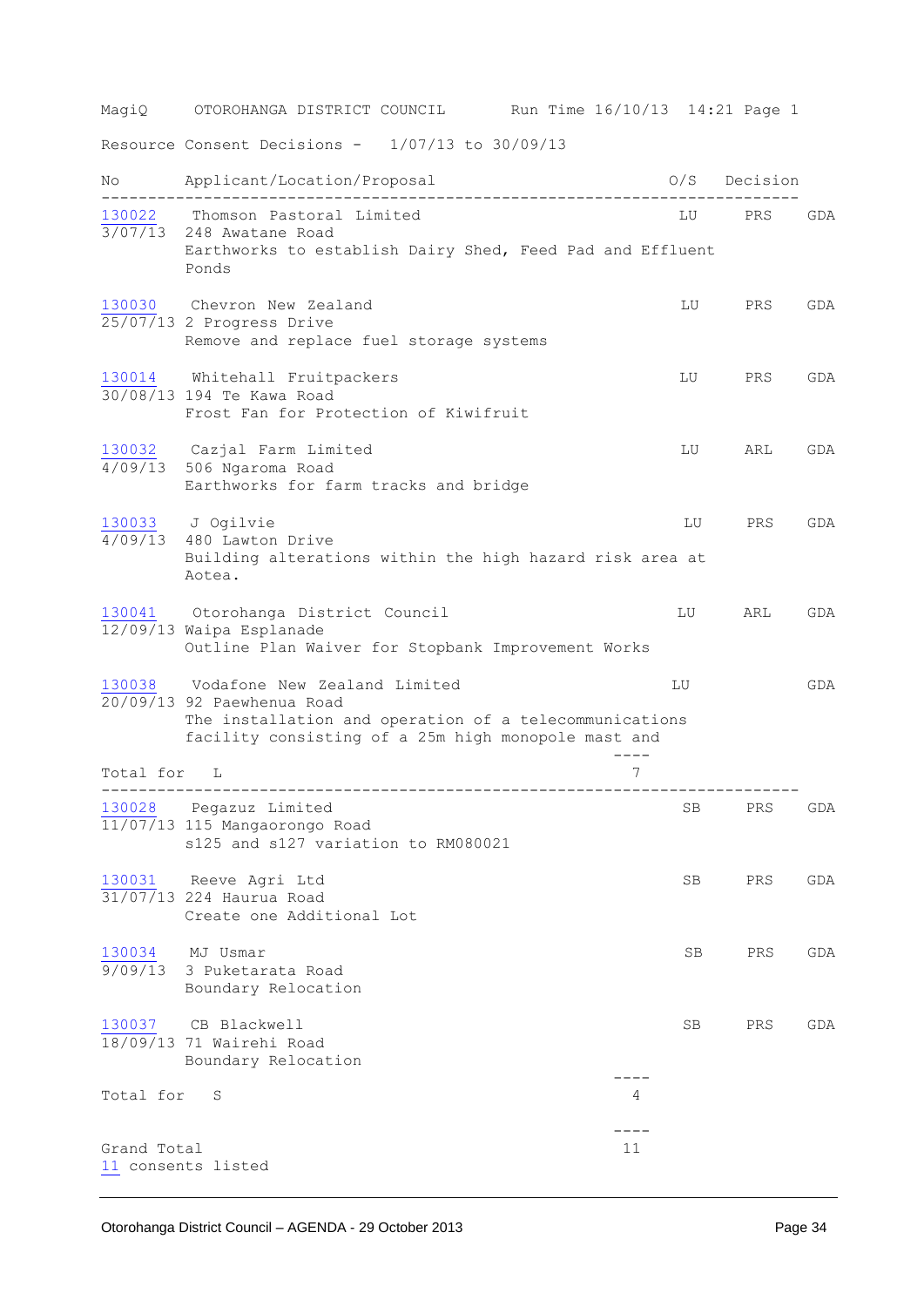| Item 11 | <b>DISTRICT BUILDING CONTROL OFFICERS REPORT FOR 1 JULYTO 30</b><br><b>SEPTEMBER 2013</b> |
|---------|-------------------------------------------------------------------------------------------|
| To:     | His Worship the Mayor & Councillors<br><b>Otorohanga District Council</b>                 |
| From:   | <b>District Building Control Officer</b>                                                  |
| Date:   | 29 October 2013                                                                           |

#### **Relevant Community Outcomes**

Ensure services and facilities meet the needs of the Community

#### **Executive Summary**

A quarterly report on Building Consents granted.

#### **Staff Recommendation**

It is recommended that:

The District Building Control Officer's report for July to September 2013 is received.

#### **Report Discussion**

The Building Department continues to be busy. Consents are slightly down on the same period last year but the paperwork has increased two fold. Council has to cross the T's and dot the I's to comply with IANZ and the regulations.

All Building Consent Authorities (BCA) are required to meet the criteria and standards in Regulation 18 before 1 December 2013. This means ODC has to apply for a special assessment and provide the required fees and information by 31 October 2013 for Council to remain accredited.

There are changes to Regulation 18 that state all Building Officials will be required to hold or be working towards an appropriate qualification by 1 December 2015. Appropriate qualifications will be defined by Ministry of Building Innovation & Employment and are likely to be:

- Bachelor of Applied technology Building
- Bachelor of Architecture
- Bachelor of Architectural Studies
- Bachelor of Building Science
- Bachelor of Construction (Construction Management and Construction Economics)
- Bachelor of Engineering
- National Diploma in Building Control Surveying (small buildings)
- National Diploma in Building Control Surveying (medium and large buildings)

The total % of employees that will be required to hold or be working towards a qualification will be staged -

- $\bullet$  1/3 by 1 December 2013
- 2/3 by 1 December 2014
- All by 1 December 2015

Until these changes become Law, IANZ is required to continue assessing BCA's according to the current criteria.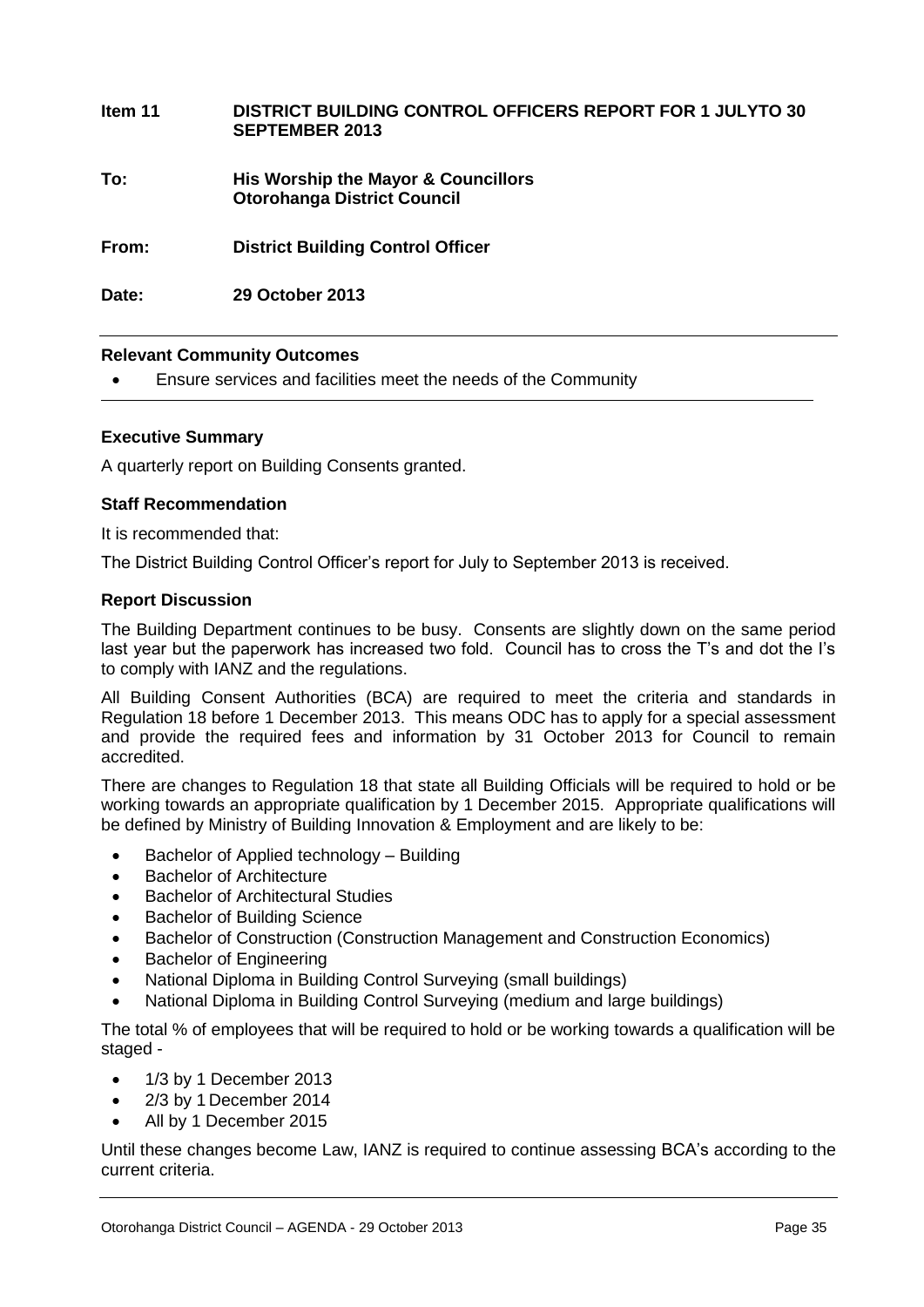| <b>Building Consent Issued 1 July to 30 September 2013</b> |                | % Change |
|------------------------------------------------------------|----------------|----------|
| <b>Total Consents Issued</b>                               | 57             | $+2\%$   |
| <b>Includes New Dwellings</b>                              | 3              | $-70%$   |
| And Commercial / Industrial / Cowsheds                     | 12             | +600%    |
| Value of Building Work                                     | \$3,657,068    | $-22%$   |
| <b>CCCs Issued</b>                                         | 89             | +52%     |
| Consents approved over the same period in 2012             |                |          |
| <b>Total Consents Issued</b>                               | 55             |          |
| <b>Includes New Dwellings</b>                              | 10             |          |
| And Commercial / Industrial / Cowsheds                     | $\overline{2}$ |          |
| Value of Building Work                                     | \$4,631,510    |          |
| <b>CCCs Issued</b>                                         | 52             |          |
| <b>Consents Issued by Area</b>                             |                |          |
| Rural                                                      | 41             |          |
| Otorohanga                                                 | 10             |          |
| Kawhia / Aotea                                             | 6              |          |

#### **G Phillips DISTRICT BUILDING CONTROL OFFICER**

#### **Attachments**

a. Building Consents issued July to September 2013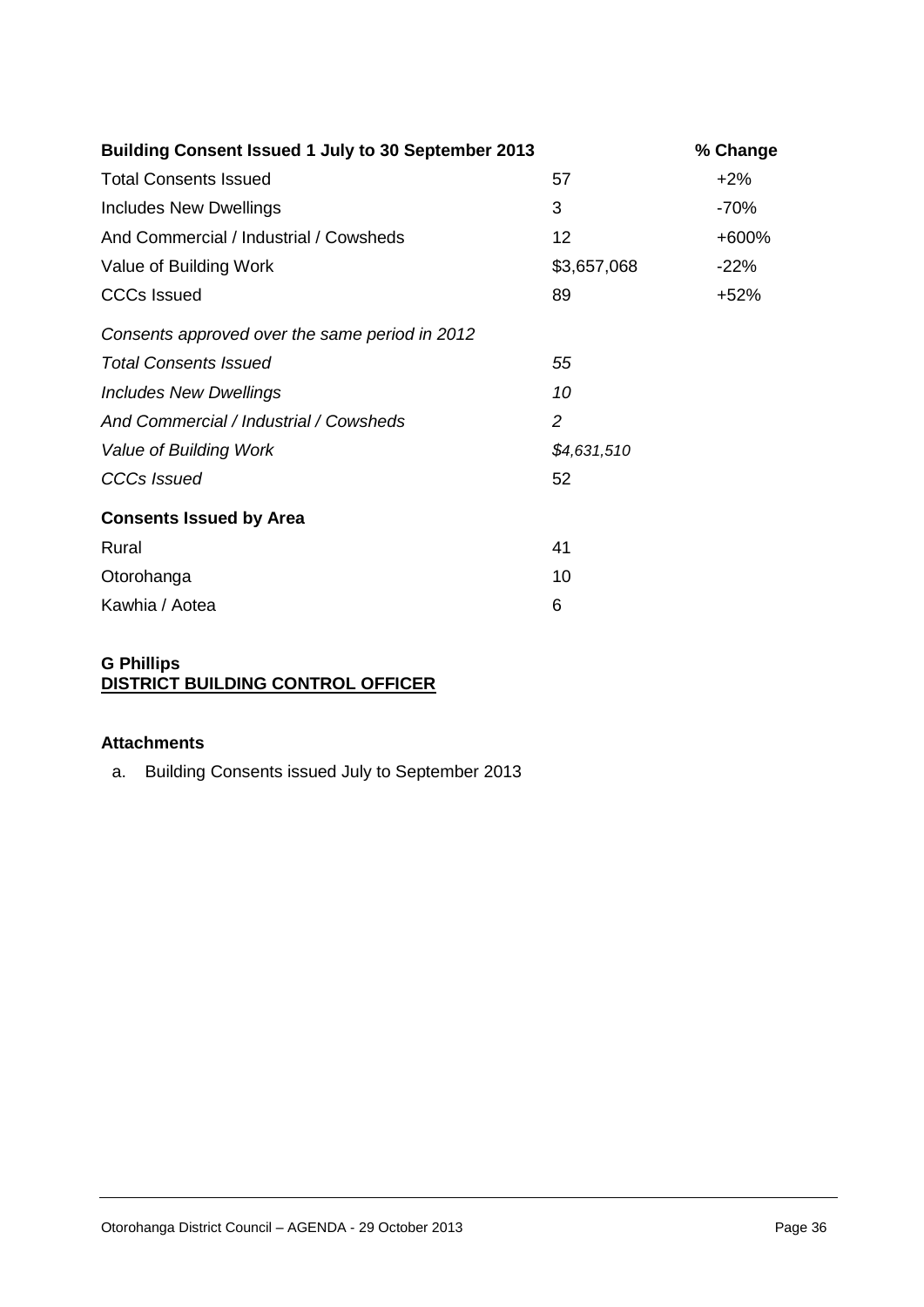#### **Location Address <b>Proposal**

254C Pekanui Road 1657 SHW 3 Otorohanga Rd 163 Cooper Drive 64 Otewa Road 5029 SHW 31 Kawhia Rd 248 Awatane Road 2 Progress Drive 228 Happy Valley Road 368 Bayley Road 1 Clarke Street 225 Robertson Road 167 Paewhenua Road 141 Fairchild Street 5443 Kawhia Road 20 Maniapoto Street 1119 Bayley Road 248 Awatane Road Symes Road 163H Ngahape Road 487 Te Tahi Road 451 Tahaia Road 78 Ormsby Road 1571 SHW 3 Otorohanga Rd 15 Merrin Avenue 29 Thomson Avenue 192 Mangawhero Road 33 Hinewai Road 2157 SHW 30 Barryville 474 Rosamond Terrace 69A Ormsby Road 864 Te Kawa Road 418 Mangawhero Road 1164 Pokuru Road 200 Ngahape Road 1221 Ngaroma Road 25 Main North Road 37I Mangauika Road 246 248 Awatane Road 208 Puketawai Road 1190 Pokuru Road 9 Kakamutu Road 229 Barber Road 506 Ngaroma Road 63 Ngaroma Road 1358 Honikiwi Road

|   | AMENDMENT: Change of cladding due to builders onsite changes | 10,000  |
|---|--------------------------------------------------------------|---------|
| ı | <b>Rebuild Secondhand Garage</b>                             | 6,000   |
|   | Demolish Existing Sheds & Carport & Build New                | 15,000  |
|   | Build new Commercial building across two titles for Concrete | 45,000  |
|   | Demolish existing dwelling and construct new dwelling with   | 184,000 |
|   | Construction of new rotary dairy shed                        | 450,000 |
|   | Remove existing above ground deisel tank. Install new        | 50,000  |
|   | Construction of new garage with open lean-to to the northern | 20,000  |
|   | Relocate a second hand building being a dwelling and garage  | 64,500  |
|   | Convert existing residential dwelling into to new commerical | 120,000 |
|   | Erect a 27m x 9m Lean to Kitset Goldpine Farm Shed           | 23,000  |
|   | 6 Bail extension Herringbone Farm Dairy                      | 15,000  |
|   | Re-instating a previously consented Carport and Uitility     | 35,000  |
|   | Install a multi fuel heater within existing dwelling.        | 2,000   |
|   | Change Fireplace to new Model. Replacing Showroom Milan Fire | 1,000   |
|   | Build a shed                                                 | 10,000  |
|   | <b>Erection of Calf House</b>                                | 21,000  |
|   | To Supply & Install Firenzo Forte Flush insert woodfire      | 3,500   |
|   | Install Log Fire into Building currently under construction  | 10,000  |
|   | Build a 6.00 x 9.00m2 Shed                                   | 19,731  |
|   | Installation of new inbuilt woodburner existing masonery     | 4,000   |
|   | Install new multi-fuel fire in Lounge                        | 4,000   |
| ı | Install Wood Fire                                            | 4,500   |
|   | Installation of Solid Fuel Heater                            | 4,000   |
|   | Install LTD Wee Rad Wood fire                                | 4,000   |
|   | New Shed - Car Storage                                       | 15,000  |
|   | To Install Firenzo Forta Flush Fire                          | 4,000   |
|   | New 3 Bedroom Family Home, Study, Separate Laundry, Wetroom  | 203,133 |
|   | Relocate second hand two bedroom residential dwelling        | 50,000  |
|   | Installing a New Free Standing Fire Place                    | 8,000   |
|   | <b>Build a Shed</b>                                          | 13,000  |
|   | 2 Bay Addition to Existing Farm Shed - Fully Enclosed, Gable | 106,000 |
|   | Transport New Residential Dwelling to Site, tie downs,       | 37,000  |
|   | Construct New Garage and Hobby Workshop                      | 30,000  |
|   | Installation of Steel Bridge with Concrete Slab Deck         | 300,000 |
|   | Installation of a Milan Insert Wood Fire and insert flue kit | 4,000   |
|   | New 4 Bedroom Brick Residence with attached Double Garaging  | 490,000 |
|   | Installation of a Stock Underpass                            | 92,000  |
|   | 11 Bay Cable Roof, Pole Shed                                 | 128,000 |
|   | New 27.00 x 9.00m Farm Building                              | 30,000  |
|   | New 3 Bedroom Home, Electric Hot Water Laundry in Double     | 226,306 |
|   | New Bay Window & 180 PFC Bracing Portal                      | 16,898  |
|   | <b>Bridge</b>                                                | 15,000  |
|   | <b>Build a Shed</b>                                          | 47,000  |
|   | New Herringbone Cowshed and Calf Shed                        | 280.000 |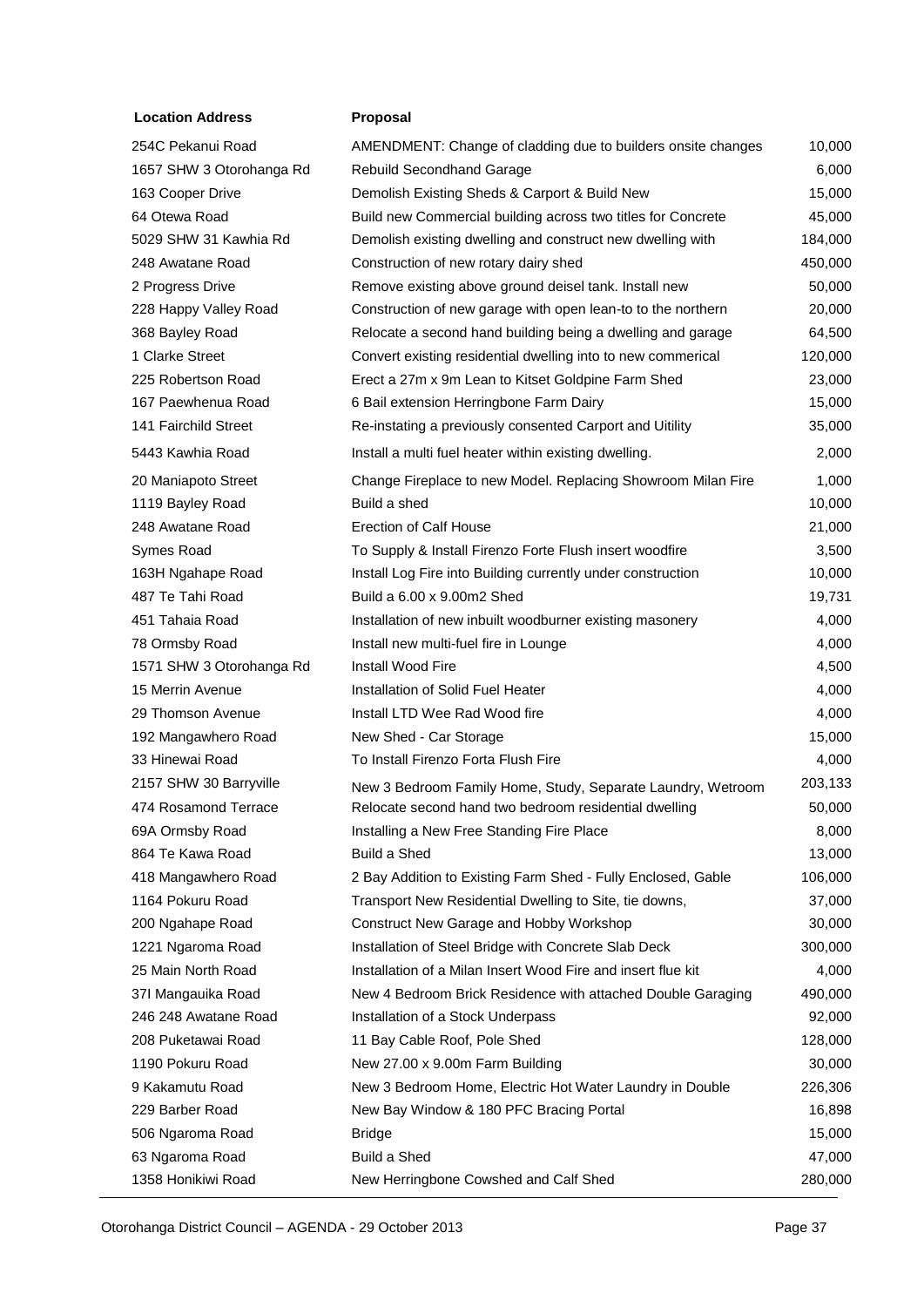| 90 Scott Road            | To Supply and Install Jayline SS300 Wood Fire               | 3,600     |
|--------------------------|-------------------------------------------------------------|-----------|
| Bayley Road              | Installation of Swimming Pool                               | 32,000    |
| 527 Tainui Street        | Installing New Woodburner in Existing Dwelling              | 3,000     |
| 48 Scott Road            | New Shed                                                    | 80,000    |
| 128 Hewer Road           | Replace Existing Pot Belly with New Woodburner              | 4,000     |
| 301 Puketawai Road       | Add Bathroom to Existing Dwelling                           | 10,000    |
| 73 Ouruwhero Road        | Re-Pile & Re-Level Slumped Floor                            | 10,000    |
| 2 William Street         | Have a free Standing Wood Fire Fitted                       | 4,000     |
| 1030 SHW 3 Otorohanga Rd | Renovations and additions to Existing Dwelling. New Roof to | 200,000   |
| 62 Phillips Avenue       | Installation of a Freestanding Solid Fuel Heater - Woodsman | 3,000     |
| 80 Te Tahi Road          | Repile Dwelling, New Garage                                 | 19,900    |
| 17 Progress Drive        | To Manufacture and Erect Storage Units                      | 67,000    |
|                          |                                                             | 3,657,068 |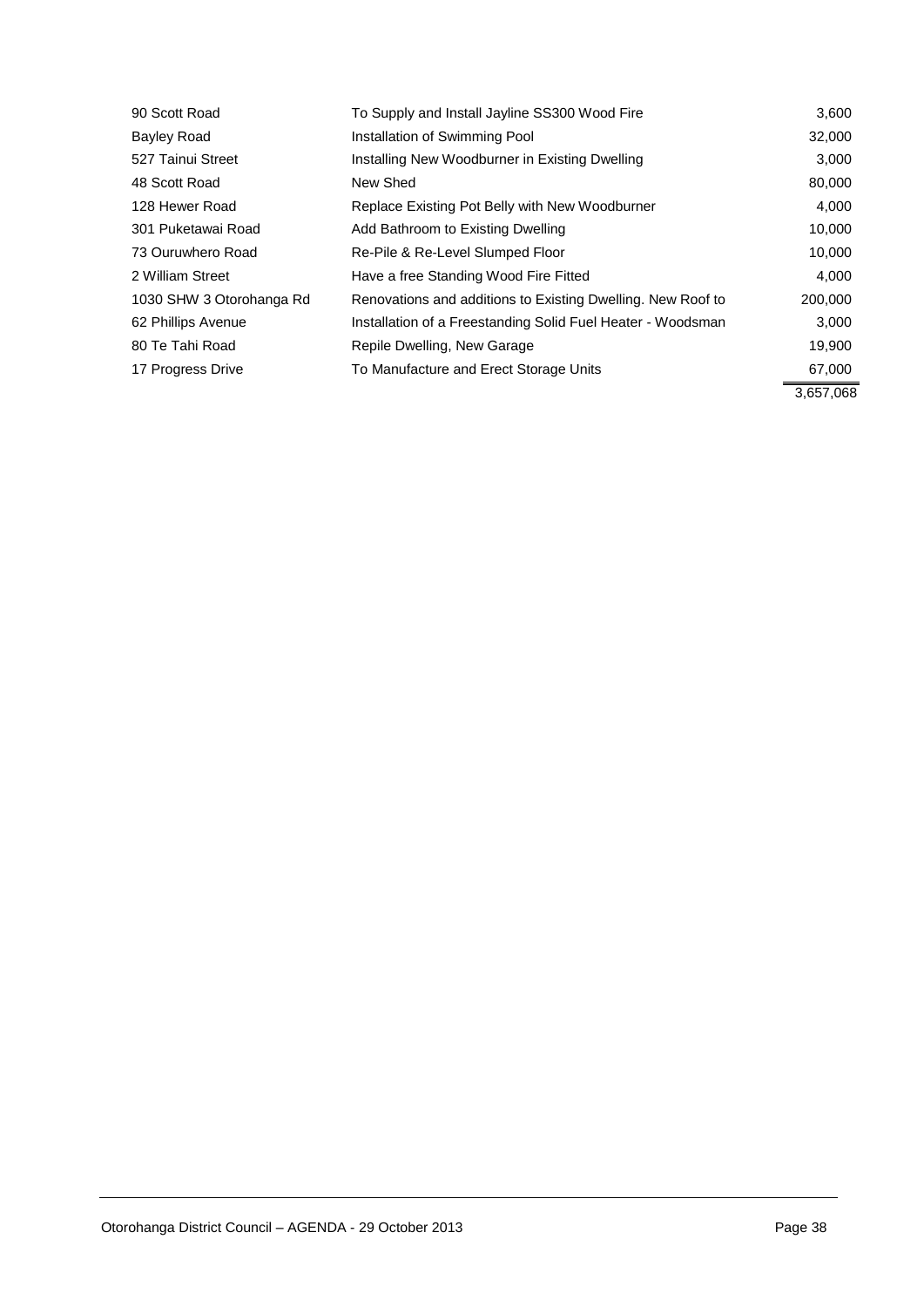#### **Item 12 REVIEW OF WATER SERVICES BYLAW 2007**

**To: His Worship the Mayor and Councillors Otorohanga District Council**

**From: Engineering Manager**

**Date: 29 October 2013**

#### **Relevant Community Outcomes**

- The Otorohanga District is a safe place to live
- Ensure services and facilities meet the needs of the Community

#### **Executive Summary**

Council is required to review its Water Services Bylaw. The attached report reviews the performance of the existing Bylaw and recommends that the Bylaw remains in force without change.

#### **Staff Recommendation**

It is recommended that:

- 1. The report be received, and
- 2. That public consultation, in accordance with the Special Consultative Process of the Local Government Act 2002, be conducted in respect of a proposal that the Otorohanga District Council Water Services Bylaw 2007 be retained without significant change.

#### **Report Discussion**

#### **Background**

The Water Services Bylaw 2007 was adopted by Council primarily to address two potential gaps in respect of the local regulation of water services, these being:

- The Regional Council's introduction of requirements for comprehensive consents for the discharge of storm water from urban communities created a situation where Council was responsible for the quality of discharges from community storm water systems, but had no practical controls over the materials entering those systems.
- A lack of clarity in respect of the boundaries between the responsibilities of council and property owners in respect of water services infrastructure.

In addition to addressing these two primary issues, the Bylaw also formalised existing practice and policy in respect of:

- Control of discharges to the public sewer system (in conjunction with existing Trade Wastes Bylaw) including restrictions on the discharge of storm water to sewer.
- Definition of extraordinary (metered) water users
- Protection of public water services against damage or interference (included reference to existing policy in respect of building over piped services).
- Maintenance responsibilities for privately owned water services.

All of these matters lie within the range of specific Bylaw making powers granted to local authorities under section 146 (b) of the Local Government Act 2002.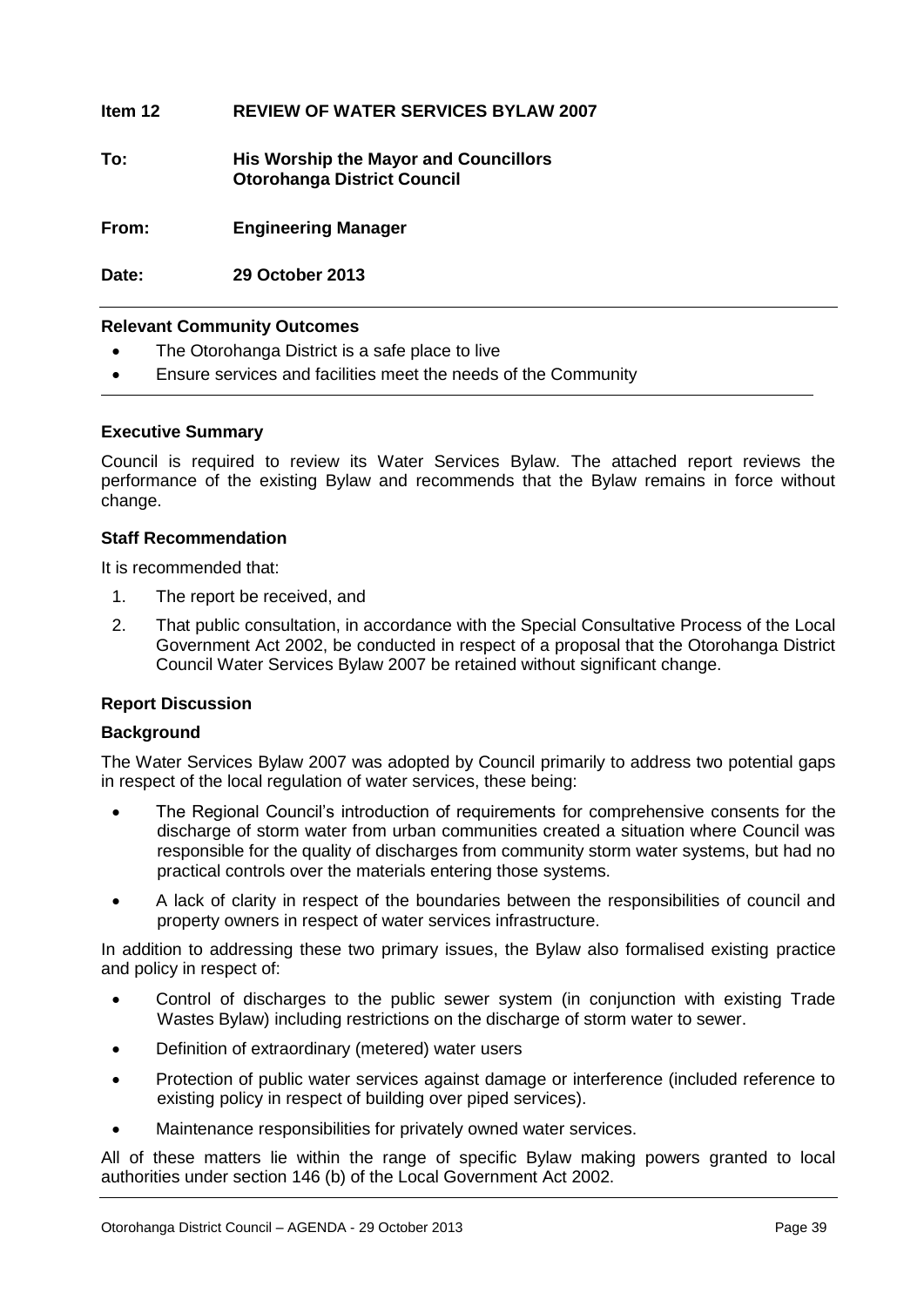When introduced in 2007 the Bylaw was loosely based upon provisions found in a number of similar Bylaws adopted by other Councils, with the greatest input being from a Bylaw of Ashburton District Council.

In keeping with the general light regulatory approach of Council, the Bylaw is relatively brief and simple.

The ODC Bylaw was amended in 2009 to provide additional tools to help manage peak water demand issues in Kawhia, in particular:

- i. Restricting the use of water during periods of peak demand where the capacity of the relevant water supply may be exceeded, and;
- ii. Preventing inappropriate avoidance or reduction of metered water charges, in particular preventing avoidance of the Peak Season Metered Water Charge that was introduced in Kawhia.
- iii. Allowing metered water charges to be applied to any property which wastes water despite previous requests to cease such wastage.

A copy of the Bylaw is provided under separate cover.

#### **Need For Review**

The Local Government Act 2002 requires Council to review a new Bylaw within five years of its adoption. Council must use the special consultative procedure, set out in the Local Government Act, to conduct the review of the Bylaw. Following this initial review, subsequent reviews must only be held every ten years.

The Water Services Bylaw was introduced in 2007. It was amended in 2009, but this amendment did not incorporate the general re-consideration of the Bylaw as a whole that would qualify as a review, and as such a review is now overdue.

The review of the Water Services Bylaw will require the following process:

- Review of the effect of the Bylaw
- Special consultative procedure
- Hearing of submissions
- Confirmation or revision of the Bylaw.

If a review of the Bylaw is not undertaken it will cease to have effect in March 2014.

#### **Effect of Existing Bylaw**

The Bylaw has been relatively lightly used since its introduction. It is considered to provide a sensible framework that can if necessary be used as the basis for enforcement if more informal discussion fails to yield a satisfactory result.

There have been no repetitions of the types of unacceptable discharges to storm water within the urban communities that motivated the introduction of the Bylaw in 2007.

The types of water demand related issues that motivated the amendment of the Bylaw in 2009 have also generally not been evident, as the previously envisaged potential growth of the Kawhia community has not occurred, and the construction of the additional water reservoir has also eased the water supply situation for that community.

It is however possible that issues in relation to peak season water supply in Kawhia may arise again in the future, and the provisions of the Bylaw may be needed at that time.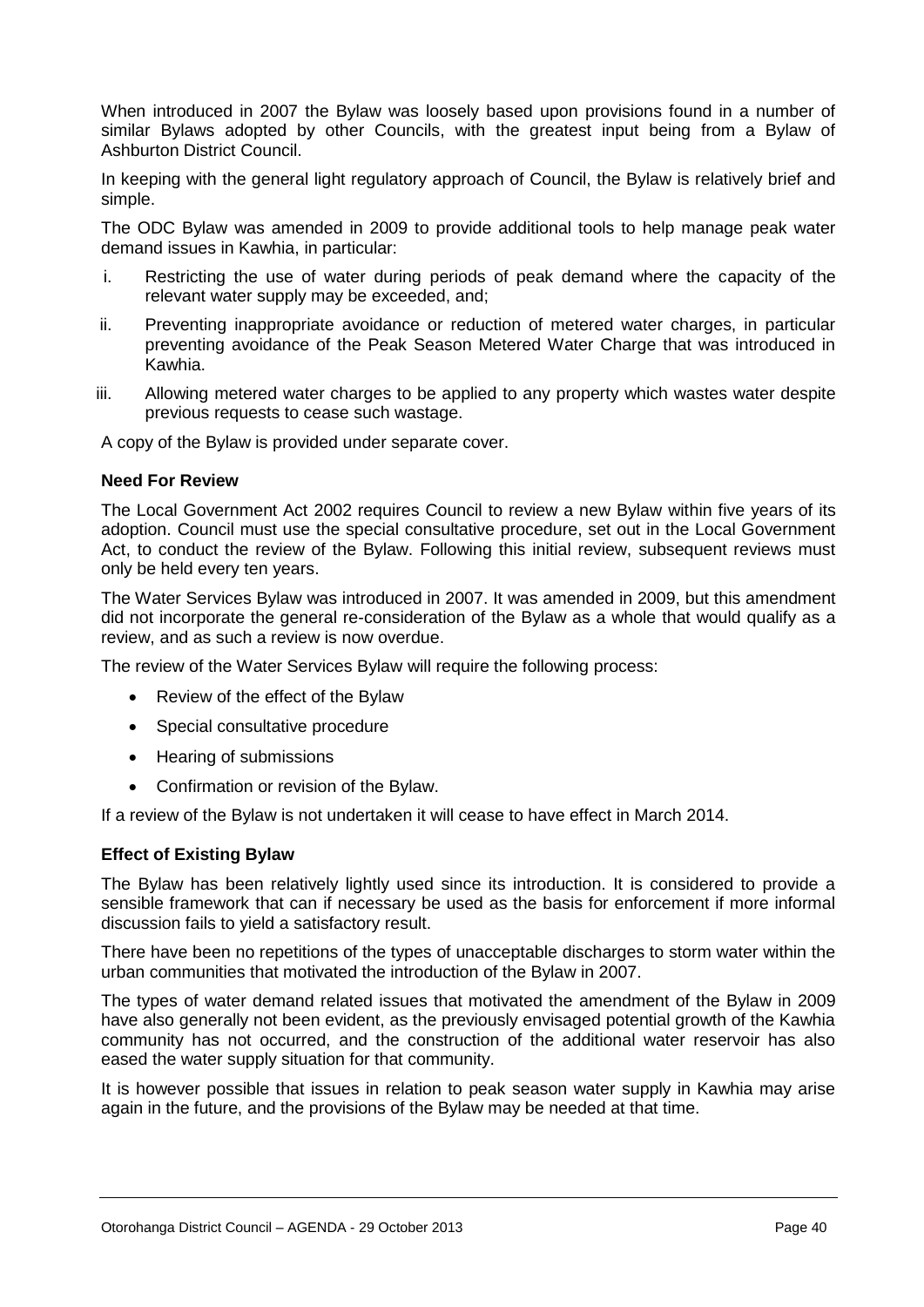The aspect of the Bylaw that has been probably most actively used is the associated Policy for Building Over Services Reticulation, which has assisted both Council staff and Community Board members to make well-founded decisions relating to such matters.

The Bylaw is not considered to impose any unreasonable restrictions on the rights of individuals. The restrictions that are imposed are intended to prevent the community as a whole being required to pay (in either financial or non-financial terms) for non-essential actions of individuals.

Despite the fact that the some of the provisions of the Bylaw have been little used, the associated issues are considered to still be highly relevant, and indeed the significance of issues such as storm water quality and water conservation are only likely to increase in response to initiatives such as the 'Healthy Rivers' project.

There are considered to be few if any negatives associated with having the Bylaw in its current form. Compliance with its provisions has generally been easily achieved with relatively little contention from affected parties.

#### **Potential Alignment with Other Authorities**

Consideration has been given to the potential for aligning the content of the Bylaw with similar Bylaws of other neighbouring authorities. An informal discussion with one such neighbour has however indicated that there are significant differences in key issues relating to water services in the two districts that are likely to limit the practicality and potential benefit of such alignment.

In general the discrete nature of Council's water services activities in this district means that there are no 'cross-border' issues. The only place where a council water service crosses a district boundary is at the southern end of the Arohena (Huirimu) Rural Water Scheme where a few connected properties lie within the Waipa District.

In this case however it is believed that the provisions of the Rural Water Scheme Terms and Conditions of Supply are more relevant that the provisions of the water services Bylaw in respect of the types of issues that are likely to arise.

It therefore does not appear worthwhile to pursue issues of inter-council alignment any further.

#### **Summary of Options Considered**

There are considered to be two principal options in respect of the

- 1. Retain the existing Bylaw without any significant change.
- 2. Retain the Bylaw, but with changes
- 3. Revoke the Bylaw

Option 2 is not considered to be very practical, since the Bylaw in its current form relates to what is considered a comprehensive range of potential issues in relation to Council's management of water services, and to remove any of the key elements of the Bylaw has potential to compromise this. Similarly there is not believed to be any need to add further provisions to the Bylaw

Option 3, to revoke the Bylaw in its entirety, would return Council to the position it was in prior to 2007. It could be argued that based on the extent of problems that arose prior to 2007 and thereafter the adverse effects of not having the Bylaw would have been limited, and indeed some of these adverse effects would only have manifested themselves in the longer term.

On the other hand it can also be argued that the adverse effects of having the Bylaw in place are even less, and perhaps negligible. There have to date been no issues of significant contention in respect of the Bylaw, and the provisions of the Bylaw are believed to be soundly based on fairness and 'common sense' and that as such it would be difficult for a person to reasonably object to them on a principled basis.

On this basis it is considered that the most appropriate option is 1, to retain the existing Bylaw without any significant change.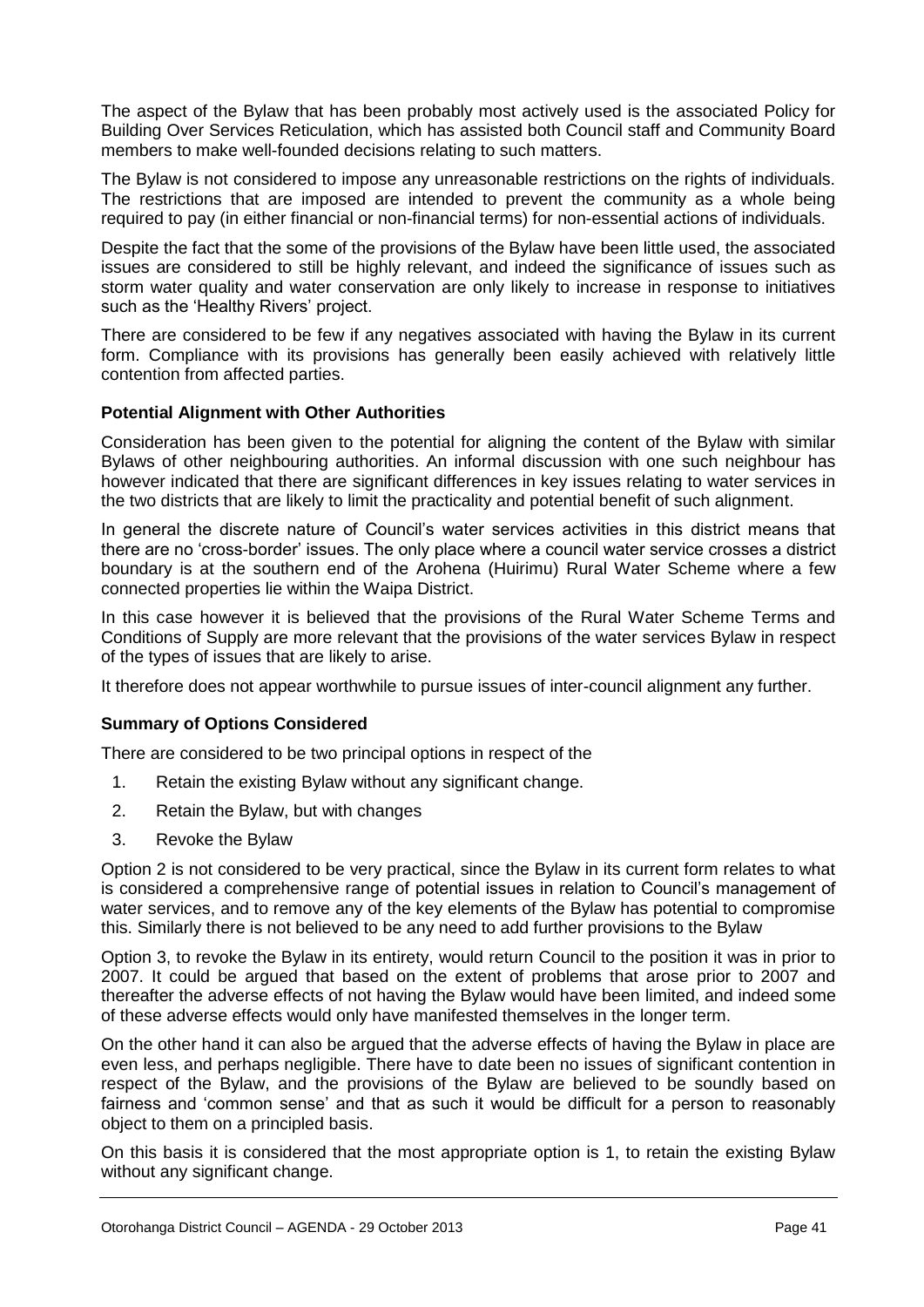#### **Process Matters**

Following the Special Consultative Process of the LGA it is necessary to prepare a Statement of Proposal and invite public submissions for a period of not less than one month.

A draft Statement of Proposal is attached, together with a draft public advertisement, to be placed in the Waitomo News and Te Awamutu Courier.

The envisaged schedule for the review is as follows:

- 30 / 31 October 2013: Advertising
- 2 December 2013: Close of Submissions
- Council meeting of December 2013: Complete review (if no submissions):
- Council meeting of December 2013 (if on or after 10 December): Hear submissions & (potentially) complete review

#### **DC Clibbery ENGINEERING MANAGER**

#### **Attachments**

- a. Statement of Proposal
- b. Draft Advertisement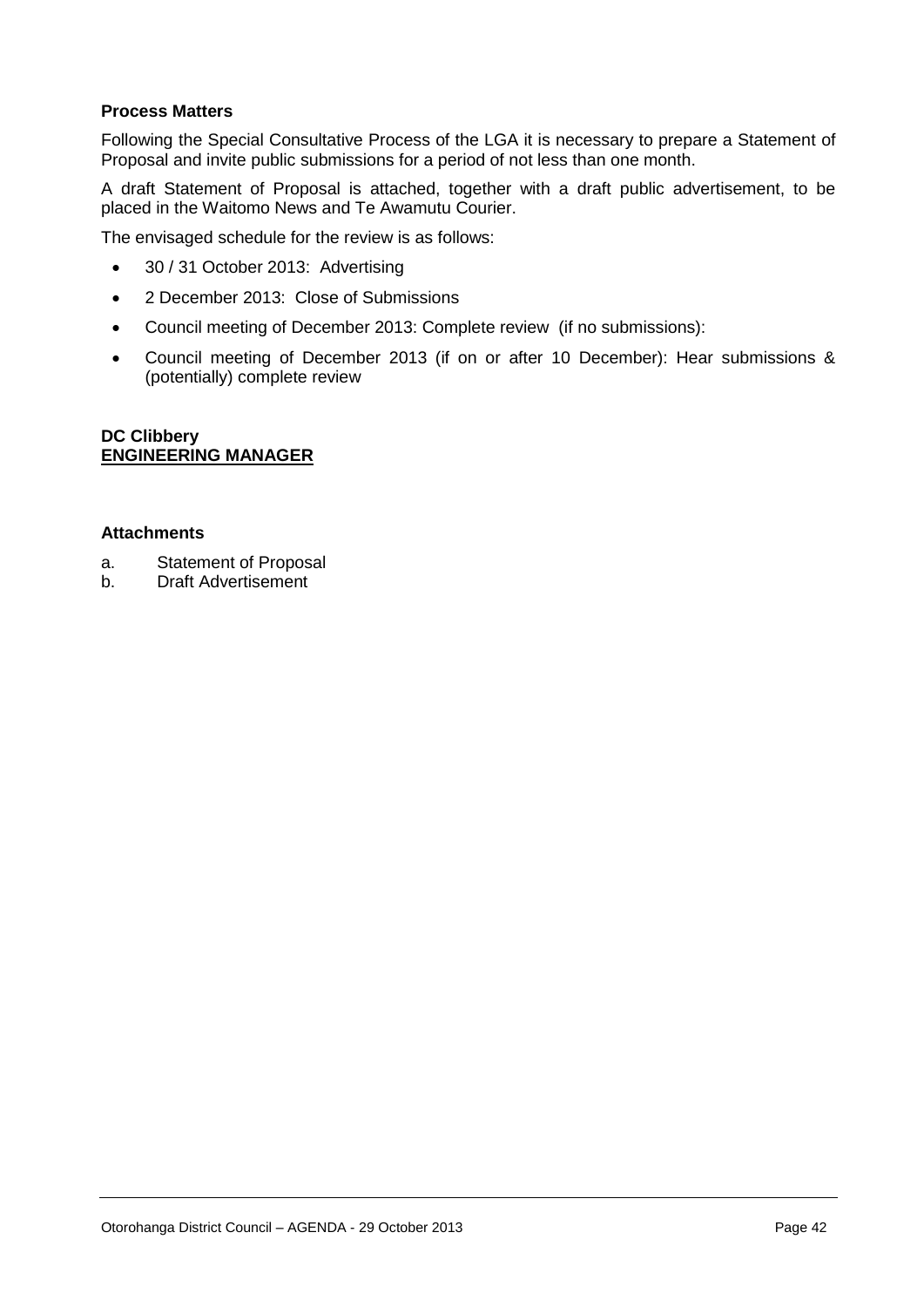### **Otorohanga District Council**

#### **Statement of Proposal**

#### **Review of Water Services Bylaw 2007**

#### **1. Introduction**

Otorohanga District Council adopted a Water Services Bylaw in 2007. The Bylaw was amended in 2009. The Bylaw now needs to be reviewed in accordance with Section 158 of the Local Government Act 2002 (the Act).

This review must take the form of a reconsideration of the issues considered in accordance with Section 155 of the Act when the Bylaw was first made.

The Local Government Act empowers Council to make Bylaws for its district for one or more of the following purposes (Section 145):

- a. Protect the public from nuisance
- b. Protect, promote and maintain public health and safety
- c. Minimise the potential for offensive behaviour in public places.

The making of Bylaws in respect of water supply, wastewater drainage and land drainage are specifically authorised by Section 146 of the Act.

The Local Government Act 2002 also requires Council to consider whether the Water Services Bylaw 2007 is the most appropriate way of addressing those issues associated with water supply, wastewater and storm water drainage, and whether the proposed Bylaw is the most appropriate form of Bylaw and that it does not give rise to any implications under the NZ Bill of Rights Act.

#### **2. Purpose of this Statement of Proposal**

The Council must follow the Special Consultative Procedure contained in the Local Government Act for community consultation and comment in respect of the review of the Water Supply Bylaw.

As part of the Special Consultative Procedure the Council must produce a Statement of Proposal, and make it available to the community, which identifies what (if any) changes that are proposed to be made to the Bylaw. This document is the Statement of Proposal. The information contained in this Statement of Proposal has been approved by Council for notification and consultation.

#### **3. Water Services Bylaw 2007**

This Bylaw is intended to:

- a. Provide additional controls on discharges to the public stormwater and wastewater (sewerage) systems within the Otorohanga and Kawhia communities with the intention of reducing the potential for adverse environmental effects or ineffective operation of those systems.
- b. Clarify and formalise existing Council practices and policies in respect of public water services (water supply, wastewater and stormwater) and connections to those services within the Otorohanga and Kawhia communities.

The main provisions of the Bylaw can be summarised as follows:

- Control of discharges to the public storm water system;
- Control of discharges to the public sewer system (in conjunction with existing Trade Wastes Bylaw) including restrictions on the discharge of storm water to sewer;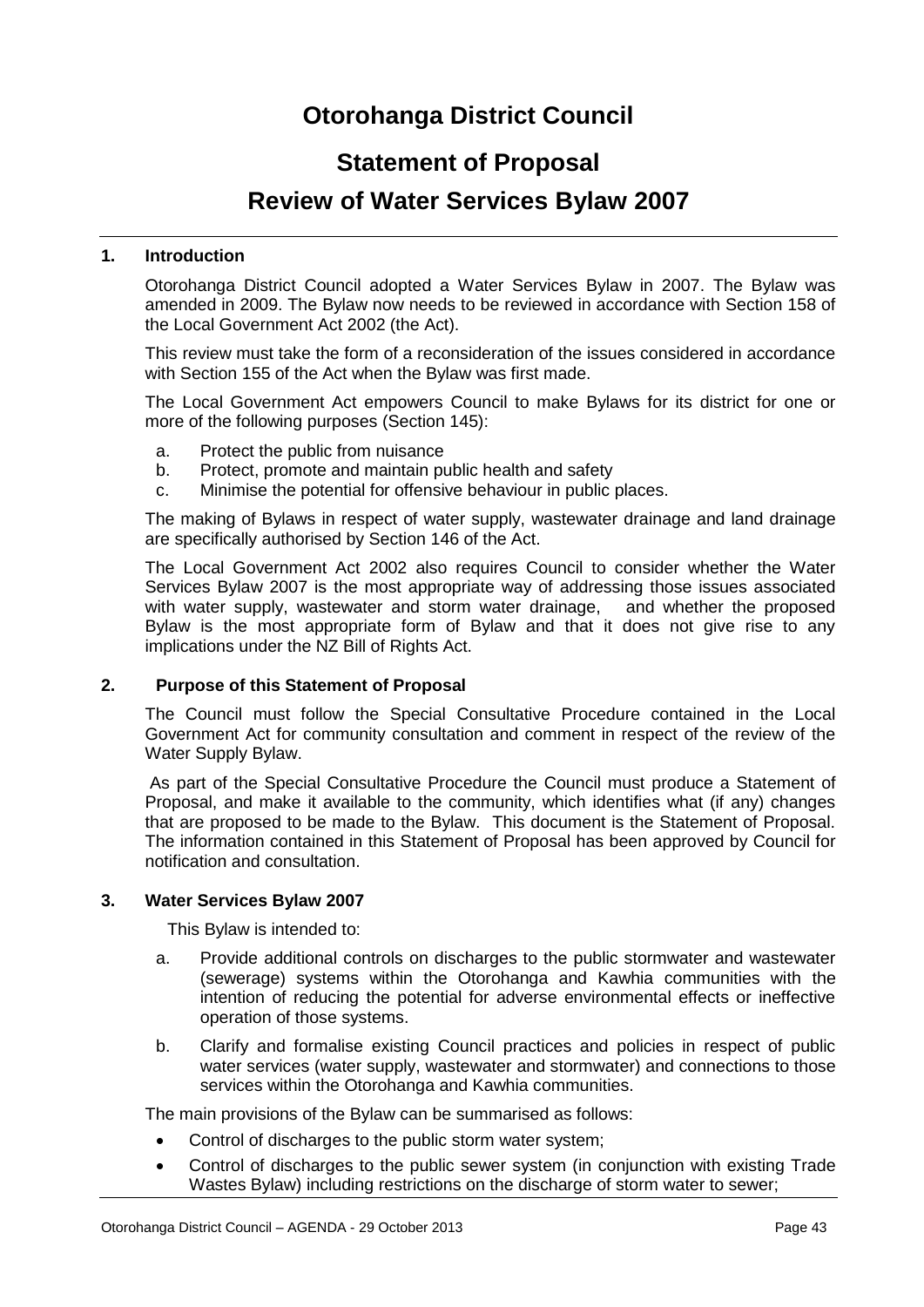- Definition of boundaries between public and private water services;
- Establishment of conditions relating to private water services reticulation (addressing potential shared ownership issues);
- Establishment of conditions for connections to public water services;
- Definition of extraordinary (metered) water users;
- Protection of public water services from damage or interference;
- Definition of maintenance responsibilities for privately owned water services;
- Measures to prevent circumvention of provisions of other policies and regulations intended to support water conservation.

The Bylaw generally has little effect on pre-existing normal usage of water services within the Otorohanga and Kawhia communities. It is instead focussed on providing a clearer set of rules, and better addressing a small range of unusual circumstances.

#### **4. Proposal**

It is proposed that the Water Services Bylaw 2007 is retained without any significant change.

#### **5. Report under Section 155 of the Local Government Act 2002**

In proposing a Bylaw Section 155 of the Local Government Act 2002 requires the Council to:

- a. determine whether a Bylaw is the most appropriate way of addressing the "perceived problem", and
- b. if so, determine whether the proposed Bylaw is the most appropriate form of Bylaw, and whether it gives rise to any implications under the New Zealand Bill of Rights Act 1990

Bylaws cannot be inconsistent with the New Zealand Bill of Rights Act.

The perceived problem in this case is that additional requirements in respect of water services have been imposed upon local authorities through regulation under the Resource Management Act, changes to the Local Government Act, (and in future probable changes to the Health Act) without corresponding detailed legislative provisions to enable compliance at the local level.

Amongst these requirements are:

- The need to adequately maintain the quality of water supplied and discharged;
- The need to avoid the wasteful use of water;
- The need for cost effective service provision.

The making of a Bylaw in respect of Water Services is therefore considered necessary to close the regulatory gaps that may exist, to ensure that Council is able to meet its statutory obligations, and can prevent the interests of particular individuals being put ahead of the interests of the community as a whole.

The content of the Bylaw is not dissimilar to that found in similar Bylaws of many other local authorities. Where variations from common practice to exist, they are in response to local problems that are generally accepted, such as the inherent challenges in meeting the peak water demands of the Kawhia Community.

The Bylaw has not been subject to any significant challenges since it was introduced in 2007.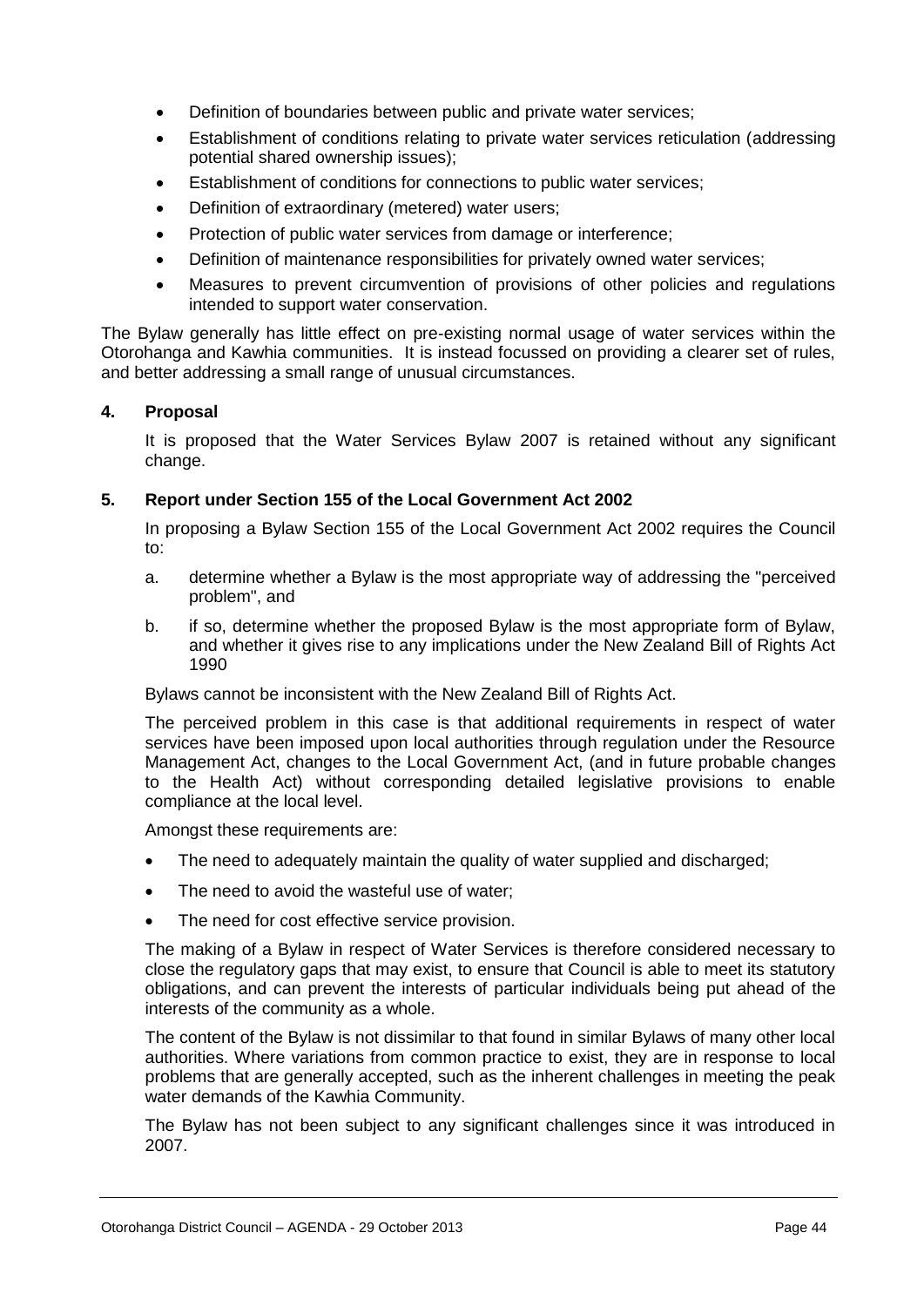The Bylaw is considered to be consistent with the NZ Bill of Rights Act. It is not considered to impose any unreasonable restrictions on individuals and is not discriminatory.

#### **DC Clibbery CHIEF EXECUTIVE**

#### **Proposed Advertisement**

#### *Review of Otorohanga District Council Water Services Bylaw 2007*

*Otorohanga District Council introduced its Water Service Bylaw in 2007 for the following purposes.*

- *To control discharges to public storm water and wastewater systems*
- *To protect public water services from damage and interference*
- *To define public and private responsibilities in respect of water services*
- *To support water conservation measures*

*Council is undertaking a review of the Bylaw, and is currently proposing that the Bylaw be retained without any significant change.*

*A more detailed Statement of Proposal, a copy of the Bylaw and associated information is available from Council on request.*

*Submissions in respect of the review of the Water Services Bylaw can be made in writing, and should be addressed to*

*The Chief Executive Otorohanga District Council PO Box 11 OTOROHANGA*

*Submissions must be received by Monday 2 December 2013.*